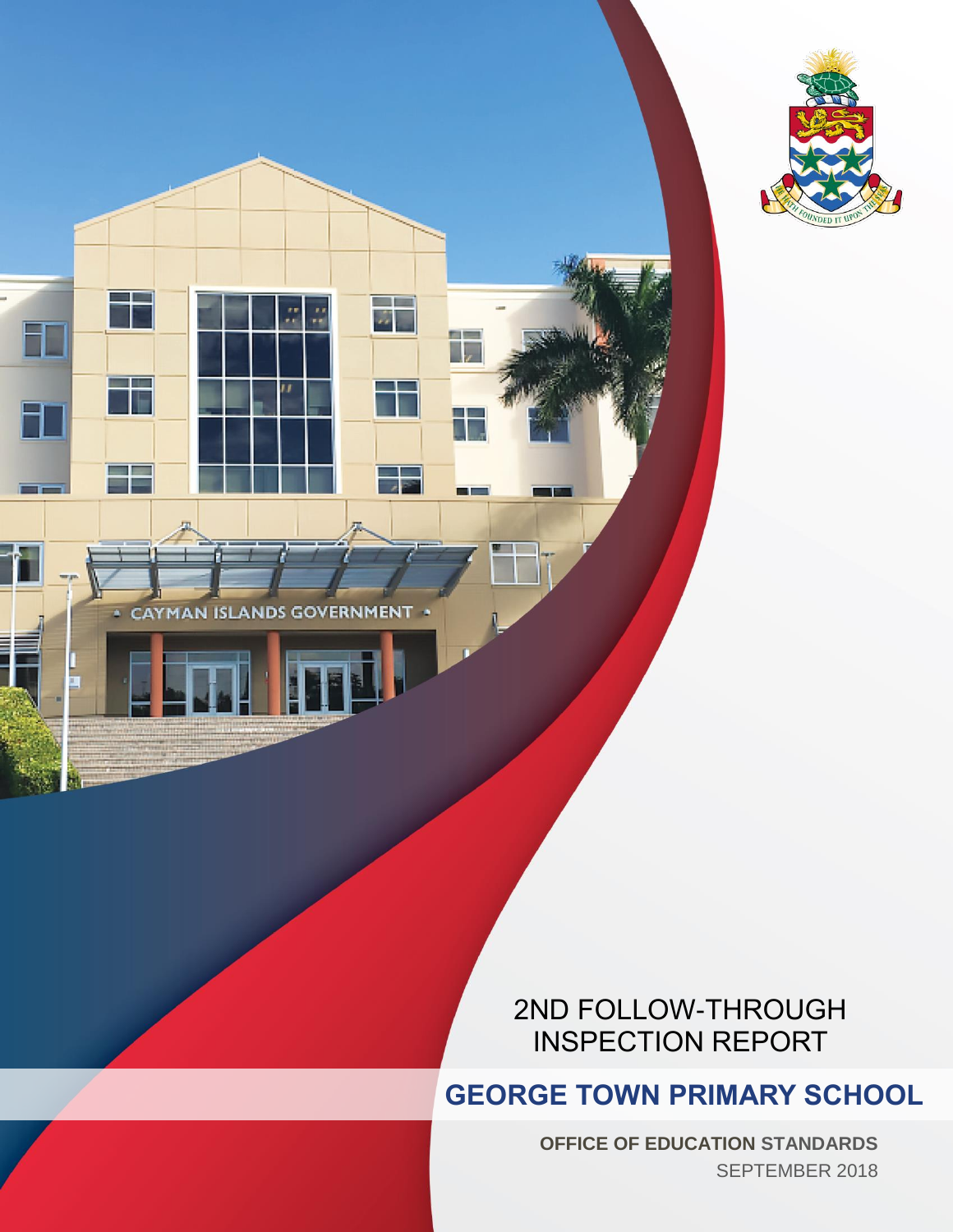# Table of Contents

| Office of Education Standards 44 |
|----------------------------------|

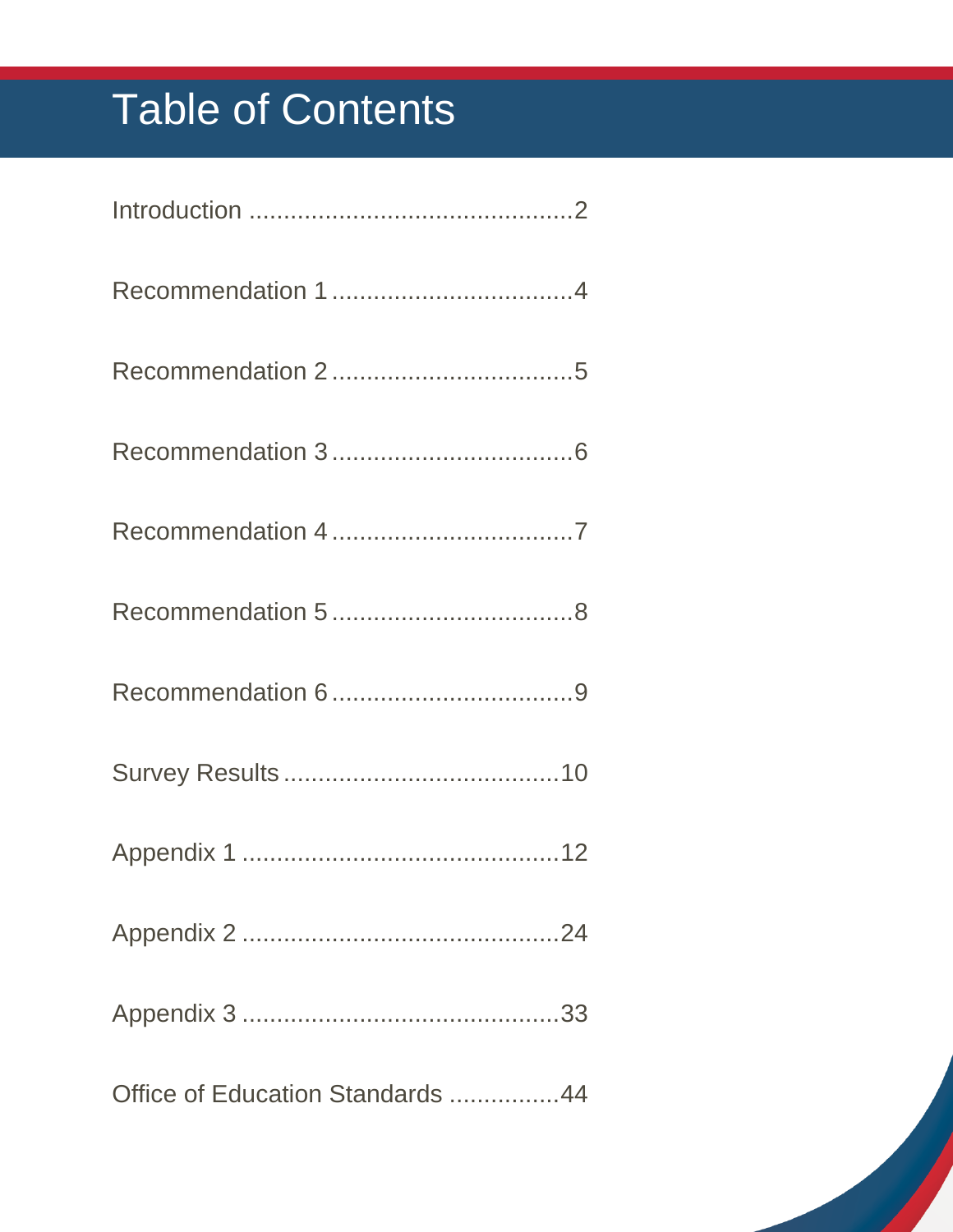# <span id="page-2-0"></span>**Introduction**

In academic year 2014-15, the Minister for Education commissioned inspections of all government schools. The purpose of the inspections was to provide a baseline assessment of the quality of teaching and its impact on students' learning. Inspectors checked the progress students made and the standards they achieved, the effectiveness of the leadership and management of each school, and the academic standards, notably in English and mathematics. The reports were published during the same academic year and are available on the government website following the link below.

#### **[http://www.education.gov.ky/portal/page/portal/mehhome/education/baseline](http://www.education.gov.ky/portal/page/portal/mehhome/education/baseline-inspections-reports)[inspections-reports](http://www.education.gov.ky/portal/page/portal/mehhome/education/baseline-inspections-reports)**

In academic year 2017-18, the Office of Education Standards commenced follow-through inspections to report on the progress made by each school since the initial visits in 2014-15.

#### **Follow-Through Inspections**

During the follow-through visits, inspectors focused upon the recommendations that had been made at the time of the initial baseline inspections. They evaluated whether the school had made sufficient progress in addressing the areas requiring improvement. Inspectors used a four point scale to comment on progress, with evaluations ranging between excellent, good, satisfactory or weak.

#### **Views of stakeholders**

As part of the follow-through inspections, parents, staff and students (Y5 upwards) were invited to comment upon the work of the school by completing an on-line survey. The results from the survey are included within this report.

#### **Follow-Through Inspection of George Town Primary School**

The 2<sup>nd</sup> Follow-Through Inspection of George Town Primary School took place from  $10^{th}$  to  $12^{th}$  September 2018. The inspectorate gathered evidence through lesson observations and discussions with staff and students. School documents and, where applicable, examination and assessment data were also reviewed.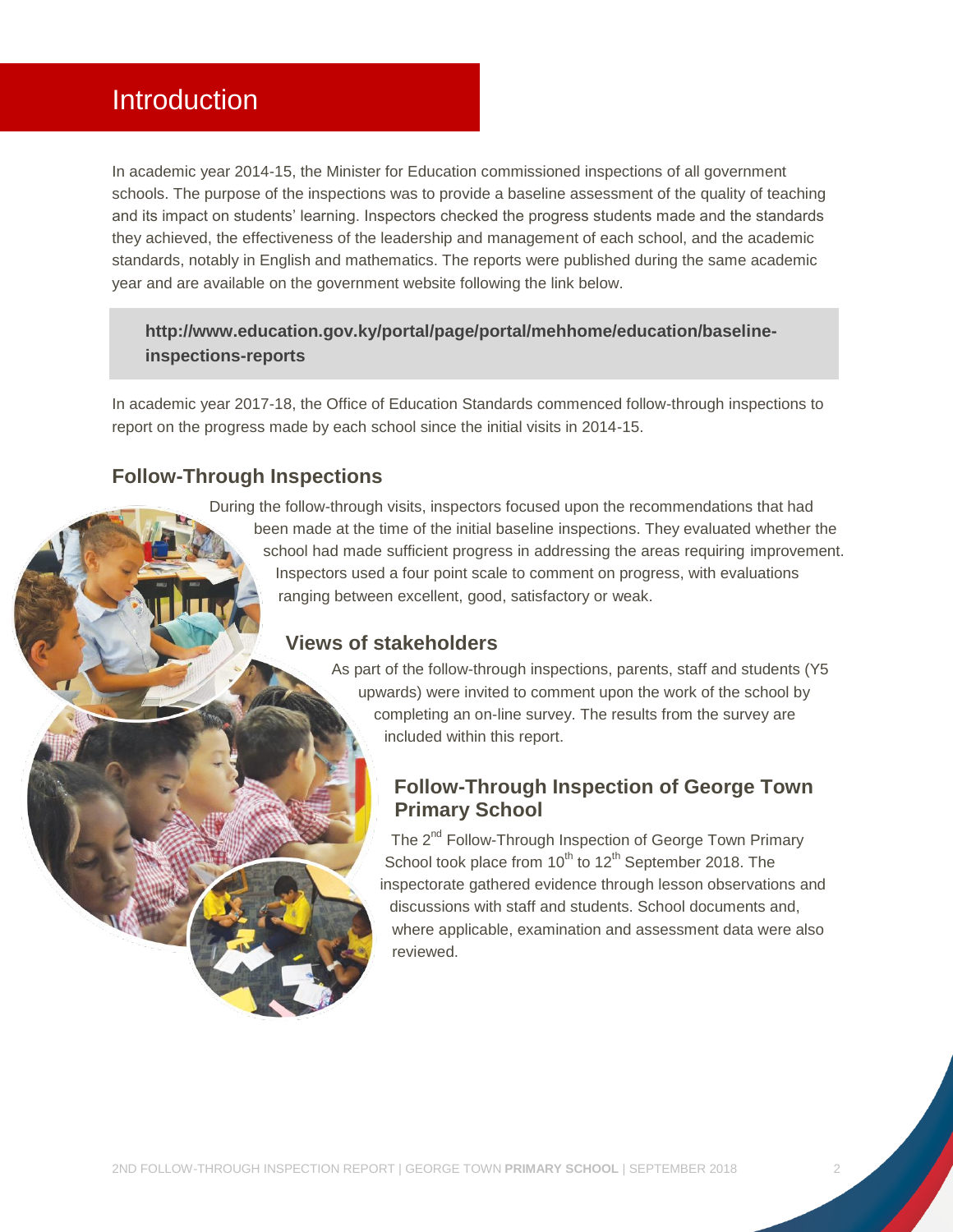# **Consistency in quantitative terminology**

Inspectors use quantitative terms in reports, as follows.

|                 | <b>Definition</b>                                                         | <b>Numerical</b> |
|-----------------|---------------------------------------------------------------------------|------------------|
| All             | The whole $-$ as used when referring to quantity,<br>extent, or duration. | 100%             |
| Almost all      | 90% and more                                                              | 90% to 99%       |
| <b>Most</b>     | Three quarters or more but less than 90%                                  | 75% to 89%       |
| <b>Majority</b> | Half or more but less than three quarters                                 | 50% to 74%       |
| <b>Minority</b> | 15% or more but less than half                                            | 15% to 49%       |
| Few             | Up to $15%$                                                               | 0% to 14%        |

## **Summary**

The inspectorate judged that the school had made satisfactory progress in meeting five of the six recommendations from the baseline inspection. However, as progress towards improving teachers' knowledge and effectiveness in teaching mathematics was judged to be weak, the school has not yet achieved an overall satisfactory rating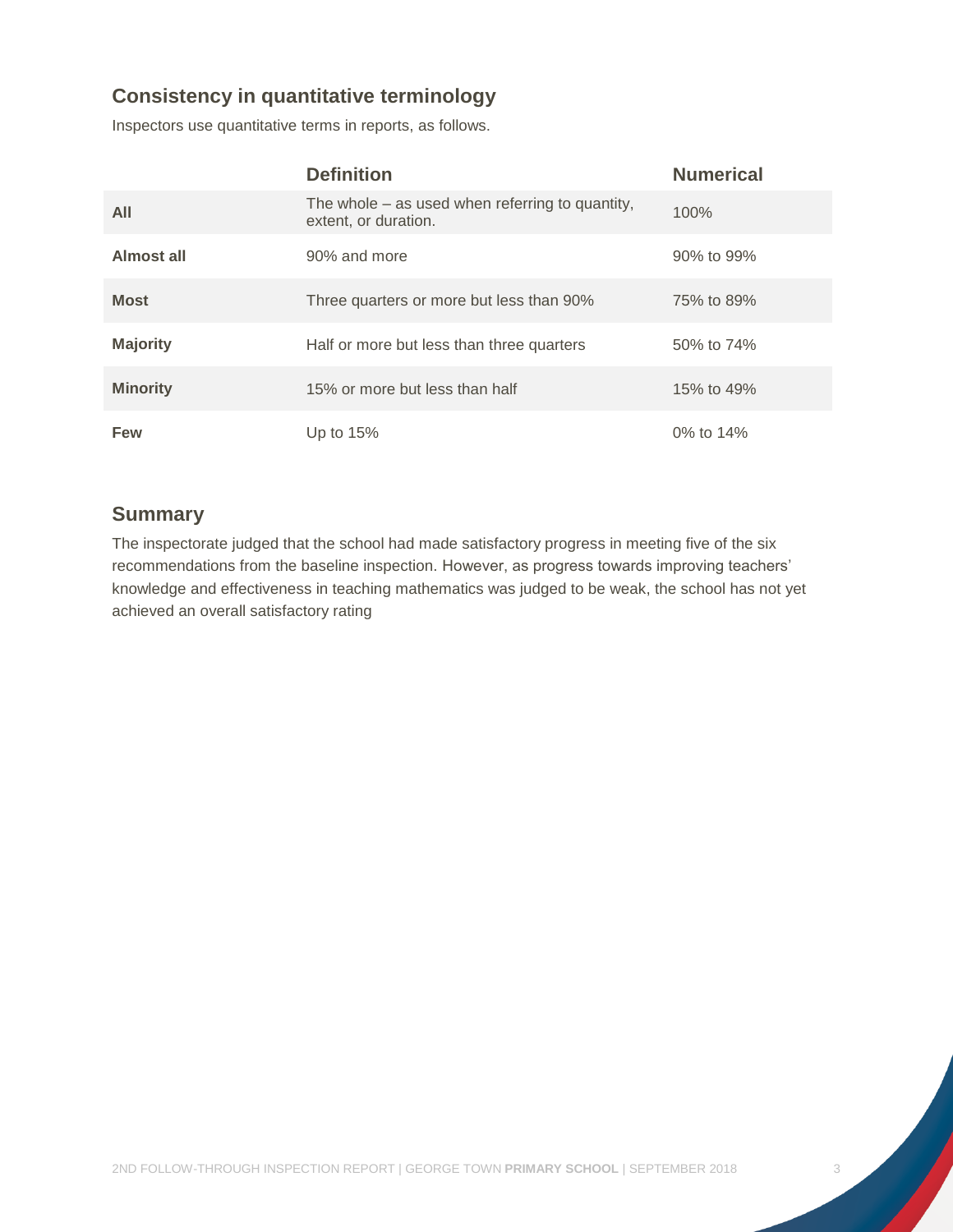#### <span id="page-4-0"></span>**Improve teachers' knowledge and effectiveness in teaching mathematics**.

The school had made **weak** progress in addressing this recommendation.

Students' mathematical achievement in Y6 was assessed at the end of the academic year 2017-18. Only around half of the students achieved the expected level in mathematics. Progress over the year had been too slow and only around one half of the students made the required level of improvement between September 2017 and June 2018. In Key Stage 2 classes, in particular, there were too many students who had made slow progress and, as a consequence, a significant number required additional support or interventions in order to achieve at the required level.

Following the last inspection in January 2018, the Principal and Senior Leadership Team had implemented a number of effective strategies to address students' weak performance in mathematics. These included the appointment of a new Numeracy Co-ordinator to the staff team. Also, a revised planning format was introduced including the requirement for all lessons to begin with a mental mathematics focus. Furthermore, teachers had benefited from coaching and training offered by senior staff from the Department of Education Services and the Ministry of Education. The Principal had introduced more robust and regular systems to monitor the quality of students' learning in mathematics. Staff had offered 'booster' classes at the beginning and end of the school day during the previous academic term.

As a consequence of these strategies, at the time of the second Follow-Through Inspection, inspectors noted some improvement to the quality of teaching in mathematics. Most lessons were satisfactory. Standards of achievement in Reception and Key Stage 1 were judged to be satisfactory because most students achieved at the expected level by the time they reached the end of Year 3. From Year 4 onwards, however, students' progress was found to be more erratic and subject to the greater range of variability which was noted in teaching in Key Stage 2.

Staff had assessed students at the beginning of the academic year 2018-19 and targets for each child had been set, based on previous tests and upon teachers' professional judgement. This information had been shared with parents to help encourage more effective parental involvement in students' learning and achievement. Despite these actions, the number of students anticipated to achieve at the expected level in 2019 in Year 4 to Year 6 was noted to be low and not significantly better than previous years. There was a need, therefore, to extend current programmes and develop further strategies for intervention, to promote faster rates of progress, particularly in Key Stage 2. There was scope for teachers to provide more purposeful and meaningful contexts for mathematical learning.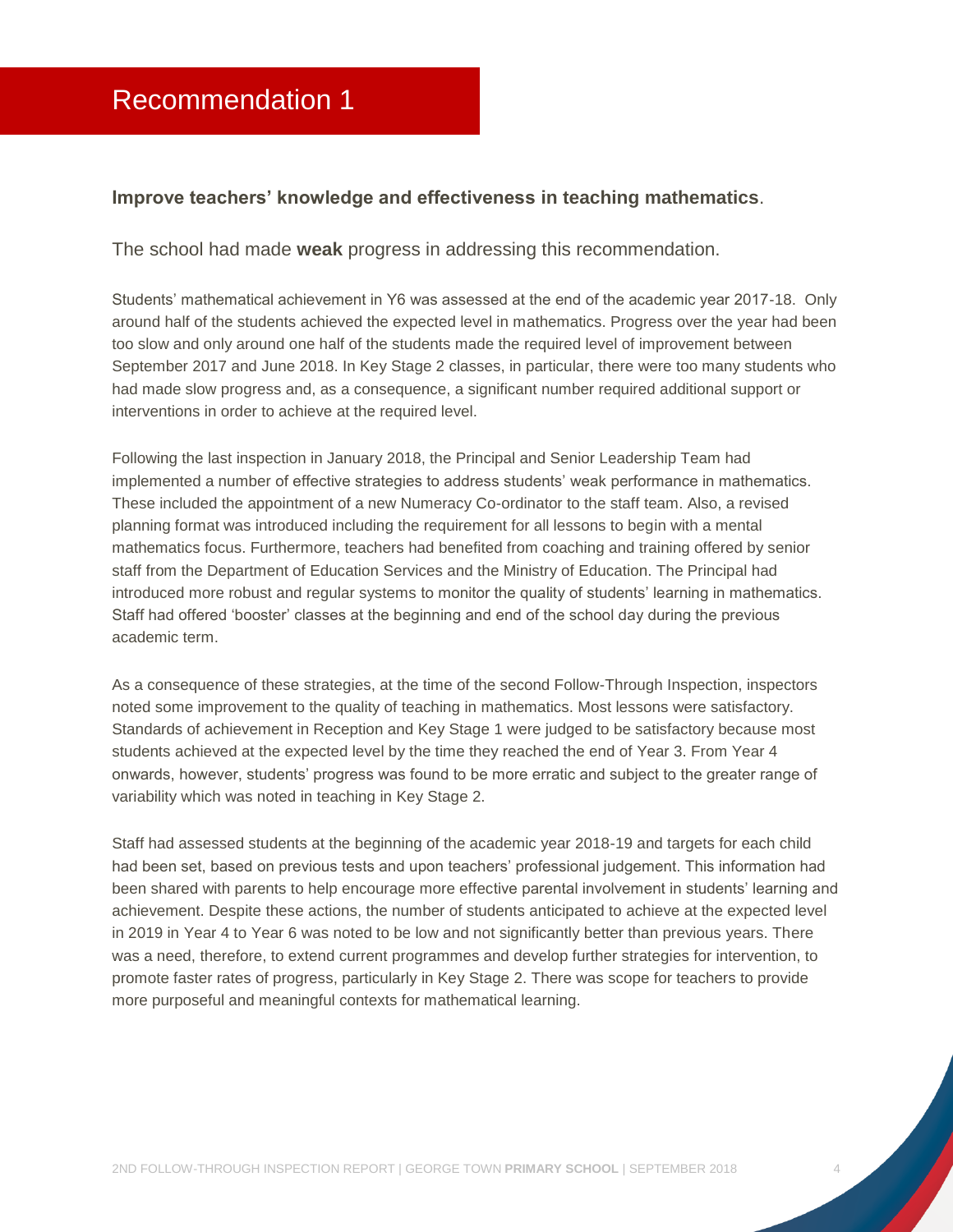<span id="page-5-0"></span>**In lessons, ensure that appropriate provision is made for all abilities and that expectations match the ability of the students.**

The school had made **satisfactory** progress in addressing this recommendation.

Inspectors observed over 40 lessons during the second follow-through inspection of George Town Primary School. There had been improvements to the quality of teaching since the last inspection. All home-room teachers and specialist staff were observed and most class teachers were visited during mathematics and English lessons. Overall, most lessons were judged to be satisfactory or better and there were more examples of good teaching, notably in Reception and Key Stage 1.

In the inspection of January 2018 there were incidents of poor supervision and almost one third of lessons were judged to be weak due to poor lesson planning and ineffective classroom management. In this inspection it was noted that weaknesses in the teaching of specialist classes had been addressed. Students were supervised at all times and there were fewer incidents of poor behaviour. Lessons were planned more effectively and the Senior Leadership Team monitored the quality of all classes on a more regular basis. Across the school, arrangements for marking, assessment and planning had been reviewed and adapted. This had supported improvements to students' achievement in English in the previous academic session.

Although the quality of teaching had improved there was scope for further development across all stages of the school to help ensure greater consistency in teaching and improved progress in all subjects. In particular, teachers did not consistently ensure that tasks were well matched to the range of learners' academic needs. There were too few lessons in which teachers provided purposeful, relevant and meaningful contexts for learning. Furthermore, the concluding sections of lessons were not always used well to check students' understanding and knowledge.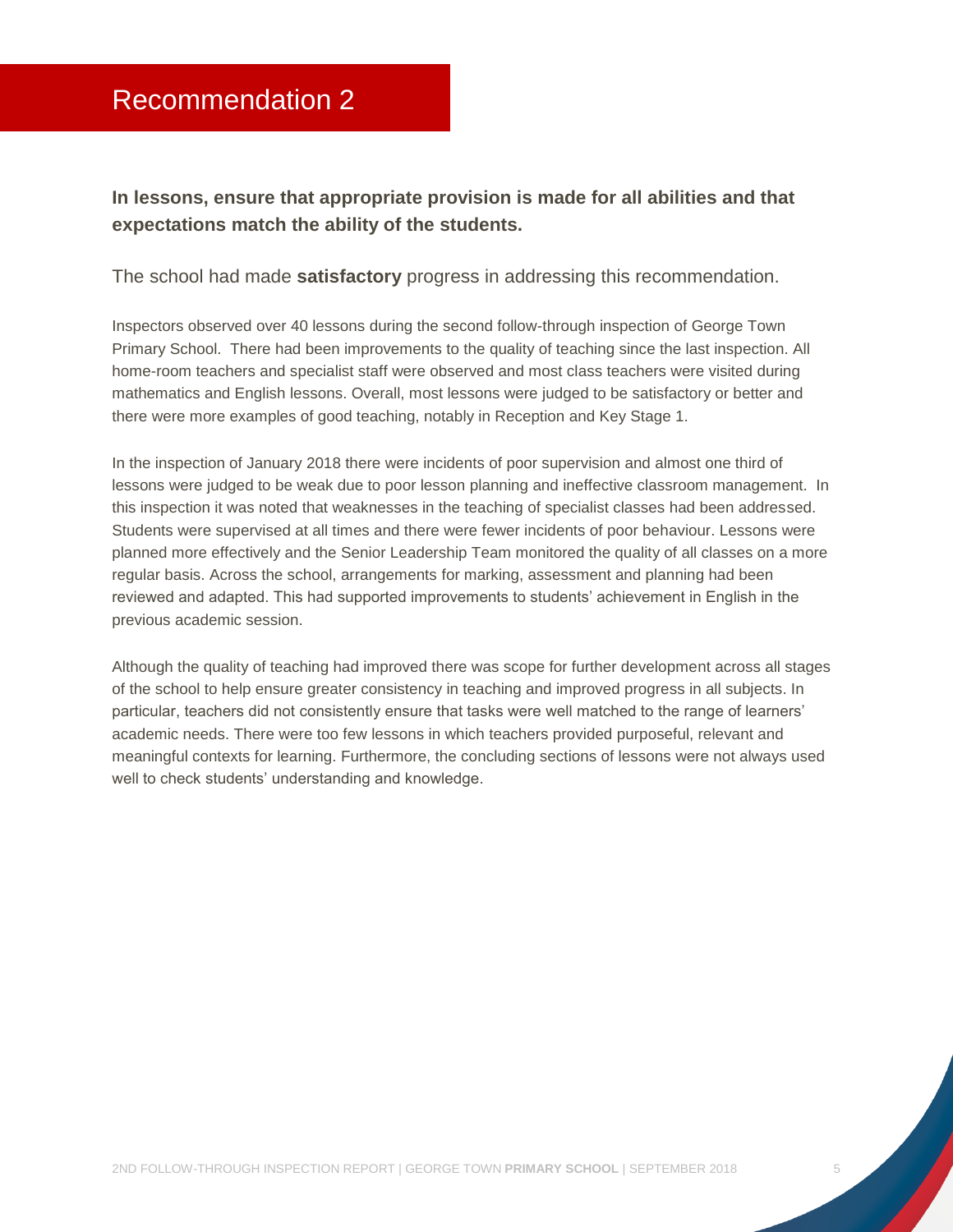#### <span id="page-6-0"></span>**Provide regular practice in extended writing.**

#### The school had made **satisfactory** progress in addressing this recommendation.

Subsequent to the follow-through inspection in January 2018, the Principal and members of the Senior Leadership Team had engaged in critical self-evaluation and developed a post- inspection plan to address the weaknesses in teaching and learning observed in both the baseline and follow-through inspection reports. The Senior Leadership Team had implemented a number of targeted strategies to raise students' achievement in writing. These included adjustments to the timetable to include more time for regular practice in extended writing, and the promotion of an integrated approach to writing across the curriculum with clear expectations and standards. Furthermore, the Senior Leadership Team with the support of literary coaches from the Department of Education Services had facilitated professional development sessions for staff which focused on writing genres and writing moderation. This had resulted in improved staff confidence in leveling students' writing. In addition, the senior staff conducted lesson observations to ensure that class teachers adhered to prescribed writing guidelines. Notably, in the previous school year students participated in a range of successful activities to promote writing skills. These included, for example, writing to a pen pal, writing journals and contributing to the school newsletter. The Senior Leadership Team had developed a successful programme which involved Year 6 students as well as their parents to help raise expectations and address weak academic performance.

During lesson observations, inspectors noted that the majority of teachers' plans included structured writing activities to build students' interest and promote effective writing skills. For example, in an English lesson at Key Stage 1 the teacher ably supported the students in making text-to-self connections and the majority of students wrote independently at length demonstrating good phonic knowledge and ageappropriate accuracy in spelling.

The combined strategies had resulted in some success as the assessment results indicated that standards of achievement in writing across the year groups had improved in 2017-18. Although the end of year predictions indicated that most students in Years 2, 3 and 6 in 2018-19 were likely to achieve at expected levels or better in writing, staff needed to make concerted effort across all stages to improve the levels of attainment in writing for all students.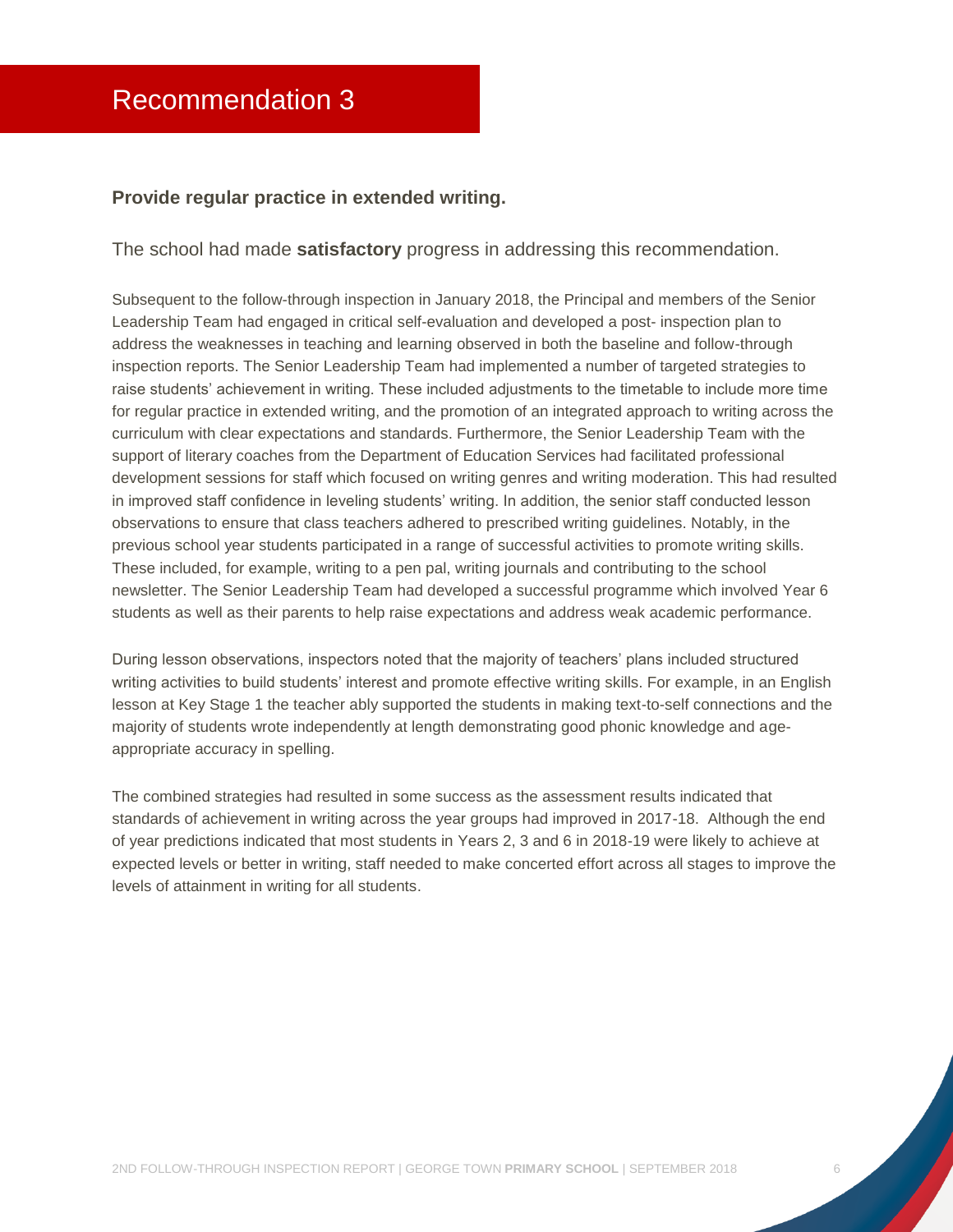#### <span id="page-7-0"></span>**Extend the scope of students' reading.**

#### The school had made **satisfactory** progress in addressing this recommendation.

In academic year 2017-18, around 60 per cent of Year 6 students achieved expected levels in reading. Assessment information indicated that the current Year 6 students were predicted to achieve similar results or higher in the 2018-19 examinations. Compared to international standards and levels of achievement by other students at the same age and stage, students' attainment in reading had shown improvement at the end of Key Stages 1 and 2 and was broadly satisfactory. In Key Stage 1, most students achieved expected or better levels of achievement with similar end of year predictions for 2019.

The Senior Leadership Team had developed a detailed plan to extend the scope of students' reading and had successfully implemented reading strategies that involved teachers, parents and students. For example, during the previous school year, parents had participated in a number of events designed to promote students' interest in reading such as 'Snuggle-Up-and-Read'. In addition, students were encouraged to participate in reading competitions and were praised during the school assembly for the number of books they had read over a period of time. Of note, teachers received useful guidance on how to create and utilize effective classroom libraries, and the Senior Leadership Team monitored teachers' documentation of students' individual reading progress.

In the majority of English lessons across year groups, inspectors noted that all teachers provided a variety of appropriate opportunities for students to read including guided, shared and independent reading. In addition, the class timetables now included library sessions and during this follow-through inspection several classes were noted to make good use of the school library. However, not all initiatives designed to support improvements in reading were executed as planned. For example, inspectors observed that in one Key Stage 2 'Drop Everything and Read' (DEAR) session, the majority of students did not actually participate in a reading activity but were engaged in various computer, art and number tasks. The Senior Leadership Team should continue to monitor students' reading progress and promote greater levels of parental involvement to support students' reading.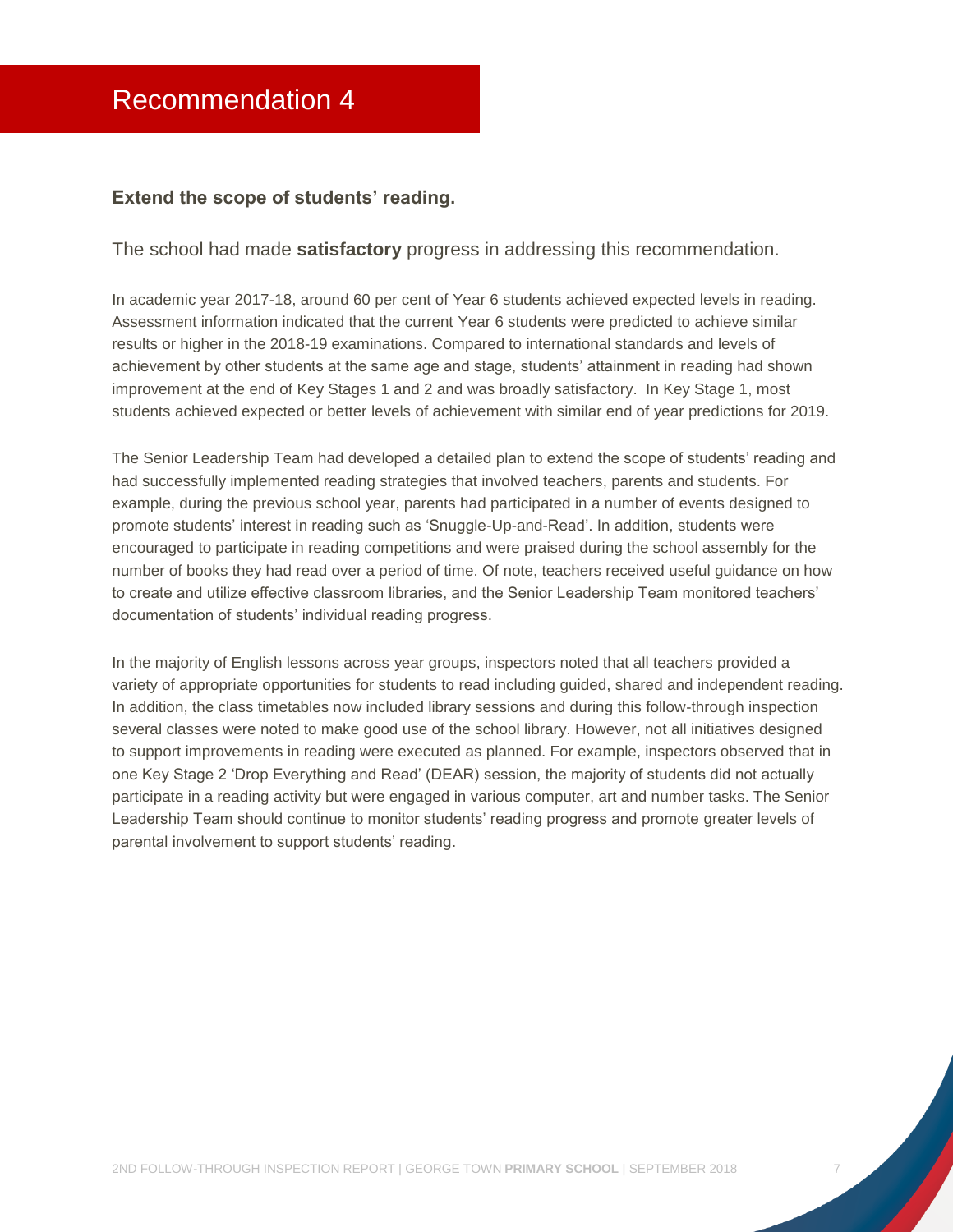#### <span id="page-8-0"></span>**Improve the pace of working in lessons and provide clear learning objectives.**

The school had made **satisfactory** progress in addressing this recommendation.

During the last school year, the Principal and the rest of the senior leadership team had placed increased focus on improving teachers' planning. They had facilitated common planning sessions to ensure that teachers' plans followed the required curricular standards and that time was effectively utilized in lessons. Staff benefited from demonstration lessons to improve their skills and the Senior Leadership Team conducted more regular formal and informal lesson observations to monitor the quality of lesson delivery across year groups. As a consequence of this, it was noted that the Principal and Deputy Principal held a comprehensive and accurate understanding of teaching strengths and weaknesses across the school.

During the follow-through inspection, inspectors noted that most teachers' plans had clear learning goals aligned to developmentally appropriate activities. In addition, many of the teachers' plans incorporated students' skill development and knowledge acquisition in age- appropriate ways. Inspectors observed that in the majority of English lessons, teachers shared learning objectives and success criteria to establish a clear and purposeful start to lessons and many teachers effectively supported students' critical thinking skills. For example, in an English lesson at Key Stage 2, the teacher ably supported students in using context clues to decode the meaning of unfamiliar words. However, in a significant number of lessons, too few opportunities were provided for students to participate in independent learning.

In the majority of lessons the pace of learning was adequate to support student engagement and most students made satisfactory progress in lessons. In a few lessons, however, the pace of the session was too slow and this resulted in students losing interest and not completing the set tasks within the required time.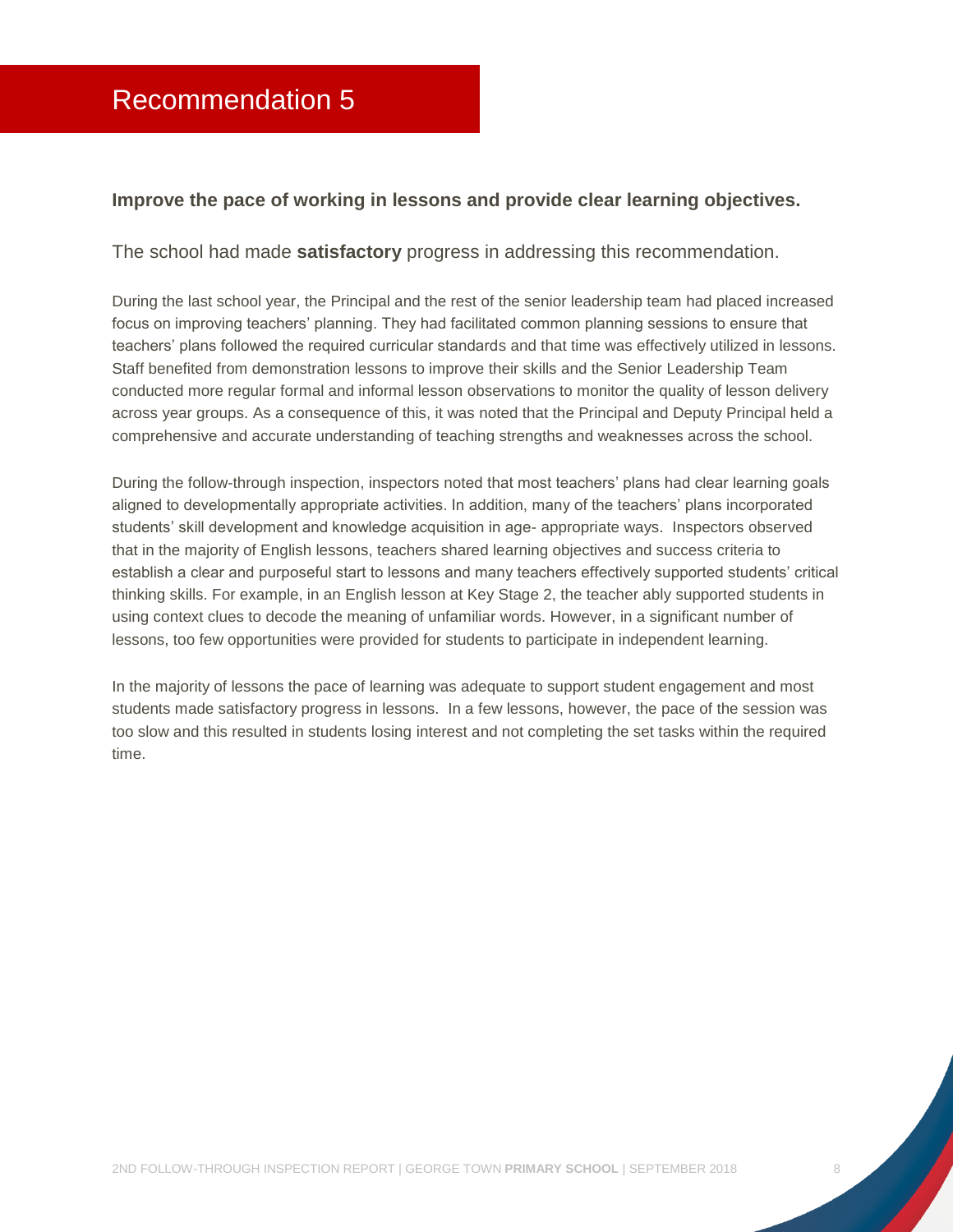# <span id="page-9-0"></span>**Mark students' work consistently and promptly, providing them with clear guidance on ways to improve.**

The school had made **satisfactory** progress in addressing this recommendation.

The Senior Leadership Team had developed a marking and assessment policy which provided useful guidance and direction to staff. Inspectors found that staff marked the students' work more consistently and often provided students with clear guidance regarding the ways to improve their work. Furthermore, the marking policy had been reinforced by the development of a work scrutiny feedback tool which allowed school leaders to quickly assess the quality of marking and feedback in classes. Moreover, the Principal had successfully deployed teachers across the school to ensure improved planning within year groups. Experienced and skilled staff provided regular support to others.

During the follow-through inspection, inspectors observed that many teachers displayed learning targets in their classrooms so that the students had a daily, visible reminder of the targets towards which they were working in the different subject areas.

Inspectors' review of students' work books indicated that many were marked regularly and most teachers provided feedback which outlined what students were doing well and what they needed to do to improve. The Senior Leadership Team had begun to introduce marking practices for both teachers and students which required prompt and effective response to identified errors. Writing and marking guides were placed strategically in many work books to remind students of required writing expectations, such as the use of capitalization and other punctuation. Despite these positive developments, in most of the lessons that inspectors observed, there were too few opportunities for students to review their own work and that of their peers against agreed rubrics.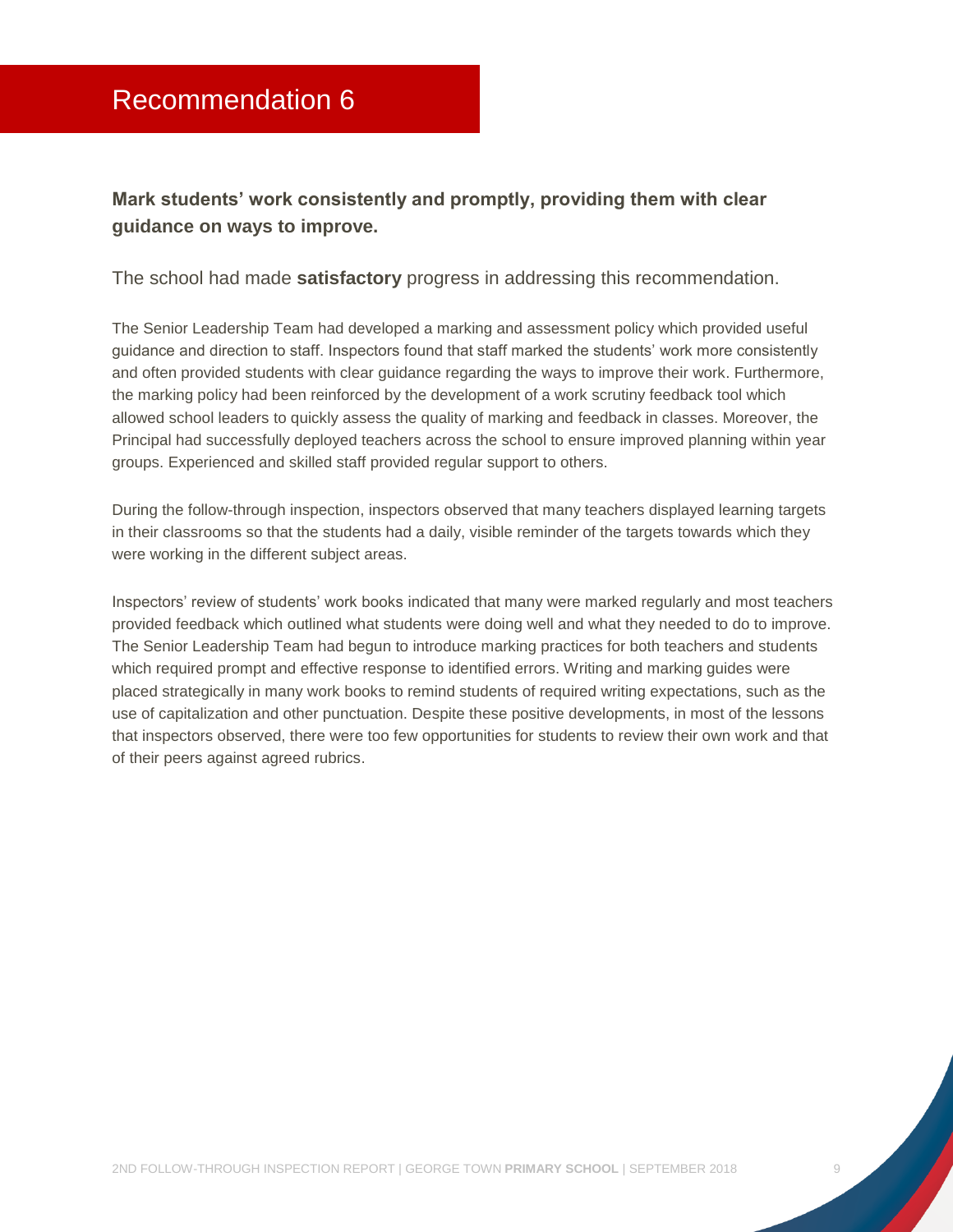# <span id="page-10-0"></span>Survey Results

70 parents, 23 staff and 68 students completed the on-line survey. The results from the survey are detailed in Appendices One, Two and Three to this report.

Seventy parents completed the on-line survey. Most parents felt that their children were making good progress in English, mathematics, science and other subjects. Most agreed that students' behavior was good and that their children were acquiring a good environmental understanding. Almost all parents judged the quality of teaching to be good and most agreed that their children were safe and cared for at school. Most believed that the school provided a good range of extra-curricular activities and that the amount of homework that students received was appropriate. A majority felt that parents were effectively involved in the work of the school. Almost all judged the school to be well led and they expressed satisfaction with the quality of education at the school. Most parents made positive comments about the work of the school and were encouraged about the improvements to date.

Twenty-one teachers and two support staff completed the survey. A majority had worked at the school for three years or more. A majority of the staff judged the school to be well led and all agreed that the school provided a good quality of education. Almost all staff agreed that they were appropriately involved in the process of self-evaluation and improvement planning at the school. Two thirds of the staff judged students' behaviour as good but a significant minority disagreed. A majority judged the quality and quantity of resources to support teaching as adequate. Only a minority of staff agreed that parents were successfully involved in the work of the school. About half of the staff agreed that parent teacher meetings were helpful and well-attended but a significant minority disagreed.

Sixty-five Year 5 and 6 students completed the on-line survey. Most felt that they were making good progress in English, mathematics and science. Most felt there was a good range of extra-curricular activities available to them and most agreed that they received the right amount of homework to help with their learning. The majority of students agreed that if there were incidents of bullying, these would be effectively addressed by the school. A majority considered students' behaviour to be good. Almost all felt that the school was well led and most felt safe and cared for in school.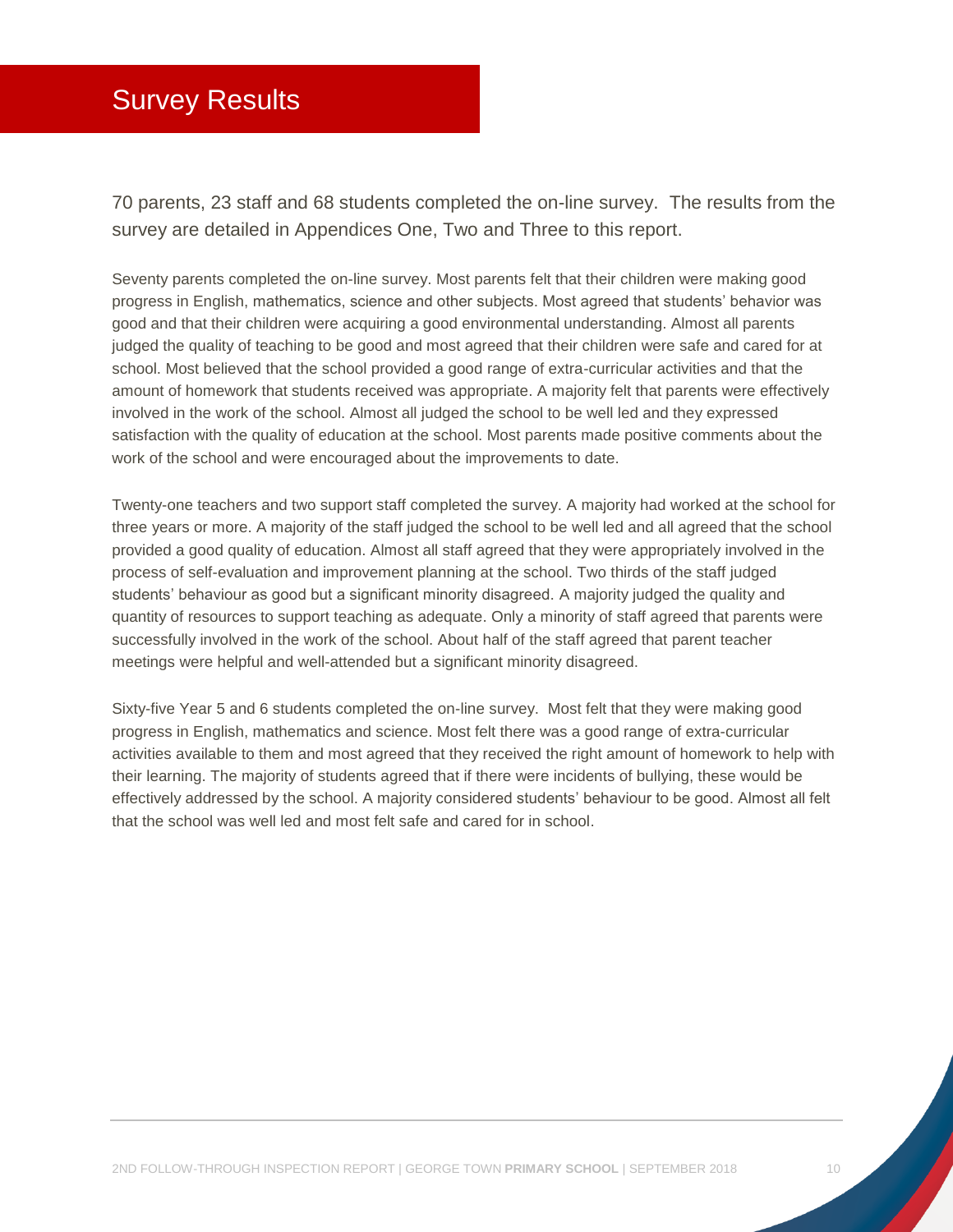#### **What happens next?**

As the school has not yet satisfactorily addressed all six of the recommendations from the baseline inspection of 2014-15 there will be a further Follow-Through Inspection of George Town Primary School six months after the publication of this report.

The school will continue to receive follow-through inspections until it either satisfactorily meets all of the recommendations from the baseline inspection of 2014/15 or is inspected as part of the full cycle of inspections, which will commence in September 2018.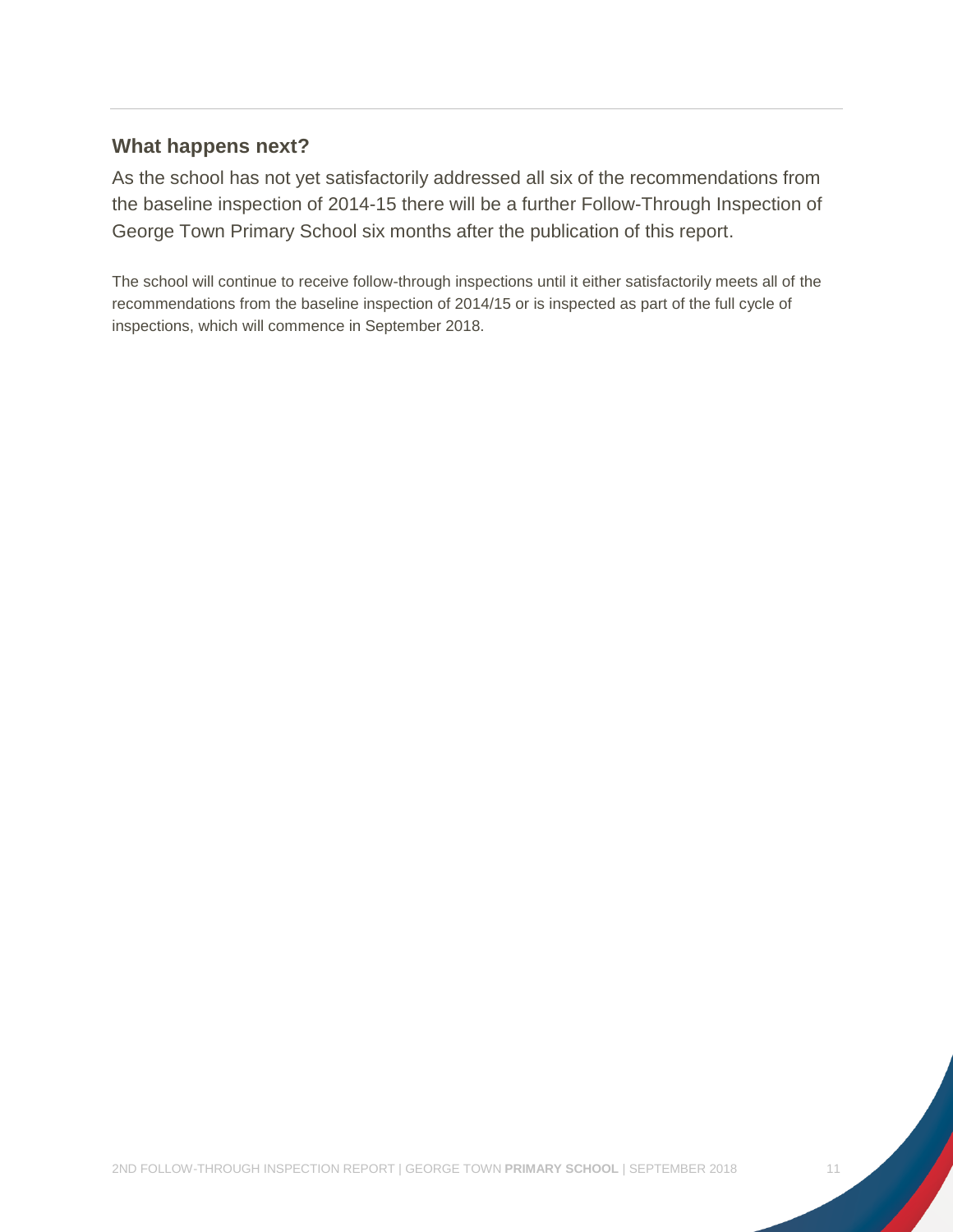# <span id="page-12-0"></span>**Office of Education Standards | Parent Survey 2018**

## *In which grade/year is your eldest child?*



| <b>Response</b> | <b>Count</b> |
|-----------------|--------------|
| Answered   67   |              |
| Skipped 3       |              |

#### *How many years has your eldest child been at this school?*

| <b>Response</b>                              | <b>Percentage</b> | Count |
|----------------------------------------------|-------------------|-------|
| Less than one year                           | 14.93%            | 10    |
| More than one year but less than three years | 34.33%            | 23    |
| More than three years                        | 50.75%            | 34    |
|                                              | <b>Answered</b>   | 67    |
|                                              | <b>Skipped</b>    | -3    |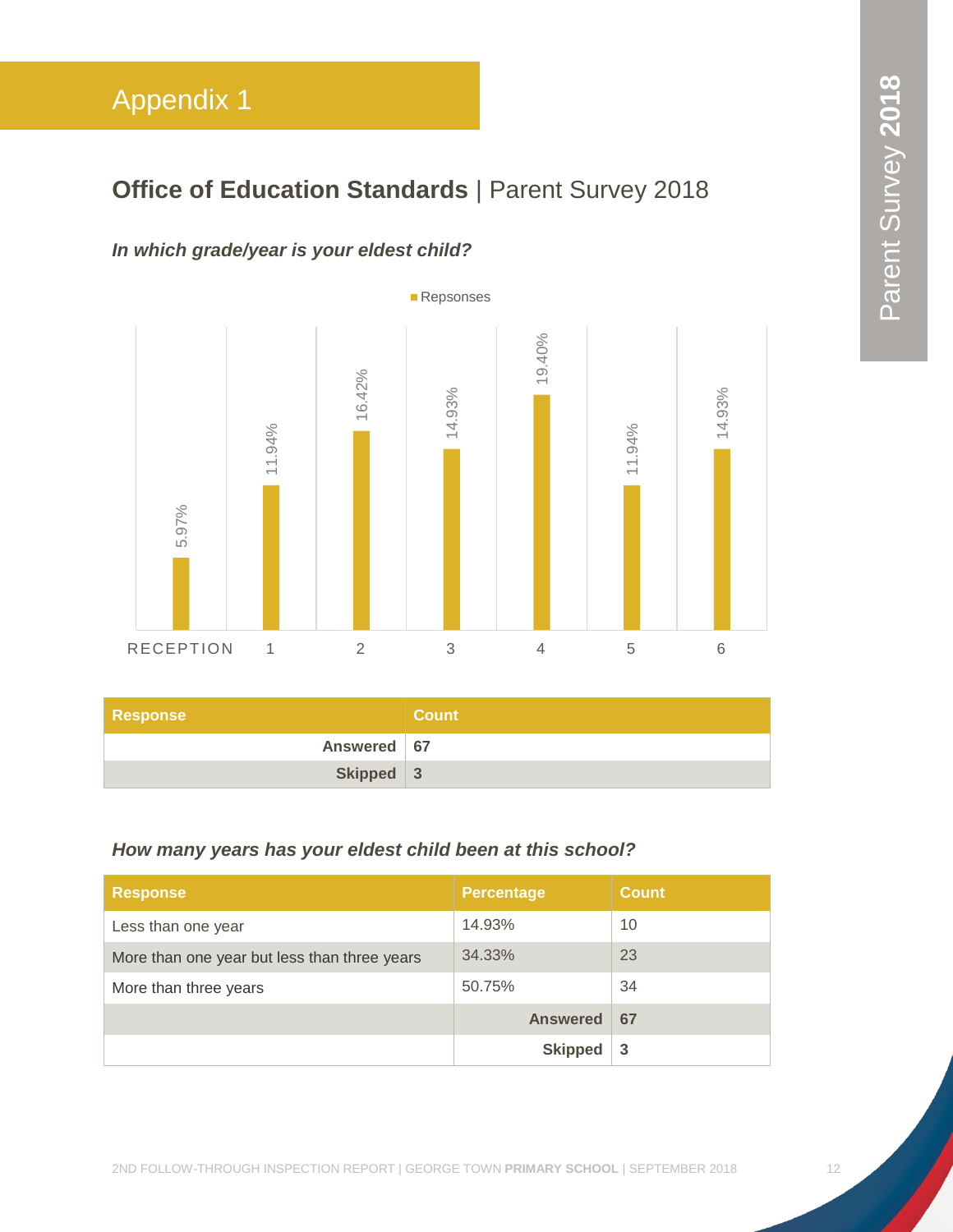

#### *My child is making good progress in English.*

| <b>Response</b>                              | <b>Percentage</b> | <b>Count</b>   |
|----------------------------------------------|-------------------|----------------|
| <b>Strongly Agree</b>                        | 27.27%            | 18             |
| Agree                                        | 65.15%            | 43             |
| <b>Disagree</b>                              | 1.52%             | 1              |
| <b>Strongly Disagree</b>                     | 0.00%             | $\Omega$       |
| I am unsure or unable to answer the question | 6.06%             | $\overline{4}$ |
|                                              | <b>Answered</b>   | 66             |
|                                              | <b>Skipped</b>    | $\overline{4}$ |

## *My child is making good progress in Mathematics.*

| <b>Response</b>                              | <b>Percentage</b> | <b>Count</b> |
|----------------------------------------------|-------------------|--------------|
| <b>Strongly Agree</b>                        | 21.21%            | 14           |
| Agree                                        | 62.12%            | 41           |
| <b>Disagree</b>                              | 4.55%             | 3            |
| <b>Strongly Disagree</b>                     | 0.00%             | $\Omega$     |
| I am unsure or unable to answer the question | 12.12%            | 8            |
|                                              | <b>Answered</b>   | 66           |
|                                              | <b>Skipped</b>    | 4            |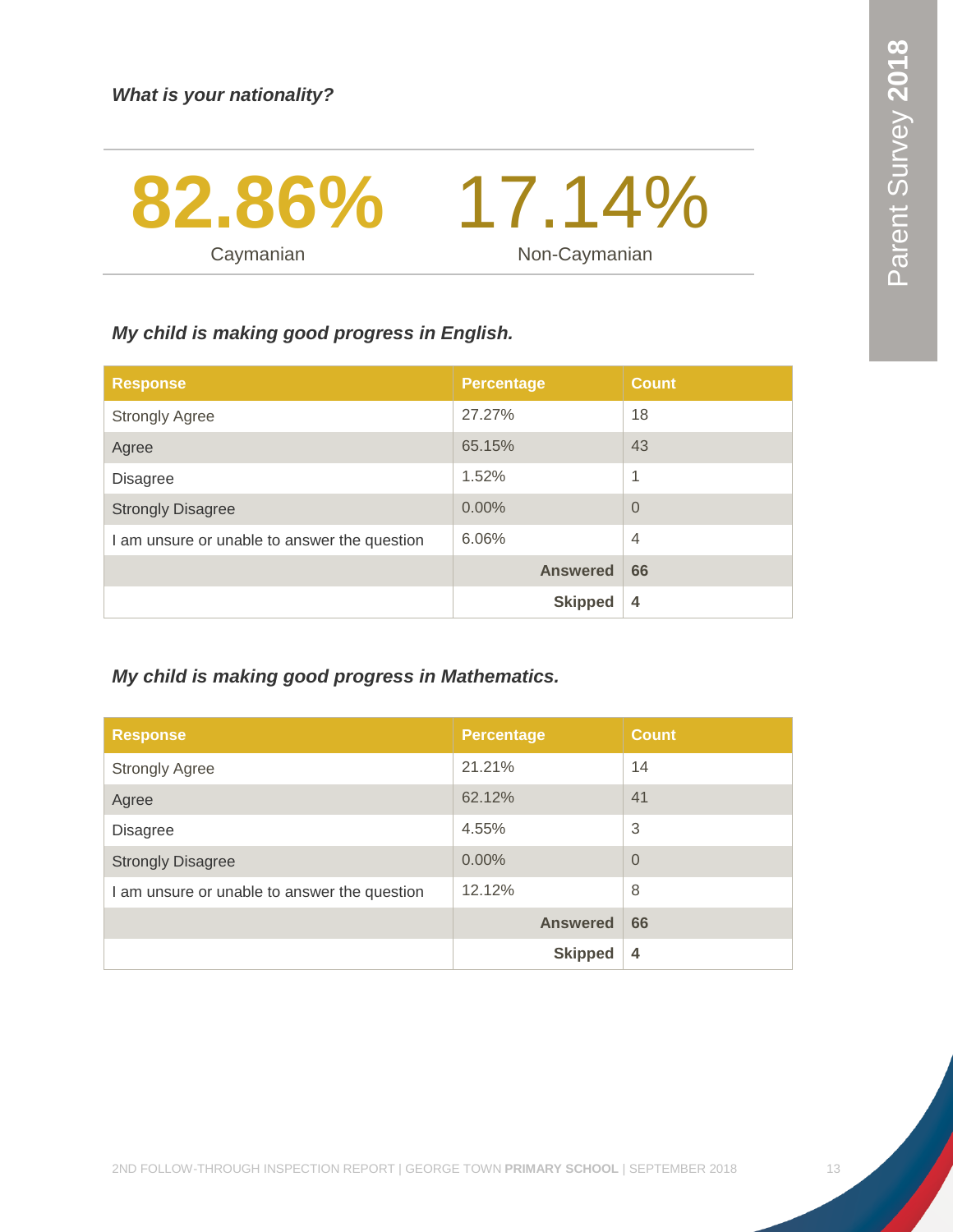#### *My child is making good progress in Science.*

| <b>Response</b>                              | <b>Percentage</b> | <b>Count</b>   |
|----------------------------------------------|-------------------|----------------|
| <b>Strongly Agree</b>                        | 12.12%            | 8              |
| Agree                                        | 57.58%            | 38             |
| <b>Disagree</b>                              | 6.06%             | $\overline{4}$ |
| <b>Strongly Disagree</b>                     | $0.00\%$          | $\overline{0}$ |
| I am unsure or unable to answer the question | 24.24%            | 16             |
|                                              | <b>Answered</b>   | 66             |
|                                              | <b>Skipped</b>    | $\overline{4}$ |

# *Overall, in all other subjects, my child is making good progress in their learning.*

| <b>Response</b>                              | <b>Percentage</b> | <b>Count</b>   |
|----------------------------------------------|-------------------|----------------|
| <b>Strongly Agree</b>                        | 28.79%            | 19             |
| Agree                                        | 57.58%            | 38             |
| <b>Disagree</b>                              | 3.03%             | $\overline{2}$ |
| <b>Strongly Disagree</b>                     | 0.00%             | $\Omega$       |
| I am unsure or unable to answer the question | 10.61%            | 7              |
|                                              | <b>Answered</b>   | 66             |
|                                              | <b>Skipped</b>    | 4              |

#### *The behaviour of most students in the school is good.*

| <b>Response</b>                              | <b>Percentage</b> | <b>Count</b>   |
|----------------------------------------------|-------------------|----------------|
| <b>Strongly Agree</b>                        | 7.81%             | 5              |
| Agree                                        | 48.44%            | 31             |
| <b>Disagree</b>                              | 25.00%            | 16             |
| <b>Strongly Disagree</b>                     | 3.13%             | $\overline{2}$ |
| I am unsure or unable to answer the question | 15.63%            | 10             |
|                                              | <b>Answered</b>   | 64             |
|                                              | <b>Skipped</b>    | 6              |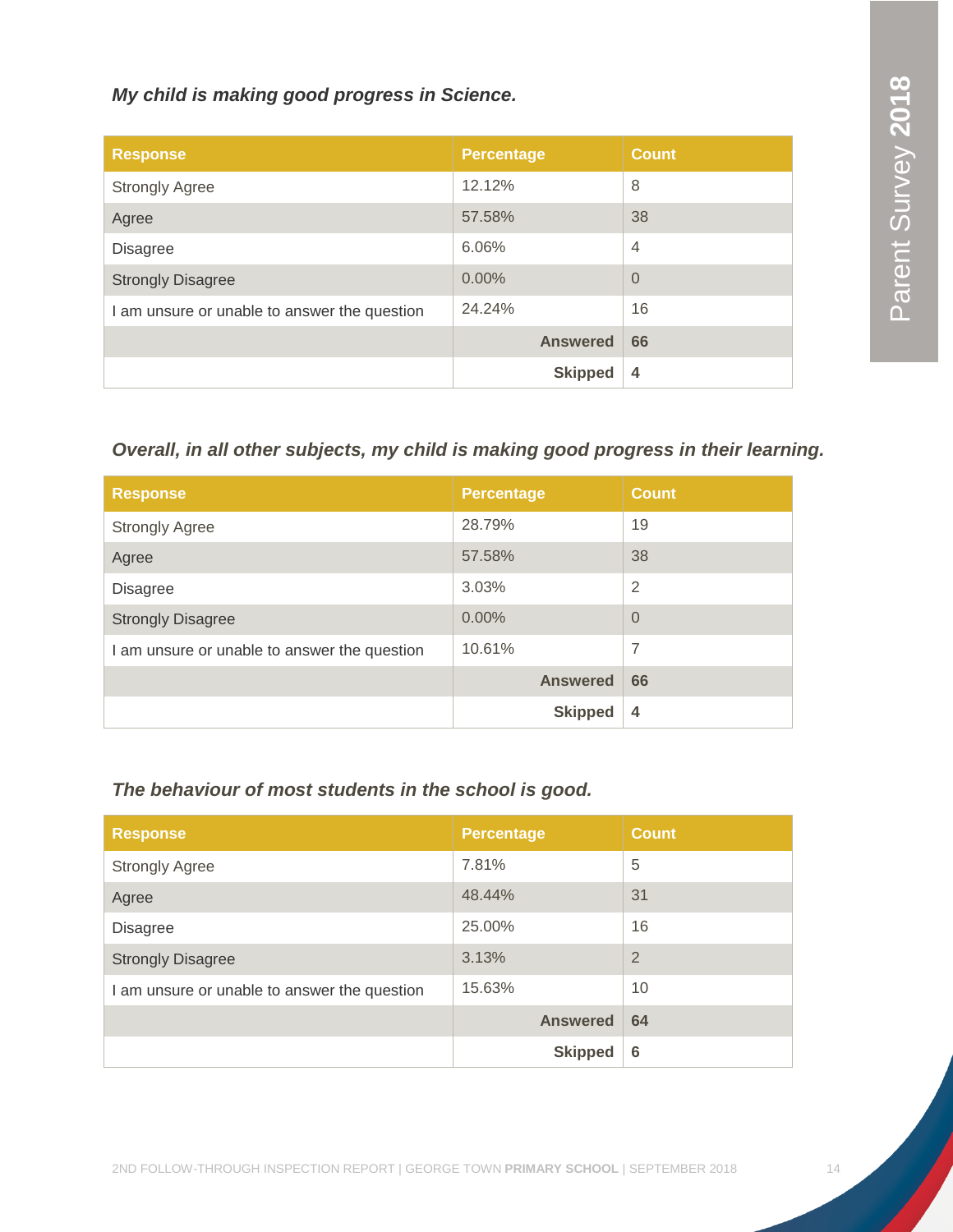# *My child is developing a good sense of responsibility as a member of the wider community.*

| <b>Response</b>                              | <b>Percentage</b> | <b>Count</b>   |
|----------------------------------------------|-------------------|----------------|
| <b>Strongly Agree</b>                        | 23.08%            | 15             |
| Agree                                        | 72.31%            | 47             |
| <b>Disagree</b>                              | 1.54%             | 1              |
| <b>Strongly Disagree</b>                     | 0.00%             | $\Omega$       |
| I am unsure or unable to answer the question | 3.08%             | $\overline{2}$ |
|                                              | <b>Answered</b>   | 65             |
|                                              | <b>Skipped</b>    | 5              |

# *My child is developing good environmental understanding.*

| <b>Response</b>                              | <b>Percentage</b> | <b>Count</b>   |
|----------------------------------------------|-------------------|----------------|
| <b>Strongly Agree</b>                        | 18.46%            | 12             |
| Agree                                        | 73.85%            | 48             |
| <b>Disagree</b>                              | 3.08%             | $\overline{2}$ |
| <b>Strongly Disagree</b>                     | 0.00%             | $\Omega$       |
| I am unsure or unable to answer the question | 4.62%             | 3              |
|                                              | <b>Answered</b>   | 65             |
|                                              | <b>Skipped</b>    | 5              |

# *The quality of teaching is good.*

| <b>Response</b>                              | <b>Percentage</b> | <b>Count</b>   |
|----------------------------------------------|-------------------|----------------|
| <b>Strongly Agree</b>                        | 32.26%            | 20             |
| Agree                                        | 59.68%            | 37             |
| <b>Disagree</b>                              | 1.61%             | 1              |
| <b>Strongly Disagree</b>                     | 0.00%             | $\overline{0}$ |
| I am unsure or unable to answer the question | 6.45%             | $\overline{4}$ |
|                                              | <b>Answered</b>   | 62             |
|                                              | <b>Skipped</b>    | 8              |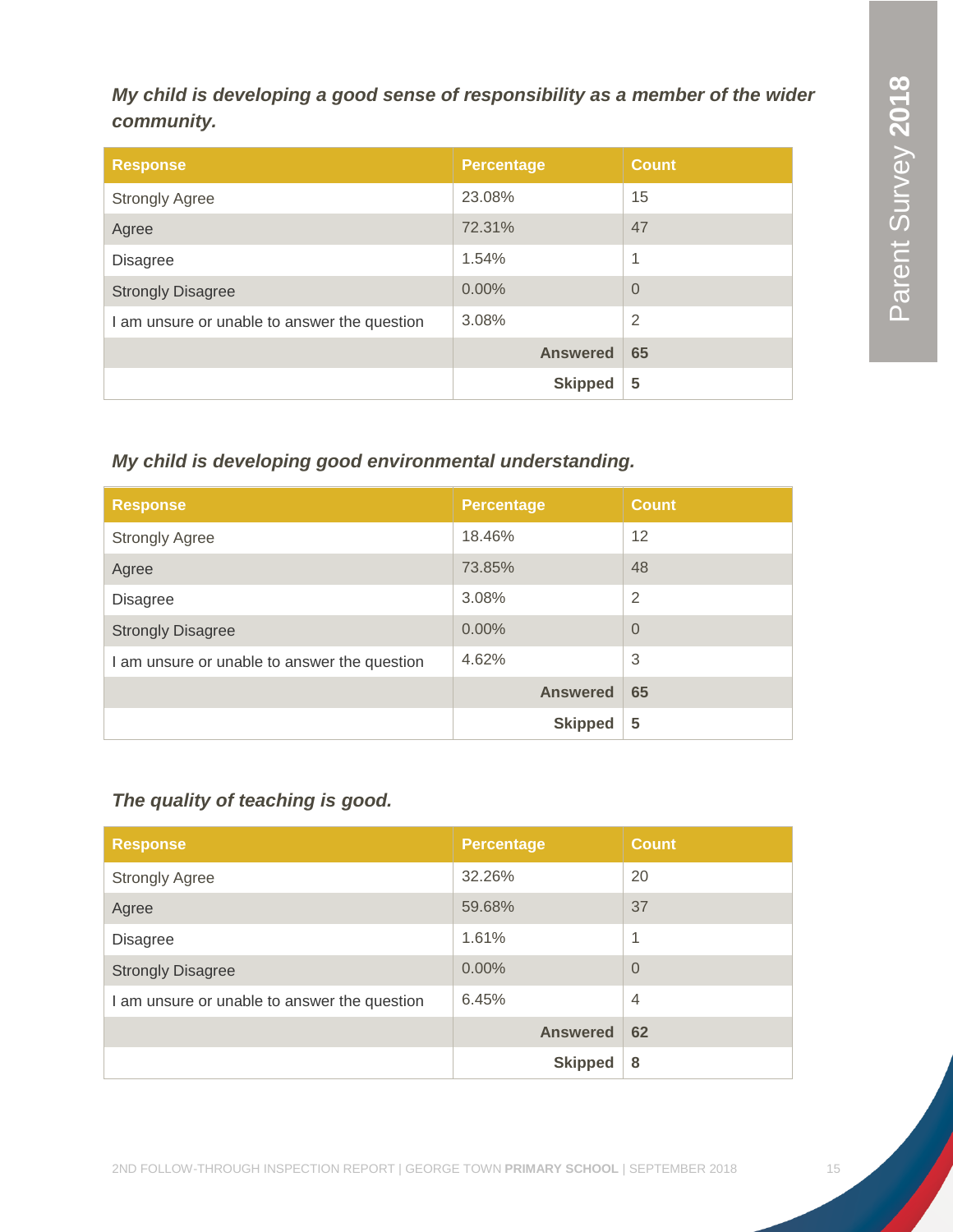#### *My child enjoys most lessons.*

| <b>Response</b>                              | <b>Percentage</b> | <b>Count</b>   |
|----------------------------------------------|-------------------|----------------|
| <b>Strongly Agree</b>                        | 21.88%            | 14             |
| Agree                                        | 76.56%            | 49             |
| <b>Disagree</b>                              | $0.00\%$          | $\overline{0}$ |
| <b>Strongly Disagree</b>                     | 0.00%             | $\overline{0}$ |
| I am unsure or unable to answer the question | 1.56%             | 1              |
|                                              | <b>Answered</b>   | 64             |
|                                              | <b>Skipped</b>    | 6              |

# *My child is inspired to learn.*

| <b>Response</b>                              | <b>Percentage</b> | <b>Count</b>   |
|----------------------------------------------|-------------------|----------------|
| <b>Strongly Agree</b>                        | 46.88%            | 30             |
| Agree                                        | 46.88%            | 30             |
| <b>Disagree</b>                              | 3.13%             | $\overline{2}$ |
| <b>Strongly Disagree</b>                     | 0.00%             | $\overline{0}$ |
| I am unsure or unable to answer the question | 3.13%             | $\overline{2}$ |
|                                              | <b>Answered</b>   | 64             |
|                                              | <b>Skipped</b>    | 6              |

*My child can join in a good range of extra-curricular activities provided by the school.*

| <b>Response</b>                              | <b>Percentage</b> | <b>Count</b> |
|----------------------------------------------|-------------------|--------------|
| <b>Strongly Agree</b>                        | 26.56%            | 17           |
| Agree                                        | 43.75%            | 28           |
| <b>Disagree</b>                              | 7.81%             | 5            |
| <b>Strongly Disagree</b>                     | 4.69%             | 3            |
| I am unsure or unable to answer the question | 17.19%            | 11           |
|                                              | <b>Answered</b>   | 64           |
|                                              | <b>Skipped</b>    | 6            |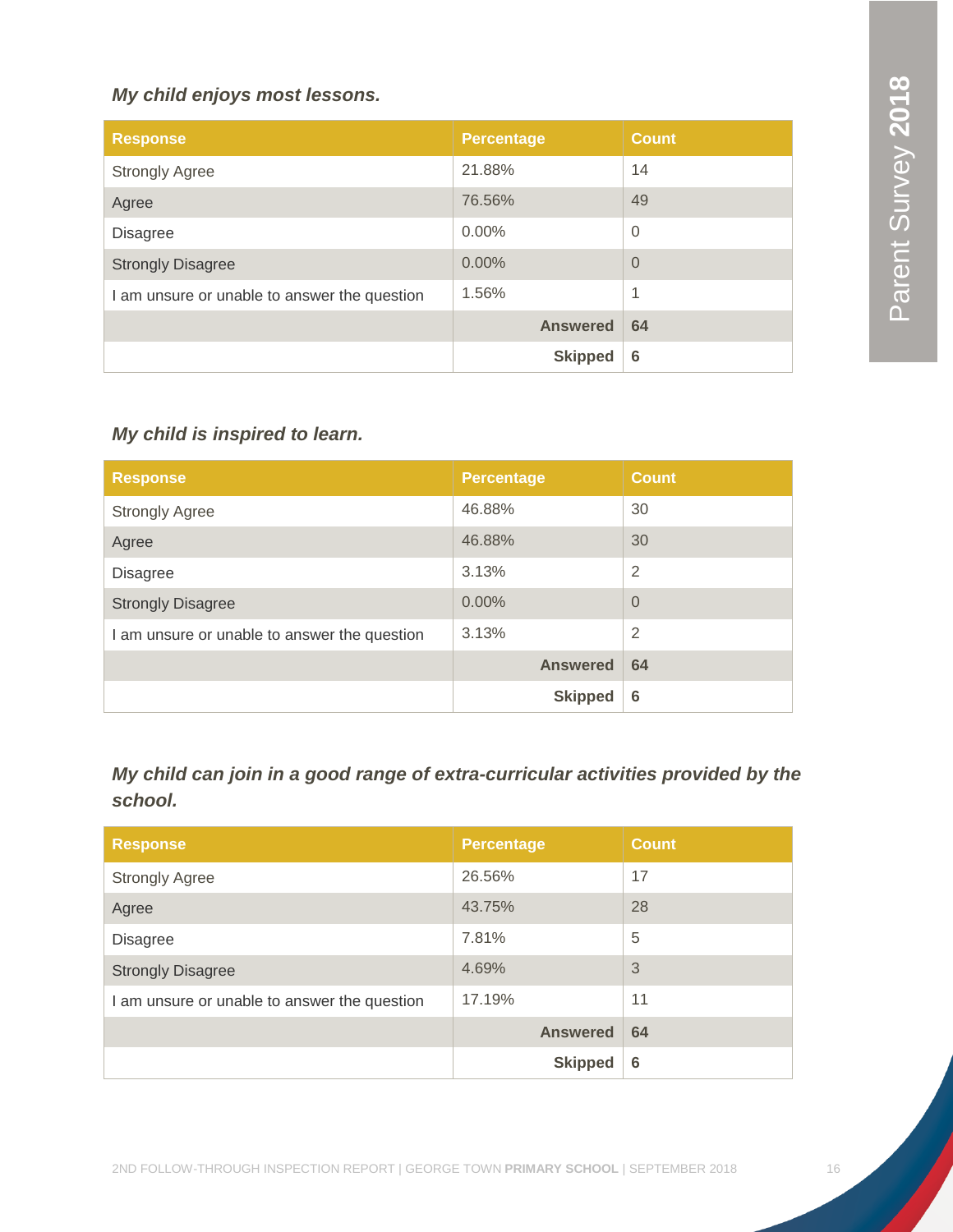#### *The school provides the subjects my child wishes to study.*

| <b>Response</b>                              | <b>Percentage</b> | <b>Count</b>   |
|----------------------------------------------|-------------------|----------------|
| <b>Strongly Agree</b>                        | 4.76%             | 3              |
| Agree                                        | 57.14%            | 36             |
| <b>Disagree</b>                              | 3.17%             | $\overline{2}$ |
| <b>Strongly Disagree</b>                     | 4.76%             | 3              |
| I am unsure or unable to answer the question | 30.16%            | 19             |
|                                              | <b>Answered</b>   | 63             |
|                                              | <b>Skipped</b>    | 7              |

#### *The quality and amount of homework is appropriate.*

| <b>Response</b>                              | <b>Percentage</b> | <b>Count</b>   |
|----------------------------------------------|-------------------|----------------|
| <b>Strongly Agree</b>                        | 14.29%            | 9              |
| Agree                                        | 52.38%            | 33             |
| <b>Disagree</b>                              | 11.11%            | $\overline{7}$ |
| <b>Strongly Disagree</b>                     | 6.35%             | $\overline{4}$ |
| I am unsure or unable to answer the question | 15.87%            | 10             |
|                                              | <b>Answered</b>   | 63             |
|                                              | <b>Skipped</b>    | $\overline{7}$ |

# *My child is safe and cared for at school.*

| <b>Response</b>                              | <b>Percentage</b> | <b>Count</b>   |
|----------------------------------------------|-------------------|----------------|
| <b>Strongly Agree</b>                        | 36.67%            | 22             |
| Agree                                        | 55.00%            | 33             |
| <b>Disagree</b>                              | 5.00%             | 3              |
| <b>Strongly Disagree</b>                     | 0.00%             | $\Omega$       |
| I am unsure or unable to answer the question | 3.33%             | $\overline{2}$ |
|                                              | <b>Answered</b>   | 60             |
|                                              | <b>Skipped</b>    | 10             |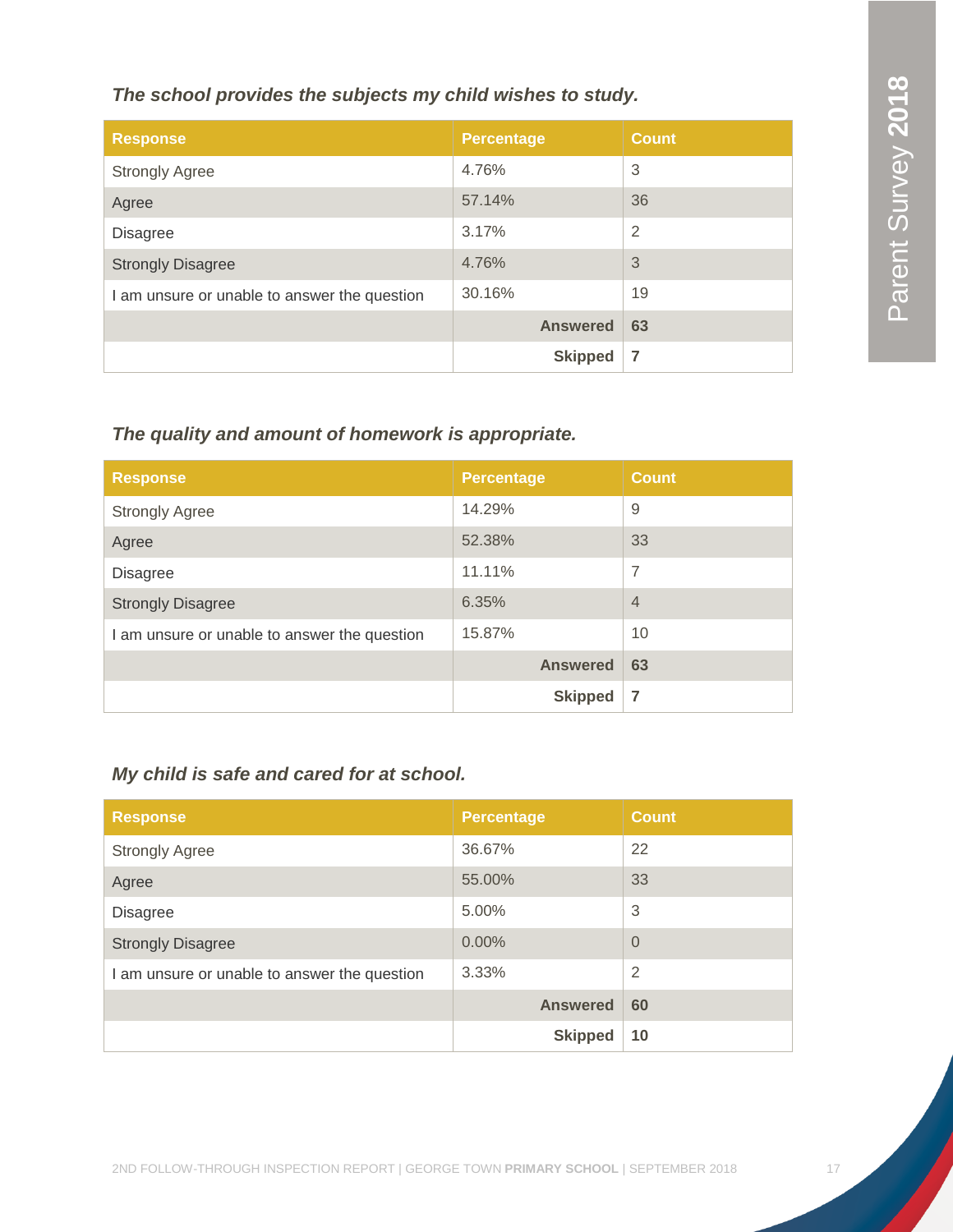#### *The school helps my child choose a healthy lifestyle.*

| <b>Response</b>                              | <b>Percentage</b> | <b>Count</b>             |
|----------------------------------------------|-------------------|--------------------------|
| <b>Strongly Agree</b>                        | 27.59%            | 16                       |
| Agree                                        | 53.45%            | 31                       |
| <b>Disagree</b>                              | 5.17%             | 3                        |
| <b>Strongly Disagree</b>                     | 1.72%             | $\overline{\mathcal{A}}$ |
| I am unsure or unable to answer the question | 12.07%            | 7                        |
|                                              | <b>Answered</b>   | 58                       |
|                                              | <b>Skipped</b>    | 12                       |

## *My child is safe while on school buses.*

| <b>Response</b>                              | <b>Percentage</b> | <b>Count</b> |
|----------------------------------------------|-------------------|--------------|
| <b>Strongly Agree</b>                        | 14.29%            | 8            |
| Agree                                        | 30.36%            | 17           |
| <b>Disagree</b>                              | $0.00\%$          | $\Omega$     |
| <b>Strongly Disagree</b>                     | 0.00%             | $\Omega$     |
| I am unsure or unable to answer the question | 55.36%            | 31           |
|                                              | <b>Answered</b>   | 56           |
|                                              | <b>Skipped</b>    | 14           |

# *My child is treated fairly at school.*

| <b>Response</b>                              | <b>Percentage</b> | <b>Count</b>   |
|----------------------------------------------|-------------------|----------------|
| <b>Strongly Agree</b>                        | 19.67%            | 12             |
| Agree                                        | 65.57%            | 40             |
| <b>Disagree</b>                              | $0.00\%$          | $\overline{0}$ |
| <b>Strongly Disagree</b>                     | 3.28%             | $\overline{2}$ |
| I am unsure or unable to answer the question | 11.48%            | 7              |
|                                              | <b>Answered</b>   | 61             |
|                                              | <b>Skipped</b>    | 9              |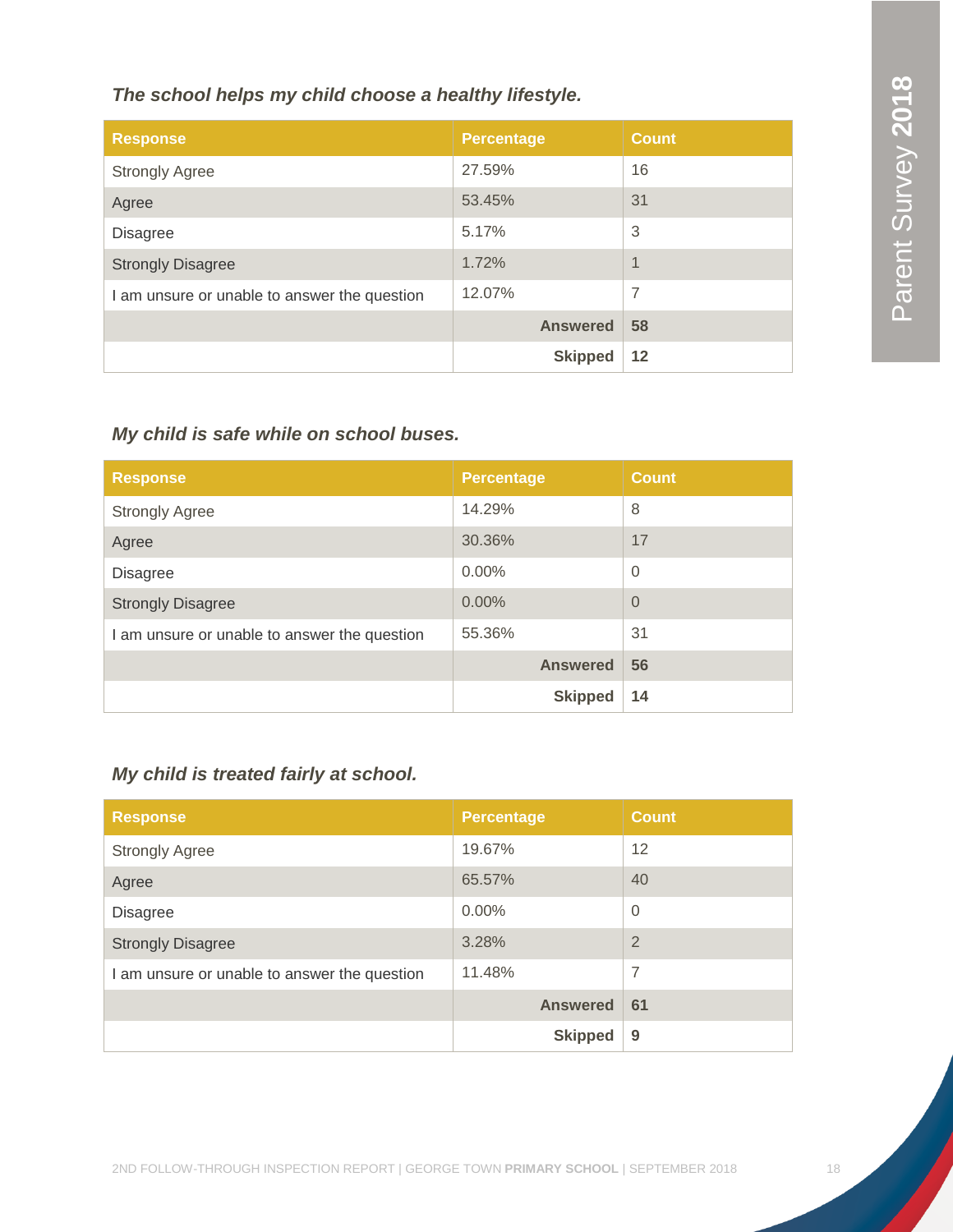*The school deals effectively with incidents of bullying.*

| <b>Response</b>                              | <b>Percentage</b> | <b>Count</b> |
|----------------------------------------------|-------------------|--------------|
| <b>Strongly Agree</b>                        | 16.39%            | 10           |
| Agree                                        | 47.54%            | 29           |
| <b>Disagree</b>                              | 11.48%            | 7            |
| <b>Strongly Disagree</b>                     | $0.00\%$          | $\Omega$     |
| I am unsure or unable to answer the question | 24.59%            | 15           |
|                                              | <b>Answered</b>   | 61           |
|                                              | <b>Skipped</b>    | 9            |

*The school helps my child make good choices about his or her future education and career.*

| <b>Response</b>                              | <b>Percentage</b> | <b>Count</b>   |
|----------------------------------------------|-------------------|----------------|
| <b>Strongly Agree</b>                        | 13.56%            | 8              |
| Agree                                        | 54.24%            | 32             |
| <b>Disagree</b>                              | 3.39%             | $\overline{2}$ |
| <b>Strongly Disagree</b>                     | 0.00%             | $\overline{0}$ |
| I am unsure or unable to answer the question | 28.81%            | 17             |
|                                              | <b>Answered</b>   | 59             |
|                                              | <b>Skipped</b>    | 11             |

*The school provides good support to students with special educational needs.*

| <b>Response</b>                              | <b>Percentage</b> | <b>Count</b>             |
|----------------------------------------------|-------------------|--------------------------|
| <b>Strongly Agree</b>                        | 18.33%            | 11                       |
| Agree                                        | 35.00%            | 21                       |
| <b>Disagree</b>                              | $0.00\%$          | $\overline{0}$           |
| <b>Strongly Disagree</b>                     | 1.67%             | $\overline{\mathcal{A}}$ |
| I am unsure or unable to answer the question | 45.00%            | 27                       |
|                                              | <b>Answered</b>   | 60                       |
|                                              | <b>Skipped</b>    | 10                       |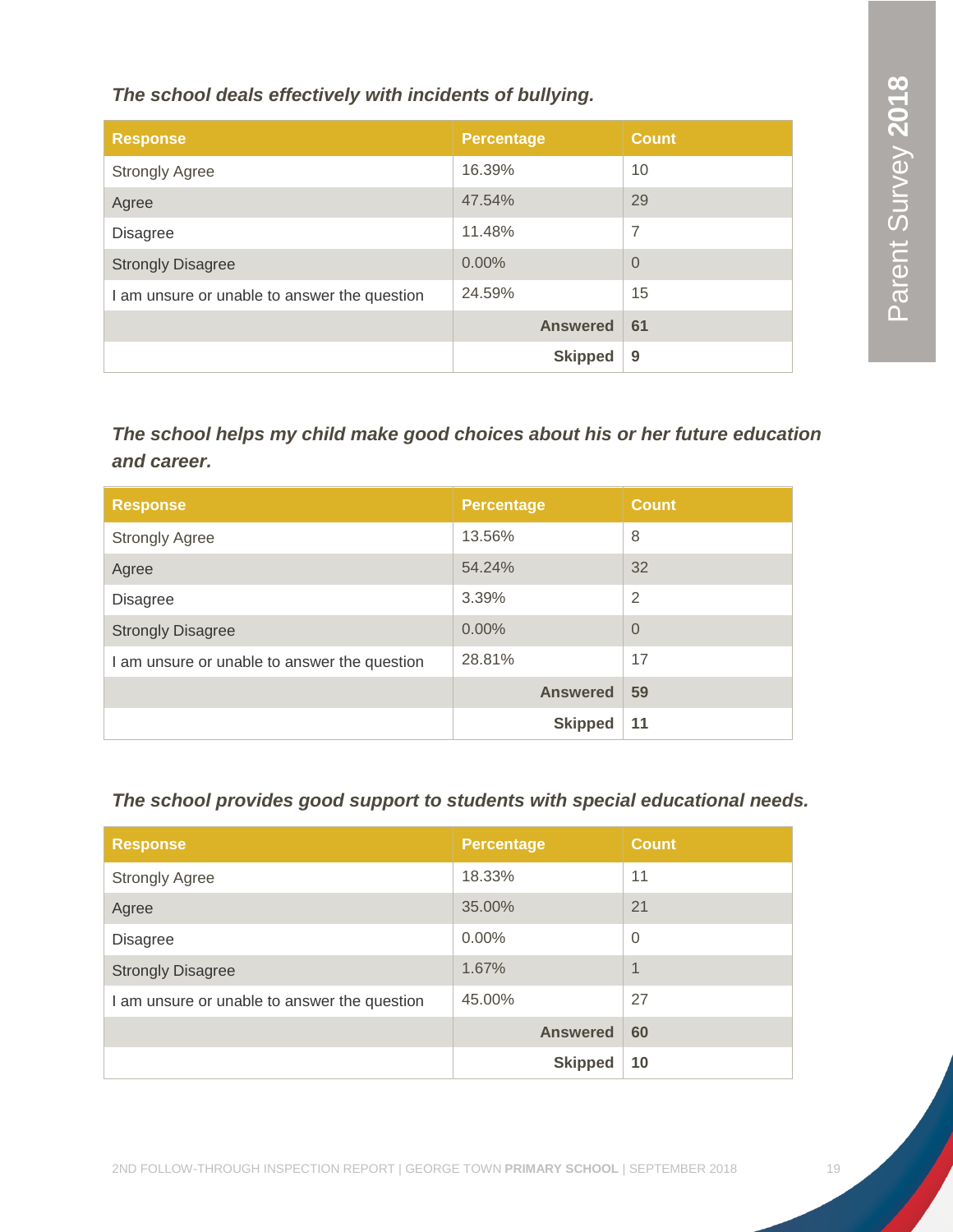#### *The school is well led.*

| <b>Response</b>                              | <b>Percentage</b> | <b>Count</b> |
|----------------------------------------------|-------------------|--------------|
| <b>Strongly Agree</b>                        | 33.90%            | 20           |
| Agree                                        | 52.54%            | 31           |
| <b>Disagree</b>                              | 1.69%             | 1            |
| <b>Strongly Disagree</b>                     | 1.69%             | 1            |
| I am unsure or unable to answer the question | 10.17%            | 6            |
|                                              | <b>Answered</b>   | 10           |
|                                              | <b>Skipped</b>    | 1            |

#### *I receive good information about the school's improvement plans.*

| <b>Response</b>                              | <b>Percentage</b> | <b>Count</b>   |
|----------------------------------------------|-------------------|----------------|
| <b>Strongly Agree</b>                        | 37.93%            | 22             |
| Agree                                        | 44.83%            | 26             |
| <b>Disagree</b>                              | 5.17%             | 3              |
| <b>Strongly Disagree</b>                     | 0.00%             | $\overline{0}$ |
| I am unsure or unable to answer the question | 12.07%            | $\overline{7}$ |
|                                              | <b>Answered</b>   | 58             |
|                                              | <b>Skipped</b>    | 12             |

## *Communication between the school and parents is effective and timely.*

| <b>Response</b>                              | <b>Percentage</b> | <b>Count</b>   |
|----------------------------------------------|-------------------|----------------|
| <b>Strongly Agree</b>                        | 33.90%            | 20             |
| Agree                                        | 57.63%            | 34             |
| <b>Disagree</b>                              | 6.78%             | $\overline{4}$ |
| <b>Strongly Disagree</b>                     | 0.00%             | $\Omega$       |
| I am unsure or unable to answer the question | 1.69%             | 1              |
|                                              | <b>Answered</b>   | 59             |
|                                              | <b>Skipped</b>    | 11             |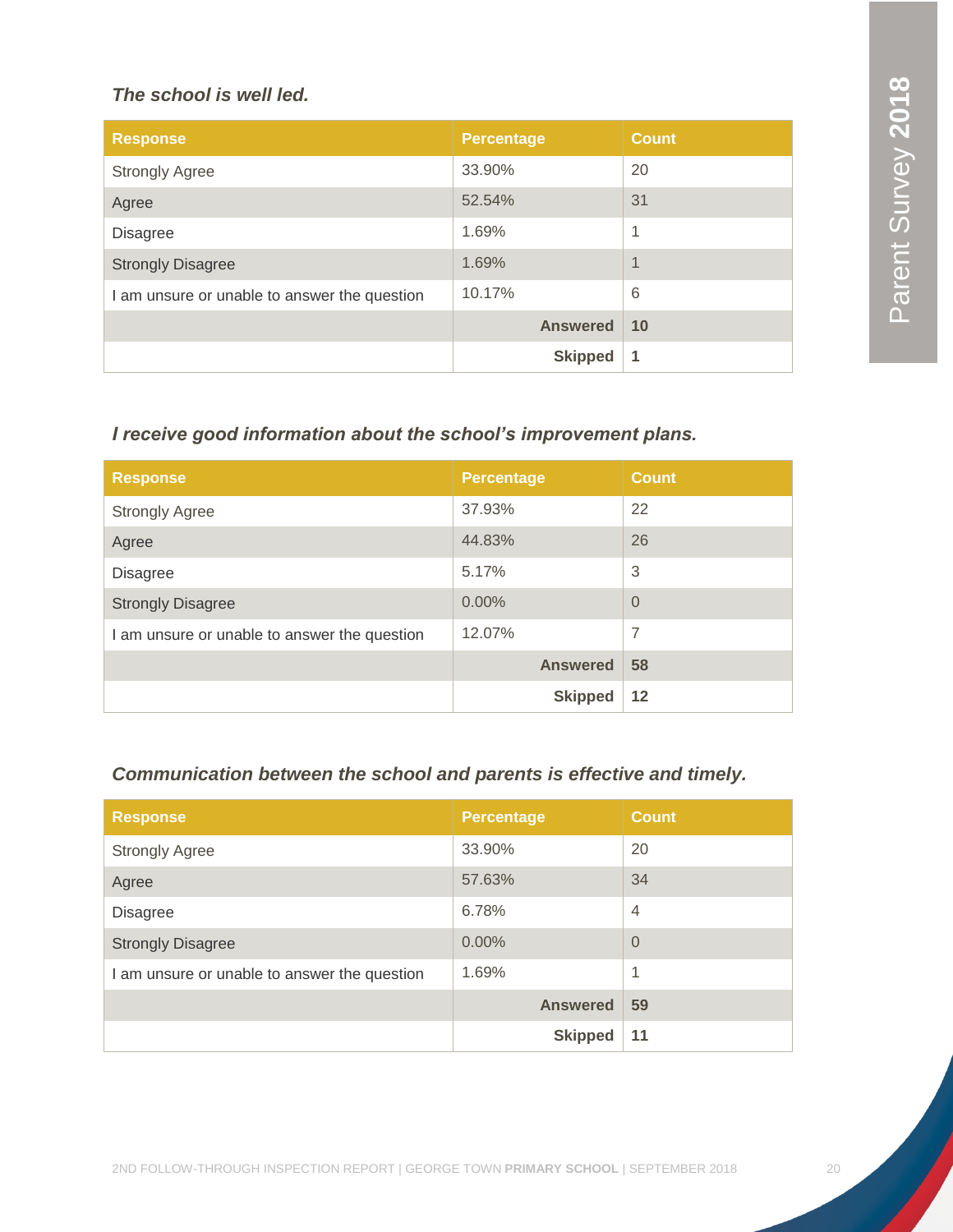#### *The school responds appropriately to parental concerns.*

| <b>Response</b>                              | <b>Percentage</b> | <b>Count</b>   |
|----------------------------------------------|-------------------|----------------|
| <b>Strongly Agree</b>                        | 22.03%            | 13             |
| Agree                                        | 50.85%            | 30             |
| <b>Disagree</b>                              | 6.78%             | $\overline{4}$ |
| <b>Strongly Disagree</b>                     | 5.08%             | 3              |
| I am unsure or unable to answer the question | 15.25%            | 9              |
|                                              | <b>Answered</b>   | 59             |
|                                              | <b>Skipped</b>    | 11             |

## *School reports are regular and informative.*

| <b>Response</b>                              | <b>Percentage</b> | <b>Count</b>   |
|----------------------------------------------|-------------------|----------------|
| <b>Strongly Agree</b>                        | 27.59%            | 16             |
| Agree                                        | 55.17%            | 32             |
| <b>Disagree</b>                              | 1.72%             | 1              |
| <b>Strongly Disagree</b>                     | 3.45%             | $\overline{2}$ |
| I am unsure or unable to answer the question | 12.07%            | $\overline{7}$ |
|                                              | <b>Answered</b>   | 58             |
|                                              | <b>Skipped</b>    | 12             |

# *Parent-teacher meetings are helpful and held regularly.*

| <b>Response</b>                              | <b>Percentage</b> | <b>Count</b>   |
|----------------------------------------------|-------------------|----------------|
| <b>Strongly Agree</b>                        | 28.81%            | 17             |
| Agree                                        | 61.02%            | 36             |
| <b>Disagree</b>                              | 3.39%             | $\overline{2}$ |
| <b>Strongly Disagree</b>                     | 0.00%             | $\Omega$       |
| I am unsure or unable to answer the question | 6.78%             | $\overline{4}$ |
|                                              | <b>Answered</b>   | 59             |
|                                              | <b>Skipped</b>    | 11             |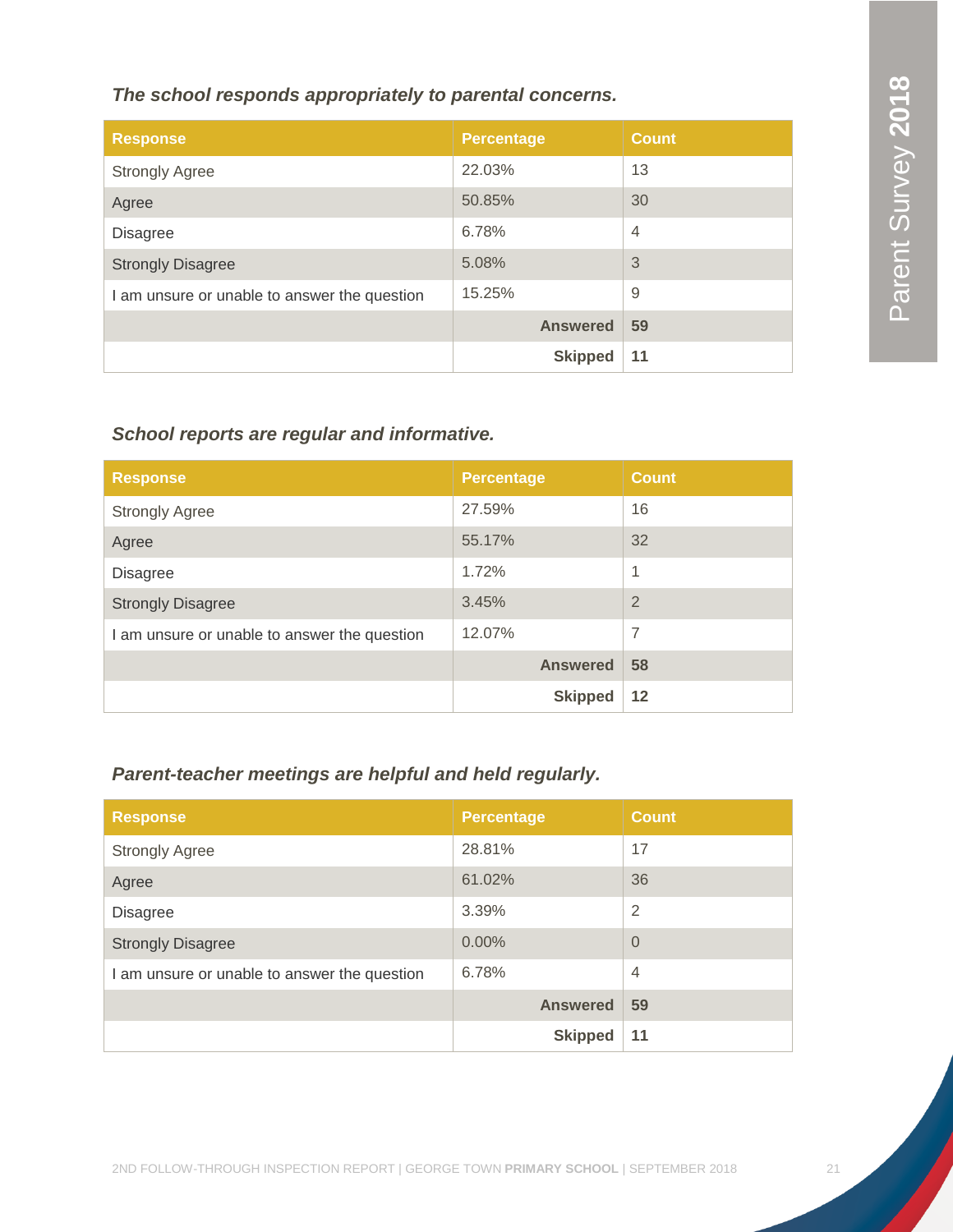#### *Parents are effectively involved in the work of the school.*

| <b>Response</b>                              | <b>Percentage</b> | <b>Count</b> |
|----------------------------------------------|-------------------|--------------|
| <b>Strongly Agree</b>                        | 15.25%            | 9            |
| Agree                                        | 59.32%            | 35           |
| <b>Disagree</b>                              | 11.86%            | 7            |
| <b>Strongly Disagree</b>                     | 5.08%             | 3            |
| I am unsure or unable to answer the question | 8.47%             | 5            |
|                                              | <b>Answered</b>   | 59           |
|                                              | <b>Skipped</b>    | 11           |

## *The school enjoys good links with the wider community.*

| <b>Response</b>                              | <b>Percentage</b> | <b>Count</b>   |
|----------------------------------------------|-------------------|----------------|
| <b>Strongly Agree</b>                        | 20.69%            | 12             |
| Agree                                        | 53.45%            | 31             |
| <b>Disagree</b>                              | 3.45%             | $\overline{2}$ |
| <b>Strongly Disagree</b>                     | 1.72%             | 1              |
| I am unsure or unable to answer the question | 20.69%            | 12             |
|                                              | <b>Answered</b>   | 58             |
|                                              | <b>Skipped</b>    | 12             |

# *The school has appropriately qualified and suitably skilled teachers and staff.*

| <b>Response</b>                              | <b>Percentage</b> | <b>Count</b>   |
|----------------------------------------------|-------------------|----------------|
| <b>Strongly Agree</b>                        | 30.51%            | 18             |
| Agree                                        | 50.85%            | 30             |
| <b>Disagree</b>                              | 1.69%             | 1              |
| <b>Strongly Disagree</b>                     | 0.00%             | $\overline{0}$ |
| I am unsure or unable to answer the question | 16.95%            | 10             |
|                                              | <b>Answered</b>   | 59             |
|                                              | <b>Skipped</b>    | 11             |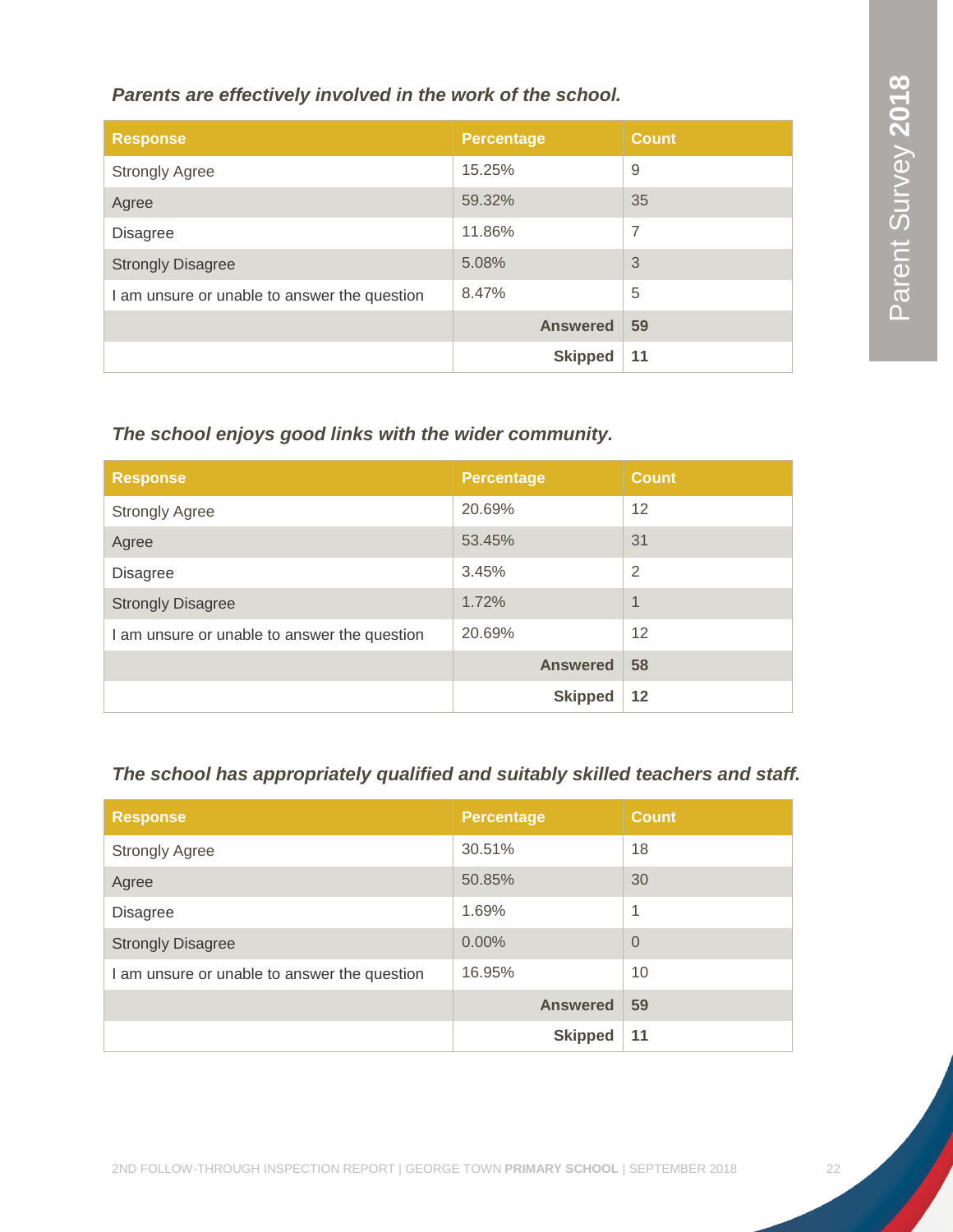*The school provides good quality resources for my child's learning.*

| <b>Response</b>                              | <b>Percentage</b> | <b>Count</b> |
|----------------------------------------------|-------------------|--------------|
| <b>Strongly Agree</b>                        | 25.42%            | 15           |
| Agree                                        | 50.85%            | 30           |
| <b>Disagree</b>                              | 10.17%            | 6            |
| <b>Strongly Disagree</b>                     | 0.00%             | $\Omega$     |
| I am unsure or unable to answer the question | 13.56%            | 8            |
|                                              | <b>Answered</b>   | 59           |
|                                              | <b>Skipped</b>    | 11           |

*Overall, I am satisfied with the quality of education provided at this school.*

| $21.12\%$             | 50.85%                   |  |
|-----------------------|--------------------------|--|
| <b>Strongly Agree</b> | Agree                    |  |
| 6.78%                 | $1\%$                    |  |
| <b>Disagree</b>       | <b>Strongly Disagree</b> |  |
| $.5.25\%$             |                          |  |
| <b>Not Sure</b>       |                          |  |

| <b>Response</b> | <b>Count</b> |
|-----------------|--------------|
| Answered 59     |              |
| Skipped 11      |              |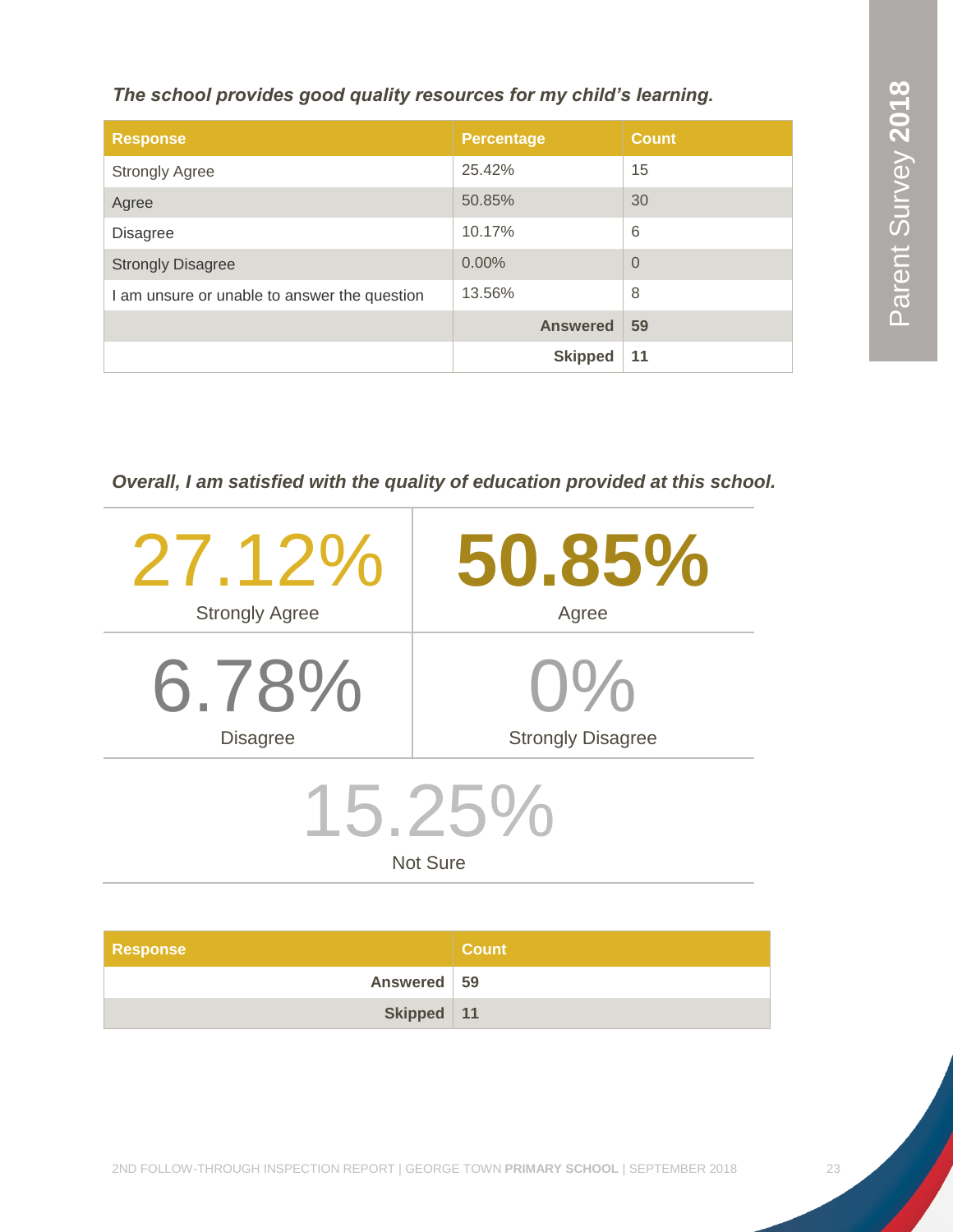# <span id="page-24-0"></span>Appendix 2

# **Office of Education Standards | Staff Survey 2018**

# *What is your role in the school?*



*How long have you worked at this school?*

| <b>Response</b>                              | Percentage      | <b>Count</b> |
|----------------------------------------------|-----------------|--------------|
| One year or less                             | 21.74%          | 5            |
| More than one year but less than three years | 13.04%          | 3            |
| Three years or more                          | 65.22%          | 15           |
|                                              | <b>Answered</b> | 23           |
|                                              | <b>Skipped</b>  | 0            |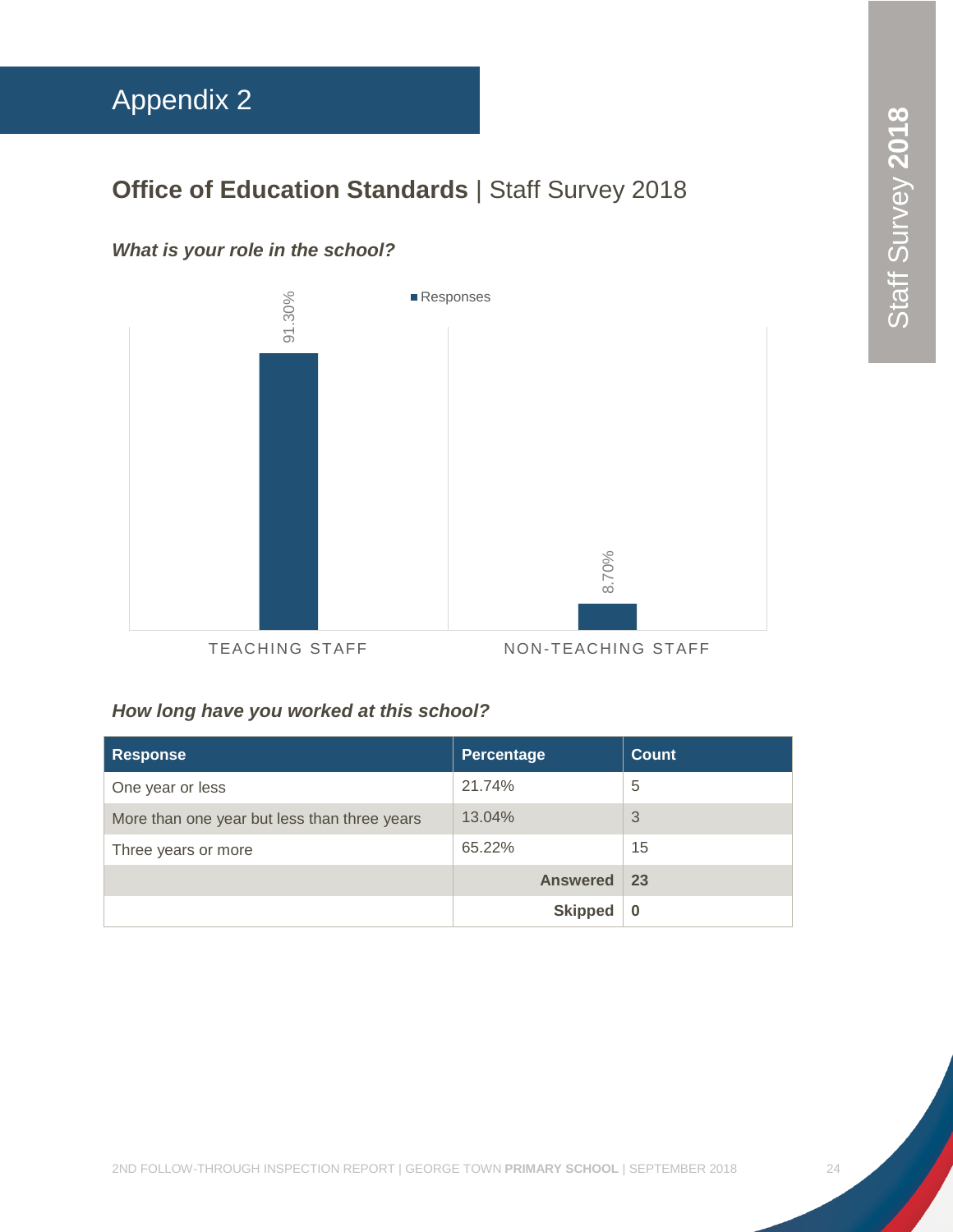*Which age-group of students are you mostly supporting?*



*What is your nationality?*



*The behaviour of most students in the school is good.*

| <b>Response</b>                              | Percentage      | <b>Count</b>   |
|----------------------------------------------|-----------------|----------------|
| <b>Strongly Agree</b>                        | $0.00\%$        | $\overline{0}$ |
| Agree                                        | 65.22%          | 15             |
| <b>Disagree</b>                              | 21.74%          | 5              |
| <b>Strongly Disagree</b>                     | 0.00%           | $\Omega$       |
| I am unsure or unable to answer the question | 13.04%          | 3              |
|                                              | <b>Answered</b> | 23             |
|                                              | <b>Skipped</b>  | $\bf{0}$       |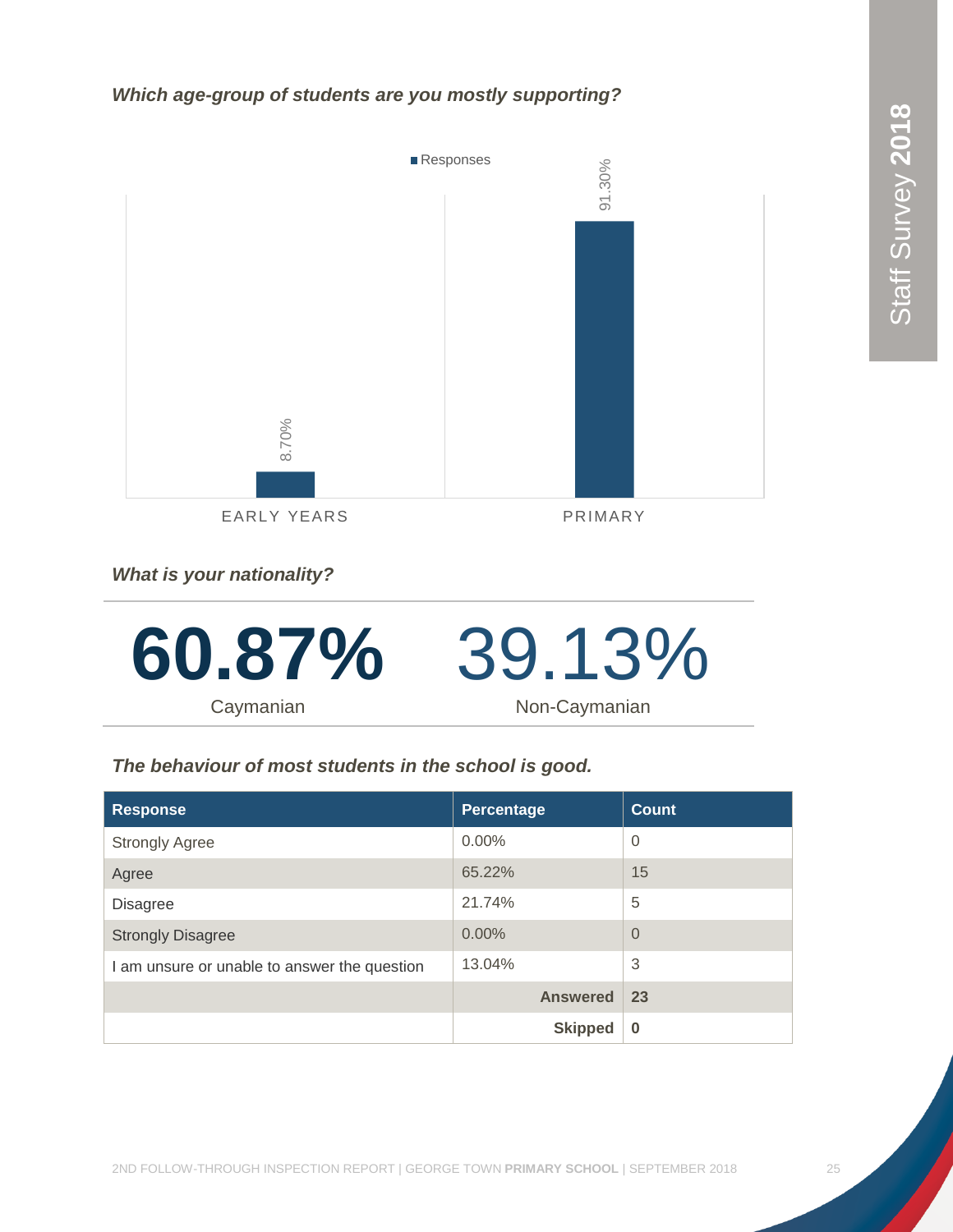*Most students at this school understand their responsibilities as members of a wider community.*

| <b>Response</b>                              | Percentage      | <b>Count</b>   |
|----------------------------------------------|-----------------|----------------|
| <b>Strongly Agree</b>                        | $0.00\%$        | $\overline{0}$ |
| Agree                                        | 59.09%          | 13             |
| <b>Disagree</b>                              | 22.73%          | 5              |
| <b>Strongly Disagree</b>                     | 9.09%           | $\overline{2}$ |
| I am unsure or unable to answer the question | 9.09%           | $\overline{2}$ |
|                                              | <b>Answered</b> | 22             |
|                                              | <b>Skipped</b>  | 1              |

#### *Most students at this school show good environmental understanding.*

| <b>Response</b>                              | Percentage      | <b>Count</b>     |
|----------------------------------------------|-----------------|------------------|
| <b>Strongly Agree</b>                        | 8.70%           | $\overline{2}$   |
| Agree                                        | 69.57%          | 16               |
| <b>Disagree</b>                              | 17.39%          | $\overline{4}$   |
| <b>Strongly Disagree</b>                     | 4.35%           | $\boldsymbol{A}$ |
| I am unsure or unable to answer the question | $0.00\%$        | $\overline{0}$   |
|                                              | <b>Answered</b> | 23               |
|                                              | <b>Skipped</b>  | $\bf{0}$         |

#### *There are good assessment systems in this school.*

| <b>Response</b>                              | Percentage      | Count          |
|----------------------------------------------|-----------------|----------------|
| <b>Strongly Agree</b>                        | 13.04%          | 3              |
| Agree                                        | 56.52%          | 13             |
| <b>Disagree</b>                              | 13.04%          | 3              |
| <b>Strongly Disagree</b>                     | 17.39%          | $\overline{4}$ |
| I am unsure or unable to answer the question | $0.00\%$        | $\Omega$       |
|                                              | <b>Answered</b> | 23             |
|                                              | <b>Skipped</b>  | $\bf{0}$       |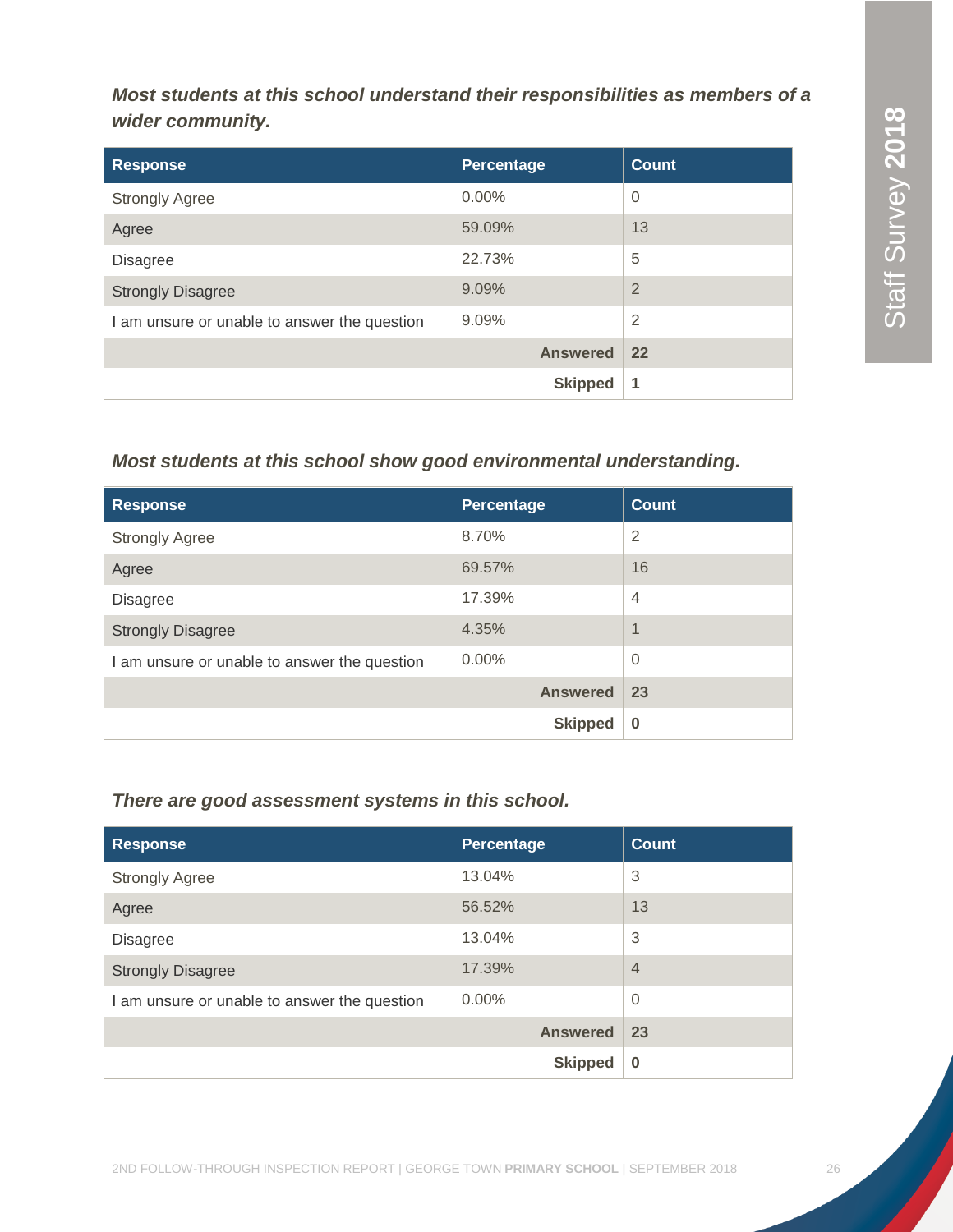*Students can join in a good range of extra-curricular activities provided by the school.*

| <b>Response</b>                              | Percentage      | <b>Count</b>     |
|----------------------------------------------|-----------------|------------------|
| <b>Strongly Agree</b>                        | 26.09%          | 6                |
| Agree                                        | 65.22%          | 15               |
| <b>Disagree</b>                              | $0.00\%$        | $\mathbf 0$      |
| <b>Strongly Disagree</b>                     | 4.35%           | $\boldsymbol{A}$ |
| I am unsure or unable to answer the question | 4.35%           | 1                |
|                                              | <b>Answered</b> | 23               |
|                                              | <b>Skipped</b>  | $\bf{0}$         |

## *This school regularly informs students of their next steps in learning.*

| <b>Response</b>                              | Percentage      | <b>Count</b> |
|----------------------------------------------|-----------------|--------------|
| <b>Strongly Agree</b>                        | 26.09%          | 6            |
| Agree                                        | 69.57%          | 16           |
| <b>Disagree</b>                              | 4.35%           | 1            |
| <b>Strongly Disagree</b>                     | 0.00%           | $\Omega$     |
| I am unsure or unable to answer the question | $0.00\%$        | $\Omega$     |
|                                              | <b>Answered</b> | 23           |
|                                              | <b>Skipped</b>  | $\bf{0}$     |

# *There is a safe and caring environment for all members of this school community.*

| <b>Response</b>                              | <b>Percentage</b> | <b>Count</b>   |
|----------------------------------------------|-------------------|----------------|
| <b>Strongly Agree</b>                        | 34.78%            | 8              |
| Agree                                        | 34.78%            | 8              |
| <b>Disagree</b>                              | 8.70%             | $\overline{2}$ |
| <b>Strongly Disagree</b>                     | 17.39%            | $\overline{4}$ |
| I am unsure or unable to answer the question | 4.35%             | 1              |
|                                              | <b>Answered</b>   | 23             |
|                                              | <b>Skipped</b>    | $\bf{0}$       |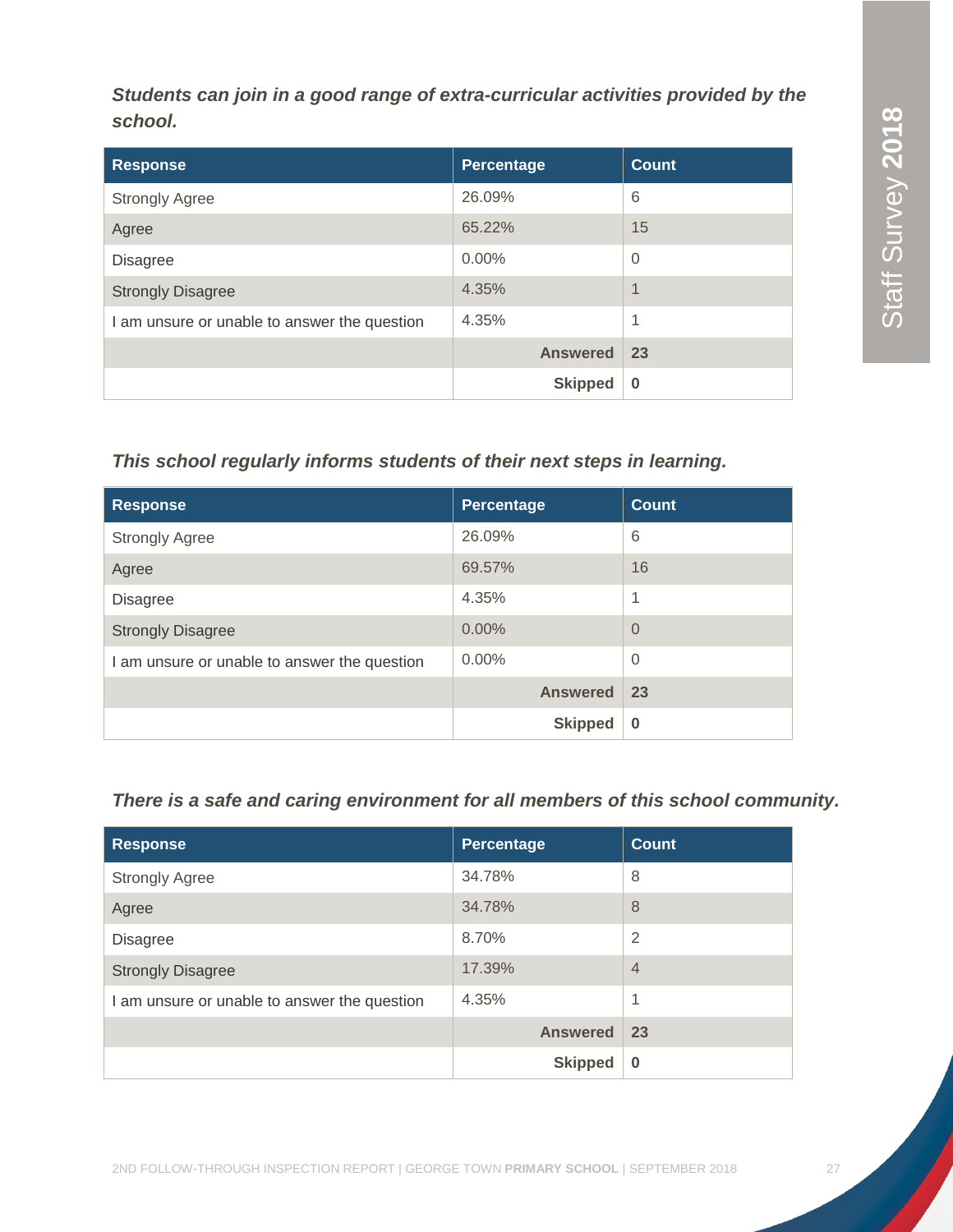*The school helps students to choose a healthy life style.*

| <b>Response</b>                              | Percentage      | <b>Count</b>   |
|----------------------------------------------|-----------------|----------------|
| <b>Strongly Agree</b>                        | 17.39%          | $\overline{4}$ |
| Agree                                        | 69.57%          | 16             |
| <b>Disagree</b>                              | 13.04%          | 3              |
| <b>Strongly Disagree</b>                     | $0.00\%$        | $\Omega$       |
| I am unsure or unable to answer the question | $0.00\%$        | $\overline{0}$ |
|                                              | <b>Answered</b> | 23             |
|                                              | <b>Skipped</b>  | $\bf{0}$       |

#### *Students are treated fairly at this school.*

| <b>Response</b>                              | Percentage      | <b>Count</b>   |
|----------------------------------------------|-----------------|----------------|
| <b>Strongly Agree</b>                        | 36.36%          | 8              |
| Agree                                        | 45.45%          | 10             |
| <b>Disagree</b>                              | 13.64%          | 3              |
| <b>Strongly Disagree</b>                     | 0.00%           | $\overline{0}$ |
| I am unsure or unable to answer the question | 4.55%           | 1              |
|                                              | <b>Answered</b> | 22             |
|                                              | <b>Skipped</b>  | 1              |

# *The school deals effectively with incidents of bullying.*

| <b>Response</b>                              | Percentage      | <b>Count</b>   |
|----------------------------------------------|-----------------|----------------|
| <b>Strongly Agree</b>                        | 30.43%          | 7              |
| Agree                                        | 60.87%          | 14             |
| <b>Disagree</b>                              | 4.35%           | 1              |
| <b>Strongly Disagree</b>                     | 4.35%           | $\overline{1}$ |
| I am unsure or unable to answer the question | $0.00\%$        | $\Omega$       |
|                                              | <b>Answered</b> | 23             |
|                                              | <b>Skipped</b>  | $\bf{0}$       |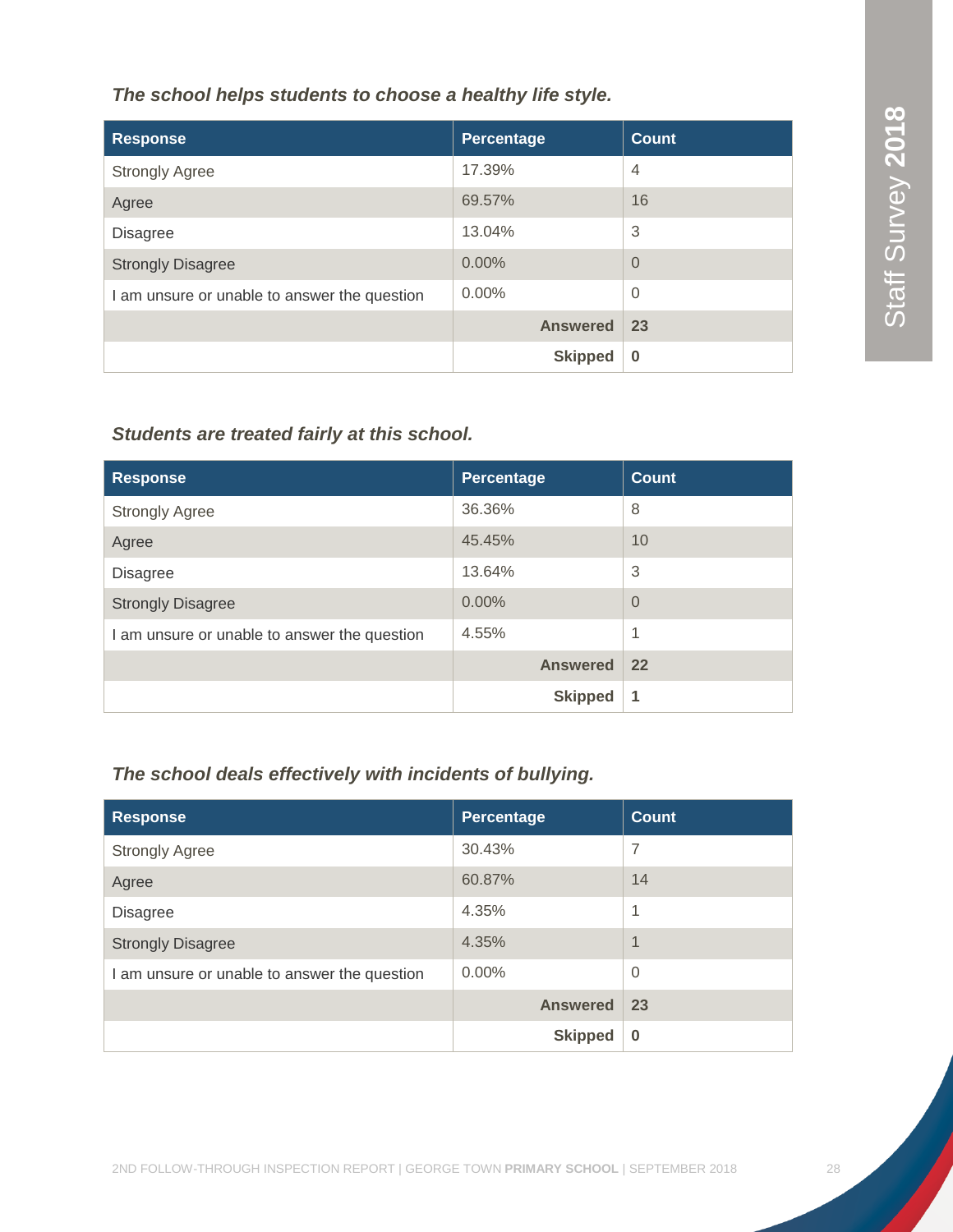*The school helps students make good choices about their future education and career.*

| <b>Response</b>                              | Percentage      | <b>Count</b>   |
|----------------------------------------------|-----------------|----------------|
| <b>Strongly Agree</b>                        | 33.33%          | 7              |
| Agree                                        | 52.38%          | 11             |
| <b>Disagree</b>                              | 4.76%           | 1              |
| <b>Strongly Disagree</b>                     | 0.00%           | $\Omega$       |
| I am unsure or unable to answer the question | 9.52%           | $\overline{2}$ |
|                                              | <b>Answered</b> | 21             |
|                                              | <b>Skipped</b>  | $\overline{2}$ |

#### *The school provides good support to students with special educational needs.*

| <b>Response</b>                              | Percentage      | <b>Count</b>   |
|----------------------------------------------|-----------------|----------------|
| <b>Strongly Agree</b>                        | 30.43%          | $\overline{7}$ |
| Agree                                        | 52.17%          | 12             |
| <b>Disagree</b>                              | 17.39%          | $\overline{4}$ |
| <b>Strongly Disagree</b>                     | $0.00\%$        | $\Omega$       |
| I am unsure or unable to answer the question | $0.00\%$        | $\overline{0}$ |
|                                              | <b>Answered</b> | 23             |
|                                              | <b>Skipped</b>  | $\bf{0}$       |

## *The school is well led.*

| <b>Response</b>                              | Percentage      | <b>Count</b> |
|----------------------------------------------|-----------------|--------------|
| <b>Strongly Agree</b>                        | 34.78%          | 8            |
| Agree                                        | 34.78%          | 8            |
| <b>Disagree</b>                              | 4.35%           | 1            |
| <b>Strongly Disagree</b>                     | 21.74%          | 5            |
| I am unsure or unable to answer the question | 4.35%           | 1            |
|                                              | <b>Answered</b> | 23           |
|                                              | <b>Skipped</b>  | $\bf{0}$     |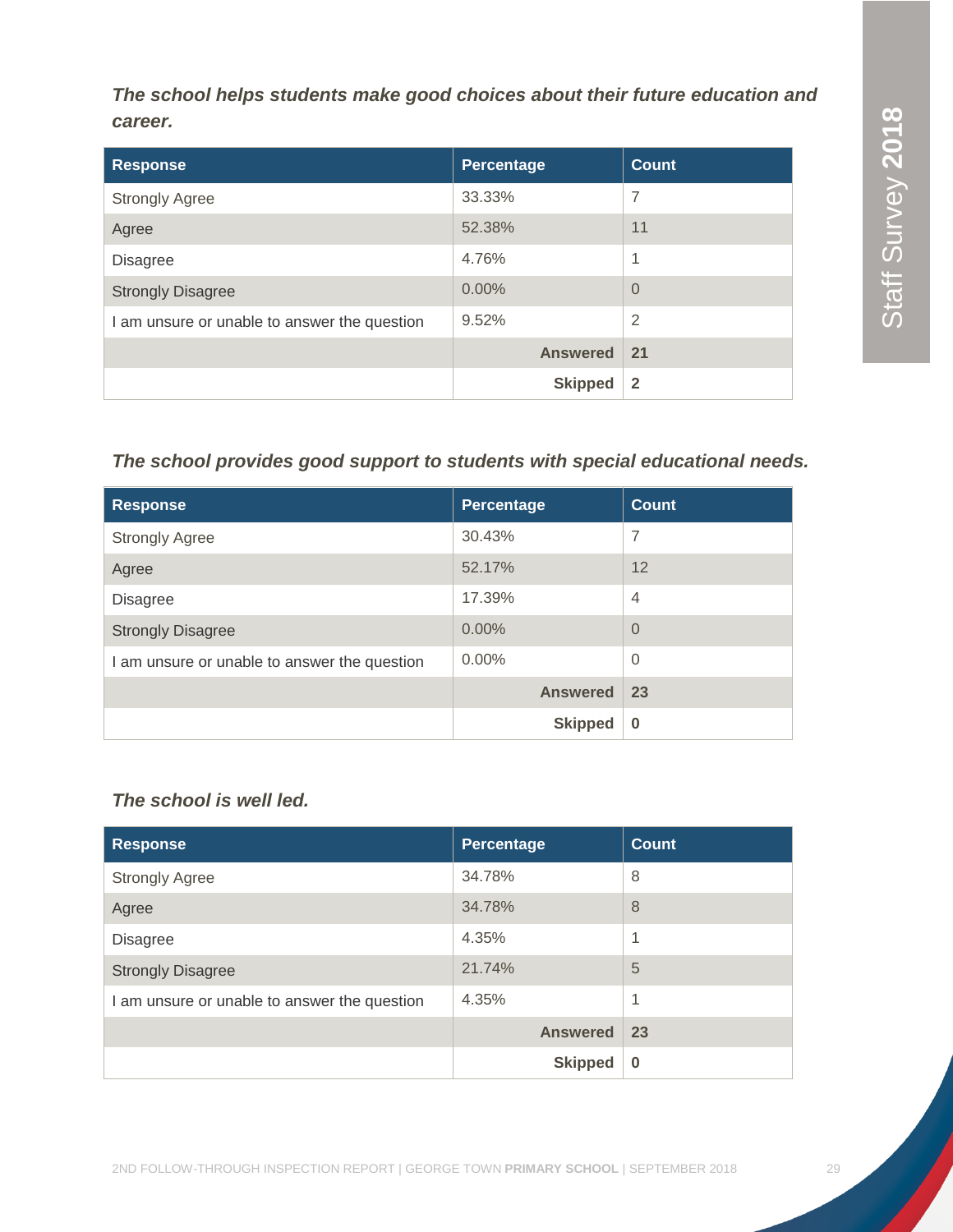#### *I am involved in the process of school self-evaluation and improvement planning.*

| <b>Response</b>                              | Percentage      | <b>Count</b>   |
|----------------------------------------------|-----------------|----------------|
| <b>Strongly Agree</b>                        | 23.81%          | 5              |
| Agree                                        | 57.14%          | 12             |
| <b>Disagree</b>                              | 4.76%           | 1              |
| <b>Strongly Disagree</b>                     | 4.76%           | $\mathbf 1$    |
| I am unsure or unable to answer the question | 9.52%           | $\overline{2}$ |
|                                              | <b>Answered</b> | 21             |
|                                              | <b>Skipped</b>  | $\overline{2}$ |

## *The school effectively supports my continuing professional development.*

| <b>Response</b>                              | Percentage      | <b>Count</b>   |
|----------------------------------------------|-----------------|----------------|
| <b>Strongly Agree</b>                        | 33.33%          | 7              |
| Agree                                        | 47.62%          | 10             |
| <b>Disagree</b>                              | 4.76%           | 1              |
| <b>Strongly Disagree</b>                     | 4.76%           | 1              |
| I am unsure or unable to answer the question | 9.52%           | 2              |
|                                              | <b>Answered</b> | 21             |
|                                              | <b>Skipped</b>  | $\overline{2}$ |

#### *Parent teacher meetings are well attended and helpful.*

| <b>Response</b>                              | Percentage      | <b>Count</b>   |
|----------------------------------------------|-----------------|----------------|
| <b>Strongly Agree</b>                        | 9.09%           | 2              |
| Agree                                        | 50.00%          | 11             |
| <b>Disagree</b>                              | 22.73%          | 5              |
| <b>Strongly Disagree</b>                     | 9.09%           | $\overline{2}$ |
| I am unsure or unable to answer the question | 9.09%           | $\overline{2}$ |
|                                              | <b>Answered</b> | 22             |
|                                              | <b>Skipped</b>  | 1              |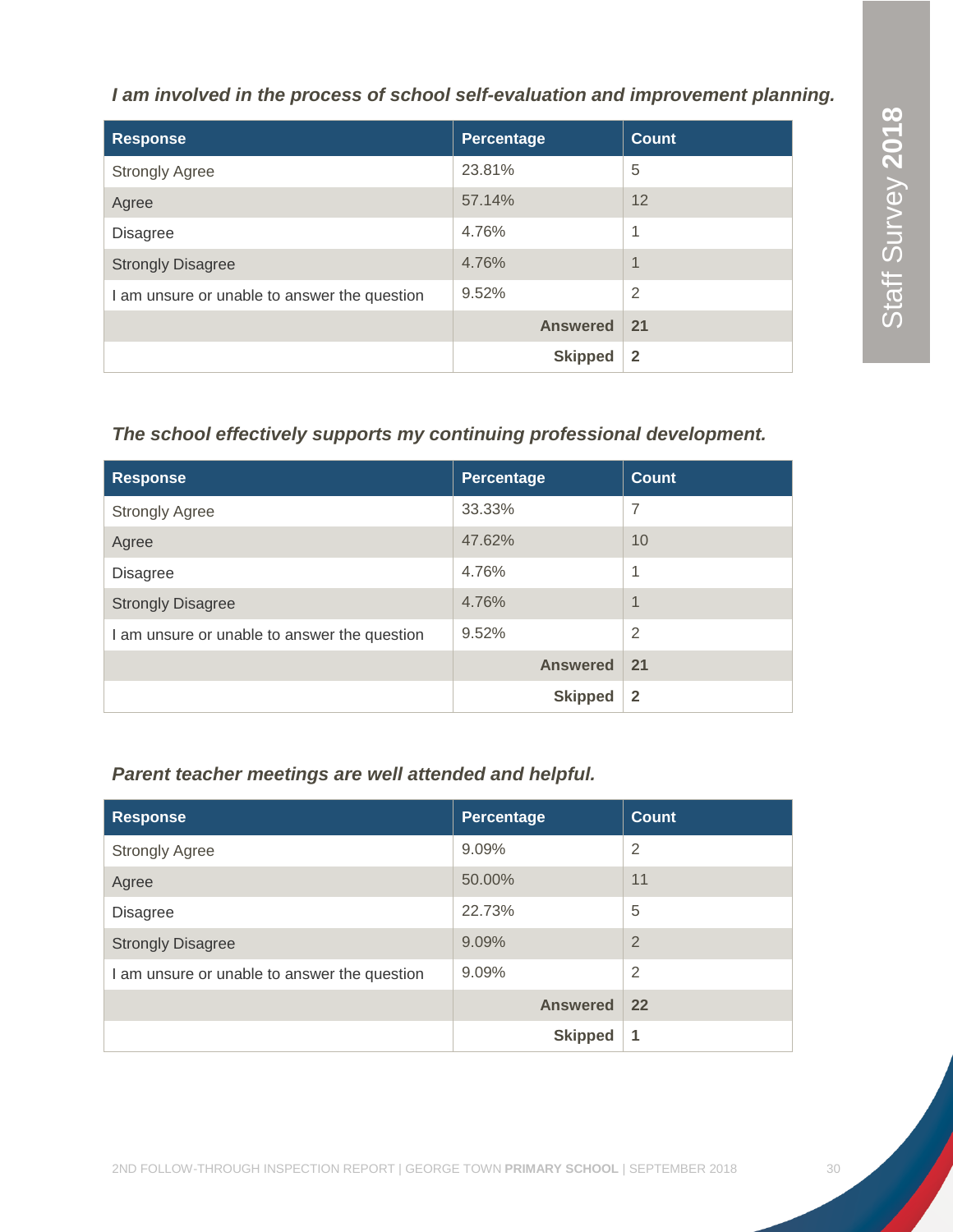*Parents are effectively involved in the work of the school.*

| <b>Response</b>                              | Percentage      | <b>Count</b>   |
|----------------------------------------------|-----------------|----------------|
| <b>Strongly Agree</b>                        | 4.35%           | 1              |
| Agree                                        | 26.09%          | 6              |
| <b>Disagree</b>                              | 47.83%          | 11             |
| <b>Strongly Disagree</b>                     | 13.04%          | 3              |
| I am unsure or unable to answer the question | 8.70%           | $\overline{2}$ |
|                                              | <b>Answered</b> | 23             |
|                                              | <b>Skipped</b>  | $\bf{0}$       |

#### *The school enjoys good links with the wider community.*

| <b>Response</b>                              | Percentage      | <b>Count</b>             |
|----------------------------------------------|-----------------|--------------------------|
| <b>Strongly Agree</b>                        | 8.70%           | $\overline{2}$           |
| Agree                                        | 47.83%          | 11                       |
| <b>Disagree</b>                              | 30.43%          | 7                        |
| <b>Strongly Disagree</b>                     | 4.35%           | $\overline{\mathcal{A}}$ |
| I am unsure or unable to answer the question | 8.70%           | $\overline{2}$           |
|                                              | <b>Answered</b> | 23                       |
|                                              | <b>Skipped</b>  | $\bf{0}$                 |

# *The school has appropriately qualified and suitably skilled teachers and staff.*

| <b>Response</b>                              | Percentage      | <b>Count</b>   |
|----------------------------------------------|-----------------|----------------|
| <b>Strongly Agree</b>                        | 50.00%          | 11             |
| Agree                                        | 45.45%          | 10             |
| Disagree                                     | $0.00\%$        | $\overline{0}$ |
| <b>Strongly Disagree</b>                     | $0.00\%$        | $\overline{0}$ |
| I am unsure or unable to answer the question | 4.55%           | 1              |
|                                              | <b>Answered</b> | 22             |
|                                              | <b>Skipped</b>  | 1              |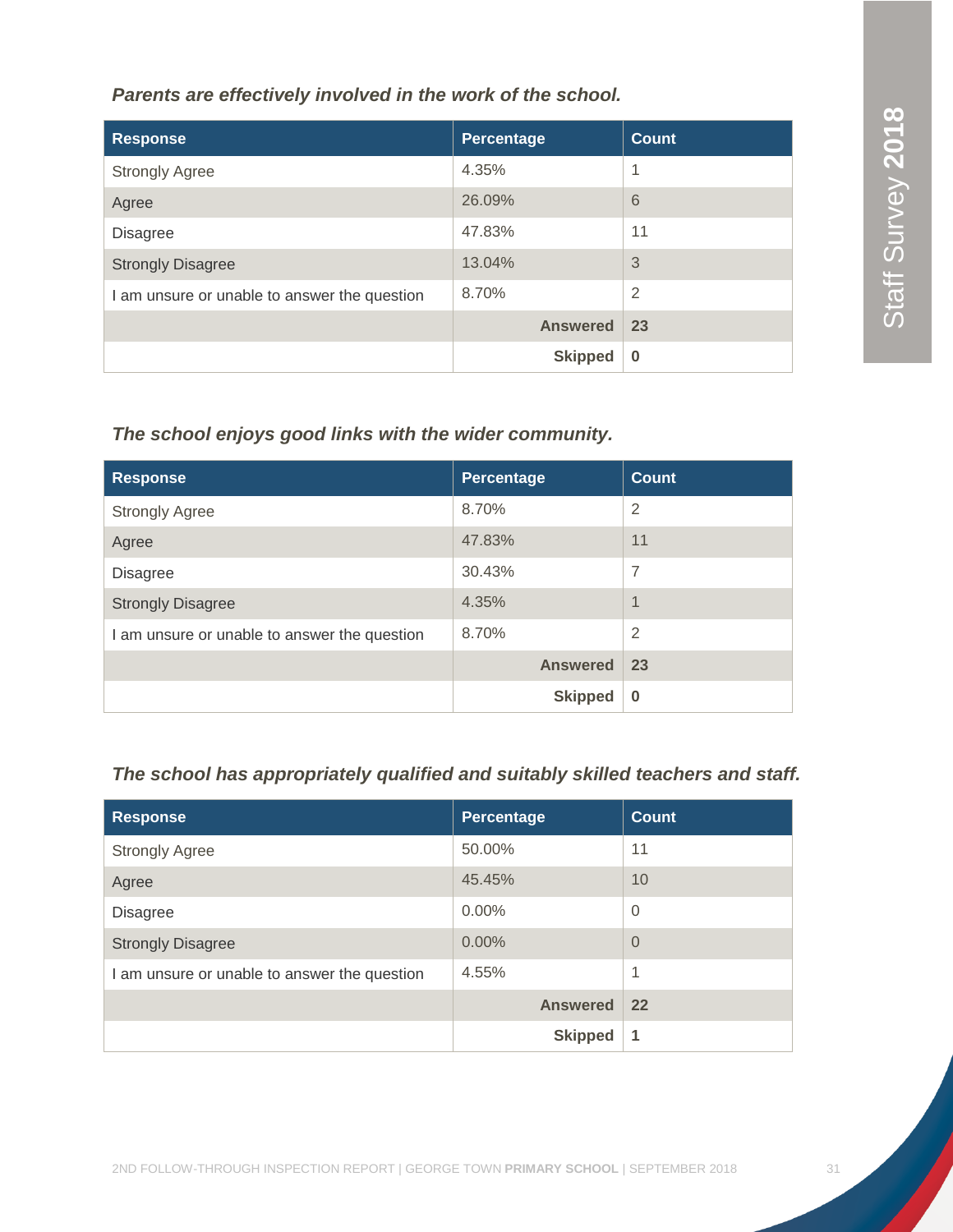Staff Survey 2018 Staff Survey **2018** Staff Survey **2018**

*There are sufficient resources of good quality to support my teaching.*

| <b>Response</b>                              | Percentage      | <b>Count</b>   |
|----------------------------------------------|-----------------|----------------|
| <b>Strongly Agree</b>                        | 21.74%          | 5              |
| Agree                                        | 43.48%          | 10             |
| <b>Disagree</b>                              | 26.09%          | 6              |
| <b>Strongly Disagree</b>                     | 8.70%           | $\overline{2}$ |
| I am unsure or unable to answer the question | $0.00\%$        | $\overline{0}$ |
|                                              | <b>Answered</b> | 23             |
|                                              | <b>Skipped</b>  | $\bf{0}$       |

*Overall, this school provides a good quality of education.*

| 30.43%<br><b>Strongly Agree</b>                                             | 69.57%<br>Agree |  |
|-----------------------------------------------------------------------------|-----------------|--|
| $0\%$                                                                       | $U\%$           |  |
| <b>Strongly Disagree</b><br><b>Disagree</b><br>$U^{\nu}$<br><b>Not Sure</b> |                 |  |

| <b>Response</b> | <b>Count</b> |
|-----------------|--------------|
| Answered   23   |              |
| <b>Skipped</b>  | - 0          |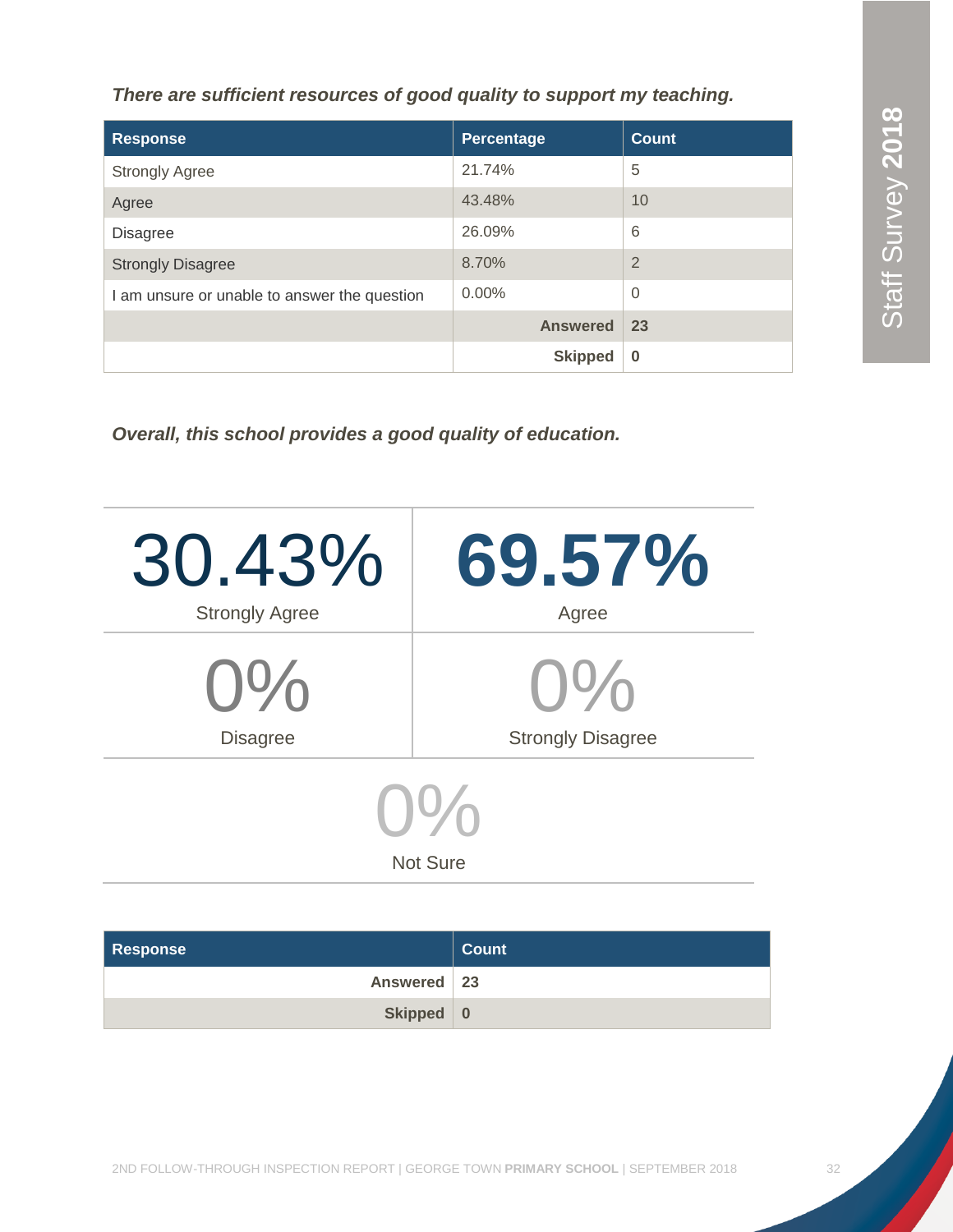# <span id="page-33-0"></span>Appendix 3

# **Office of Education Standards | Student Survey 2018**

# *Which is your current year group?*



YEAR 5 YEAR 6

Girls

*What is your nationality?*

Boys

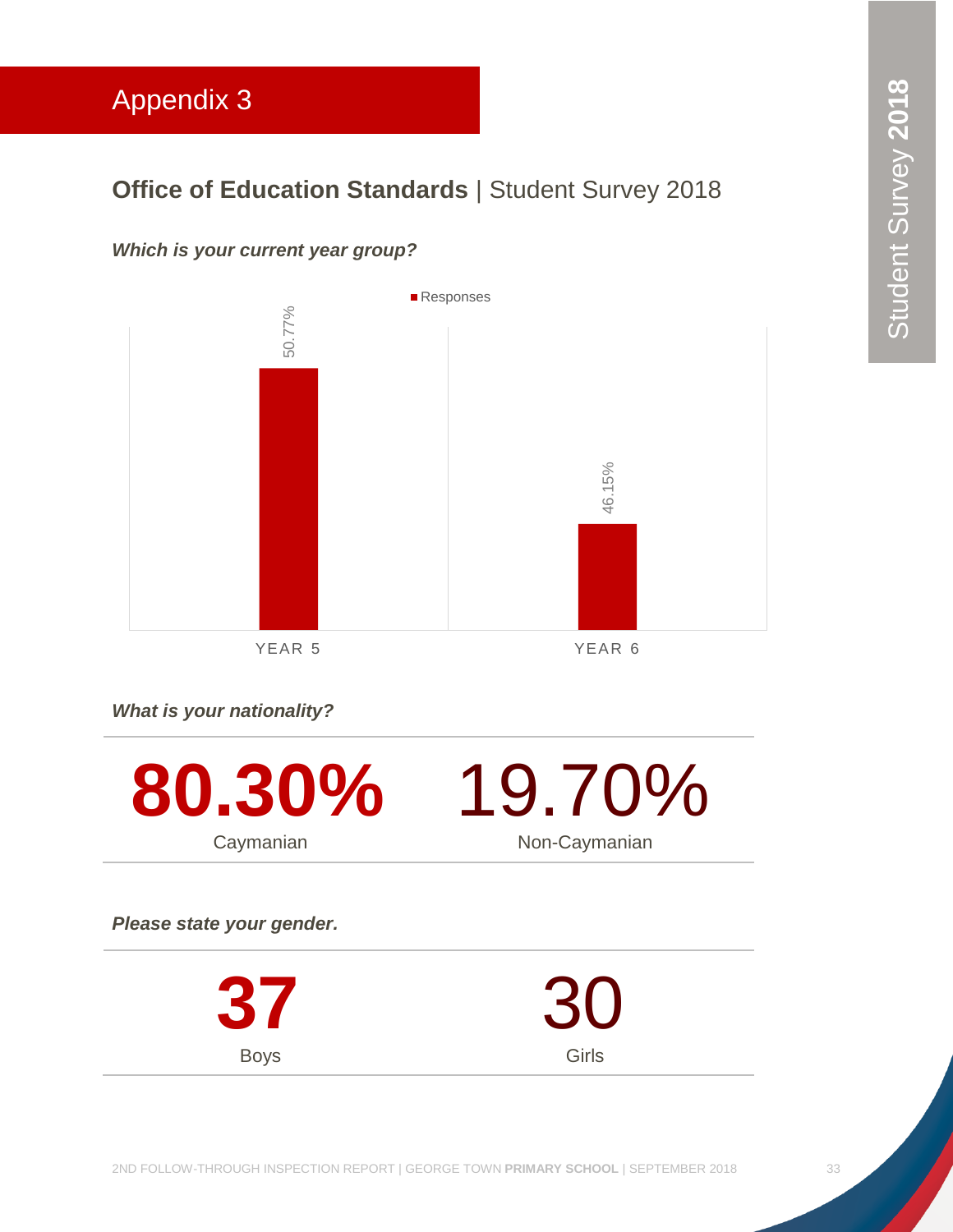#### *I am making good progress in English.*

| <b>Response</b>                              | <b>Percentage</b> | <b>Count</b>   |
|----------------------------------------------|-------------------|----------------|
| <b>Strongly Agree</b>                        | 36.36%            | 24             |
| Agree                                        | 51.52%            | 34             |
| <b>Disagree</b>                              | 6.06%             | $\overline{4}$ |
| <b>Strongly Disagree</b>                     | 3.03%             | $\overline{2}$ |
| I am unsure or unable to answer the question | 3.03%             | $\overline{2}$ |
|                                              | <b>Answered</b>   | 66             |
|                                              | <b>Skipped</b>    | $\overline{2}$ |

## *I am making good progress in mathematics.*

| <b>Response</b>                              | <b>Percentage</b> | <b>Count</b>   |
|----------------------------------------------|-------------------|----------------|
| <b>Strongly Agree</b>                        | 46.15%            | 30             |
| Agree                                        | 41.54%            | 27             |
| <b>Disagree</b>                              | 6.15%             | $\overline{4}$ |
| <b>Strongly Disagree</b>                     | $0.00\%$          | $\Omega$       |
| I am unsure or unable to answer the question | 6.15%             | $\overline{4}$ |
|                                              | <b>Answered</b>   | 65             |
|                                              | <b>Skipped</b>    | 3              |

# *I am making good progress in science.*

| <b>Response</b>                              | <b>Percentage</b> | <b>Count</b>   |
|----------------------------------------------|-------------------|----------------|
| <b>Strongly Agree</b>                        | 24.24%            | 16             |
| Agree                                        | 63.64%            | 42             |
| <b>Disagree</b>                              | 3.03%             | $\overline{2}$ |
| <b>Strongly Disagree</b>                     | 3.03%             | $\overline{2}$ |
| I am unsure or unable to answer the question | 6.06%             | $\overline{4}$ |
|                                              | <b>Answered</b>   | 66             |
|                                              | <b>Skipped</b>    | $\overline{2}$ |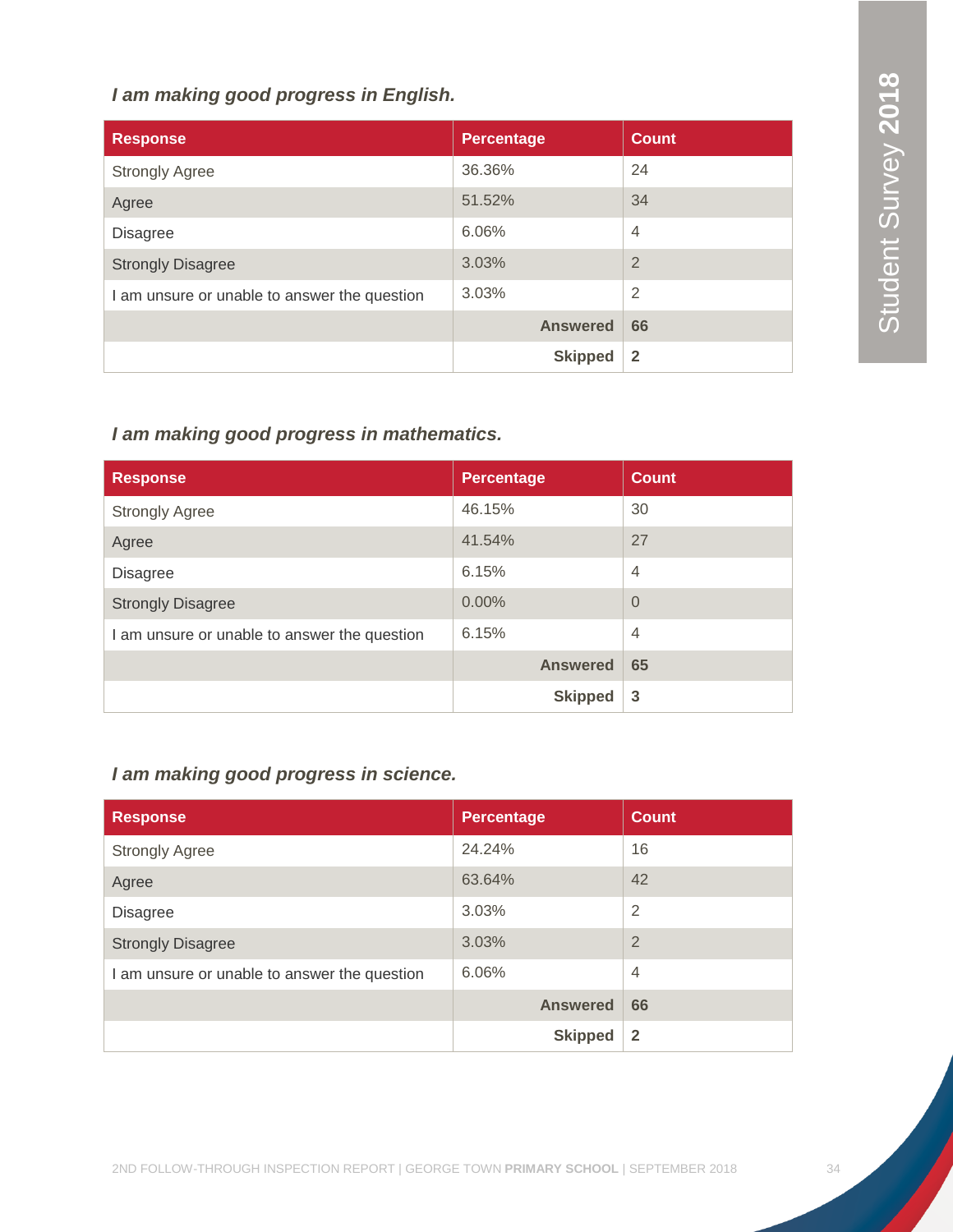*Overall, in all other subjects, I am making good progress in my learning.*

| <b>Response</b>                              | Percentage      | <b>Count</b>   |
|----------------------------------------------|-----------------|----------------|
| <b>Strongly Agree</b>                        | 41.79%          | 28             |
| Agree                                        | 52.24%          | 35             |
| <b>Disagree</b>                              | 1.49%           | 1              |
| <b>Strongly Disagree</b>                     | 1.49%           | $\overline{1}$ |
| I am unsure or unable to answer the question | 2.99%           | $\overline{2}$ |
|                                              | <b>Answered</b> | 67             |
|                                              | <b>Skipped</b>  | 1              |

#### *The behaviour of most students in the school is good.*

| <b>Response</b>                              | <b>Percentage</b> | <b>Count</b>   |
|----------------------------------------------|-------------------|----------------|
| <b>Strongly Agree</b>                        | 21.54%            | 14             |
| Agree                                        | 55.38%            | 36             |
| <b>Disagree</b>                              | 12.31%            | 8              |
| <b>Strongly Disagree</b>                     | 4.62%             | 3              |
| I am unsure or unable to answer the question | 6.15%             | $\overline{4}$ |
|                                              | <b>Answered</b>   | 65             |
|                                              | <b>Skipped</b>    | 3              |

*Most students at my school understand their responsibilities as members of a wider community.*

| <b>Response</b>                              | <b>Percentage</b> | <b>Count</b>   |
|----------------------------------------------|-------------------|----------------|
| <b>Strongly Agree</b>                        | 21.21%            | 14             |
| Agree                                        | 53.03%            | 35             |
| <b>Disagree</b>                              | 13.64%            | 9              |
| <b>Strongly Disagree</b>                     | 3.03%             | 2              |
| I am unsure or unable to answer the question | $9.09\%$          | 6              |
|                                              | <b>Answered</b>   | 66             |
|                                              | <b>Skipped</b>    | $\overline{2}$ |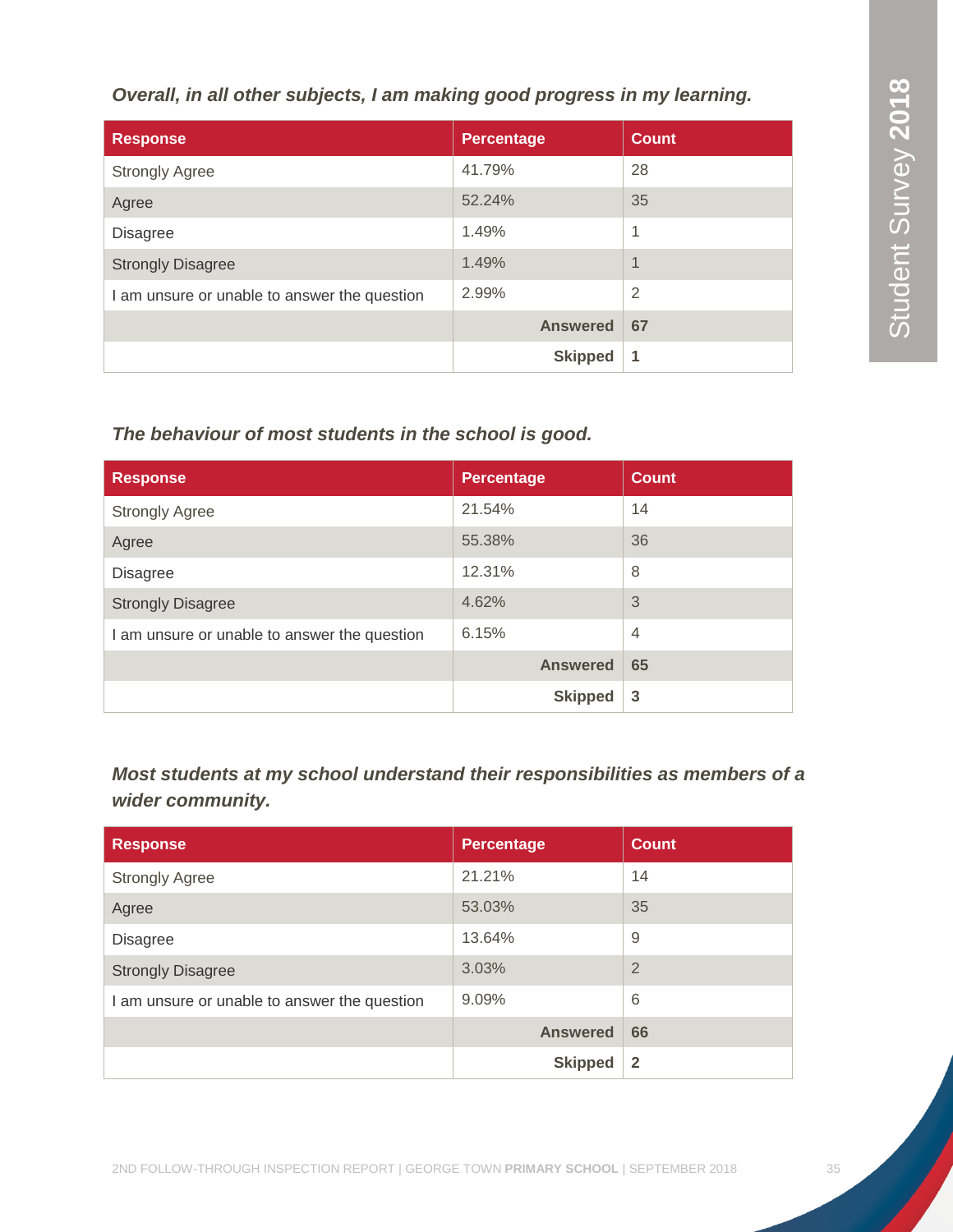#### *Most students at my school show good environmental understanding.*

| <b>Response</b>                              | <b>Percentage</b> | <b>Count</b> |
|----------------------------------------------|-------------------|--------------|
| <b>Strongly Agree</b>                        | 26.87%            | 18           |
| Agree                                        | 43.28%            | 29           |
| <b>Disagree</b>                              | 11.94%            | 8            |
| <b>Strongly Disagree</b>                     | 8.96%             | 6            |
| I am unsure or unable to answer the question | 8.96%             | 6            |
|                                              | <b>Answered</b>   | 67           |
|                                              | <b>Skipped</b>    | 1            |

# *Most of my lessons are good.*

| <b>Response</b>                              | <b>Percentage</b> | <b>Count</b>   |
|----------------------------------------------|-------------------|----------------|
| <b>Strongly Agree</b>                        | 49.25%            | 33             |
| Agree                                        | 44.78%            | 30             |
| <b>Disagree</b>                              | 5.97%             | $\overline{4}$ |
| <b>Strongly Disagree</b>                     | $0.00\%$          | $\Omega$       |
| I am unsure or unable to answer the question | $0.00\%$          | $\Omega$       |
|                                              | <b>Answered</b>   | 67             |
|                                              | <b>Skipped</b>    | 1              |

# *I enjoy most lessons.*

| <b>Response</b>                              | <b>Percentage</b> | <b>Count</b>   |
|----------------------------------------------|-------------------|----------------|
| <b>Strongly Agree</b>                        | 52.94%            | 36             |
| Agree                                        | 36.76%            | 25             |
| <b>Disagree</b>                              | 8.82%             | 6              |
| <b>Strongly Disagree</b>                     | 1.47%             | $\overline{1}$ |
| I am unsure or unable to answer the question | $0.00\%$          | $\Omega$       |
|                                              | <b>Answered</b>   | 68             |
|                                              | <b>Skipped</b>    | $\bf{0}$       |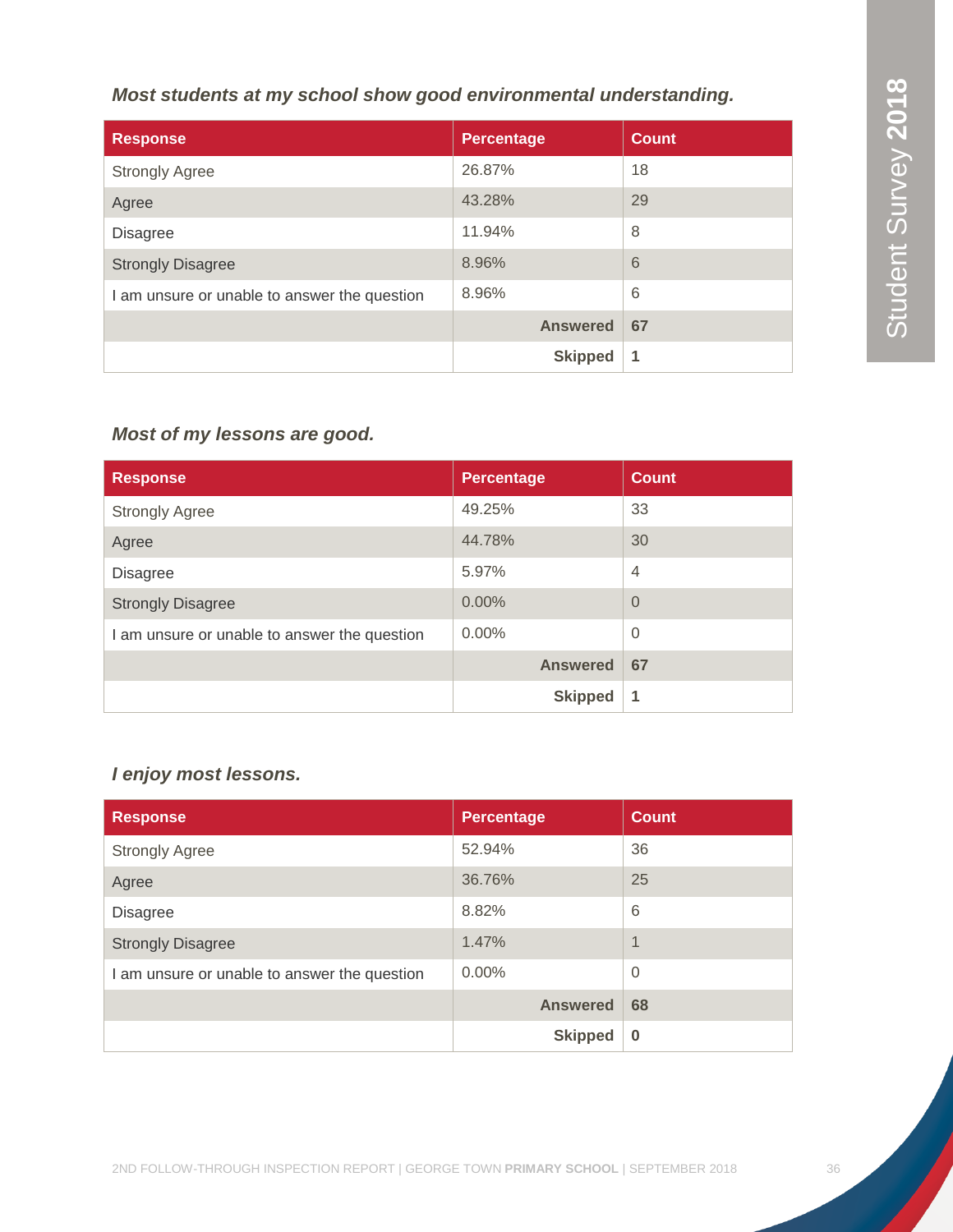*My teachers help me understand how well I am doing in my school work.*

| <b>Response</b>                              | <b>Percentage</b> | <b>Count</b>   |
|----------------------------------------------|-------------------|----------------|
| <b>Strongly Agree</b>                        | 54.69%            | 35             |
| Agree                                        | 42.19%            | 27             |
| <b>Disagree</b>                              | $0.00\%$          | 0              |
| <b>Strongly Disagree</b>                     | 0.00%             | $\overline{0}$ |
| I am unsure or unable to answer the question | 3.13%             | $\overline{2}$ |
|                                              | <b>Answered</b>   | 64             |
|                                              | <b>Skipped</b>    | $\overline{4}$ |

#### *I can join in a good range of extra-curricular activities provided by my school.*

| <b>Response</b>                              | <b>Percentage</b> | <b>Count</b> |
|----------------------------------------------|-------------------|--------------|
| <b>Strongly Agree</b>                        | 34.38%            | 22           |
| Agree                                        | 50.00%            | 32           |
| <b>Disagree</b>                              | 4.69%             | 3            |
| <b>Strongly Disagree</b>                     | 1.56%             | 1            |
| I am unsure or unable to answer the question | 9.38%             | 6            |
|                                              | <b>Answered</b>   | 64           |
|                                              | <b>Skipped</b>    | 4            |

# *My school provides the subjects I wish to study.*

| <b>Response</b>                              | <b>Percentage</b> | <b>Count</b>   |
|----------------------------------------------|-------------------|----------------|
| <b>Strongly Agree</b>                        | 33.33%            | 22             |
| Agree                                        | 43.94%            | 29             |
| <b>Disagree</b>                              | 16.67%            | 11             |
| <b>Strongly Disagree</b>                     | 1.52%             | $\overline{1}$ |
| I am unsure or unable to answer the question | 4.55%             | 3              |
|                                              | <b>Answered</b>   | 66             |
|                                              | <b>Skipped</b>    | $\overline{2}$ |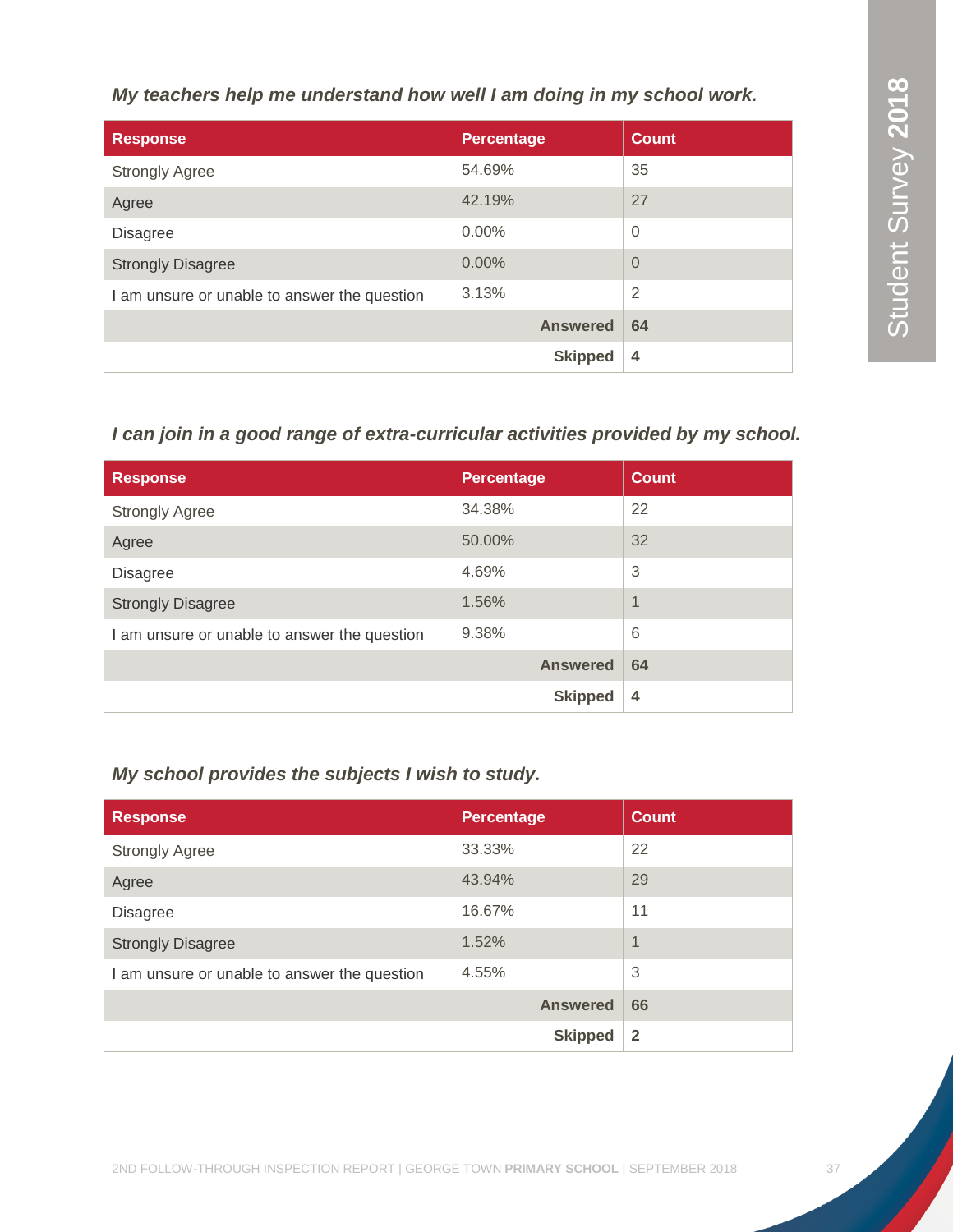#### *I get the right amount of homework to help with my learning.*

| <b>Response</b>                              | Percentage      | <b>Count</b>   |
|----------------------------------------------|-----------------|----------------|
| <b>Strongly Agree</b>                        | 41.79%          | 28             |
| Agree                                        | 44.78%          | 30             |
| <b>Disagree</b>                              | 10.45%          | $\overline{7}$ |
| <b>Strongly Disagree</b>                     | 2.99%           | $\overline{2}$ |
| I am unsure or unable to answer the question | $0.00\%$        | $\overline{0}$ |
|                                              | <b>Answered</b> | 67             |
|                                              | <b>Skipped</b>  | 1              |

## *Teachers explain to me how I can do better.*

| <b>Response</b>                              | <b>Percentage</b> | <b>Count</b> |
|----------------------------------------------|-------------------|--------------|
| <b>Strongly Agree</b>                        | 59.70%            | 40           |
| Agree                                        | 34.33%            | 23           |
| <b>Disagree</b>                              | 1.49%             | 1            |
| <b>Strongly Disagree</b>                     | $0.00\%$          | $\Omega$     |
| I am unsure or unable to answer the question | 4.48%             | 3            |
|                                              | <b>Answered</b>   | 67           |
|                                              | <b>Skipped</b>    | 1            |

# *I feel safe and cared for at my school.*

| <b>Response</b>                              | <b>Percentage</b> | <b>Count</b>   |
|----------------------------------------------|-------------------|----------------|
| <b>Strongly Agree</b>                        | 46.27%            | 31             |
| Agree                                        | 34.33%            | 23             |
| <b>Disagree</b>                              | 10.45%            | $\overline{7}$ |
| <b>Strongly Disagree</b>                     | 7.46%             | 5              |
| I am unsure or unable to answer the question | 1.49%             | 1              |
|                                              | <b>Answered</b>   | 67             |
|                                              | <b>Skipped</b>    | 1              |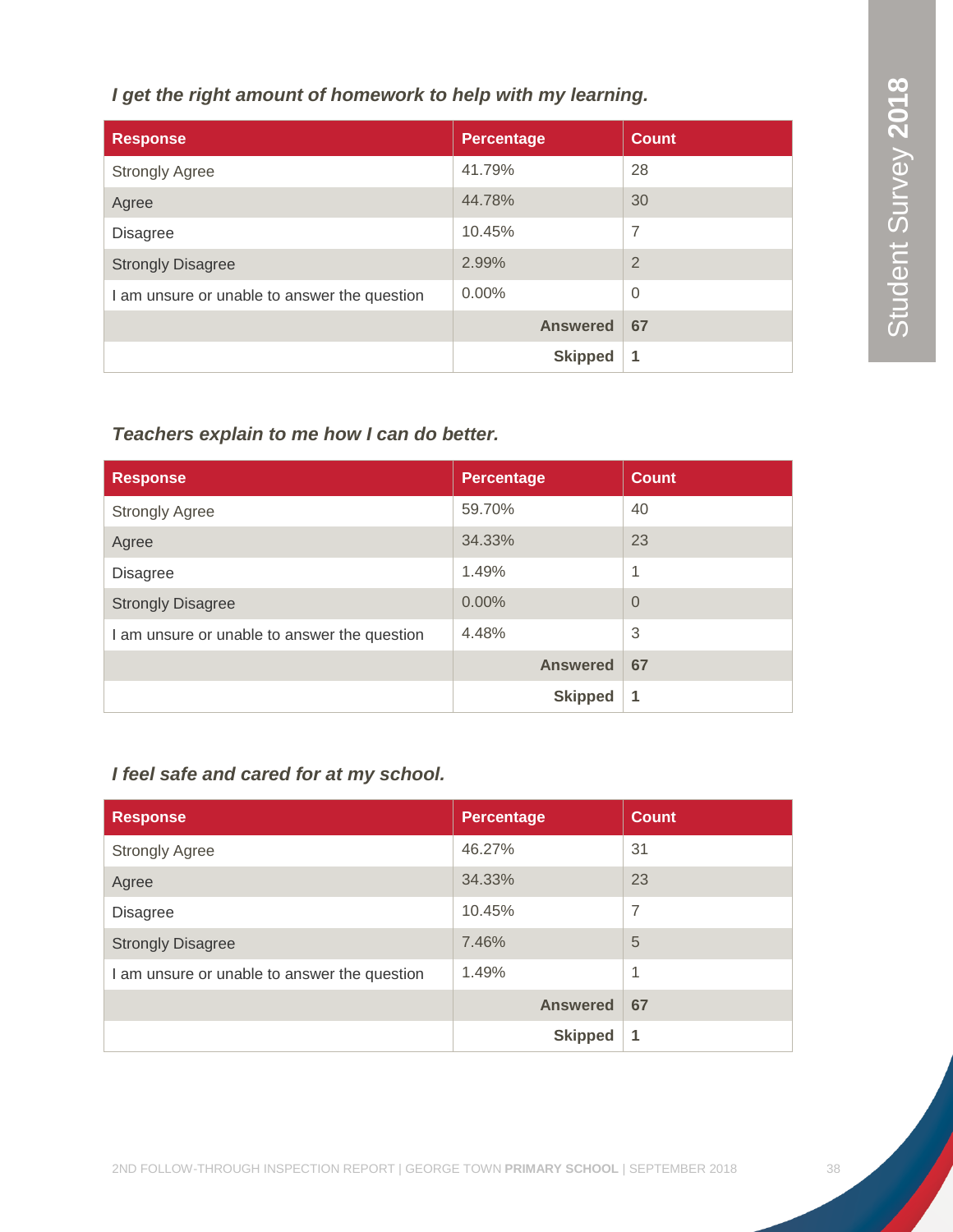*The school helps students choose a healthy lifestyle.*

| <b>Response</b>                              | <b>Percentage</b> | <b>Count</b>   |
|----------------------------------------------|-------------------|----------------|
| <b>Strongly Agree</b>                        | 45.59%            | 31             |
| Agree                                        | 38.24%            | 26             |
| <b>Disagree</b>                              | 7.35%             | 5              |
| <b>Strongly Disagree</b>                     | 2.94%             | $\overline{2}$ |
| I am unsure or unable to answer the question | 5.88%             | $\overline{4}$ |
|                                              | <b>Answered</b>   | 68             |
|                                              | <b>Skipped</b>    | $\bf{0}$       |

## *I feel safe on school buses.*

| <b>Response</b>                              | <b>Percentage</b> | <b>Count</b>   |
|----------------------------------------------|-------------------|----------------|
| <b>Strongly Agree</b>                        | 20.90%            | 14             |
| Agree                                        | 32.84%            | 22             |
| <b>Disagree</b>                              | 20.90%            | 14             |
| <b>Strongly Disagree</b>                     | 2.99%             | $\overline{2}$ |
| I am unsure or unable to answer the question | 22.39%            | 15             |
|                                              | <b>Answered</b>   | 67             |
|                                              | <b>Skipped</b>    | 1              |

# *I am treated fairly at school.*

| <b>Response</b>                              | <b>Percentage</b> | <b>Count</b> |
|----------------------------------------------|-------------------|--------------|
| <b>Strongly Agree</b>                        | 28.36%            | 19           |
| Agree                                        | 47.76%            | 32           |
| <b>Disagree</b>                              | 7.46%             | 5            |
| <b>Strongly Disagree</b>                     | 14.93%            | 10           |
| I am unsure or unable to answer the question | 1.49%             | 1            |
|                                              | <b>Answered</b>   | 67           |
|                                              | <b>Skipped</b>    | 1            |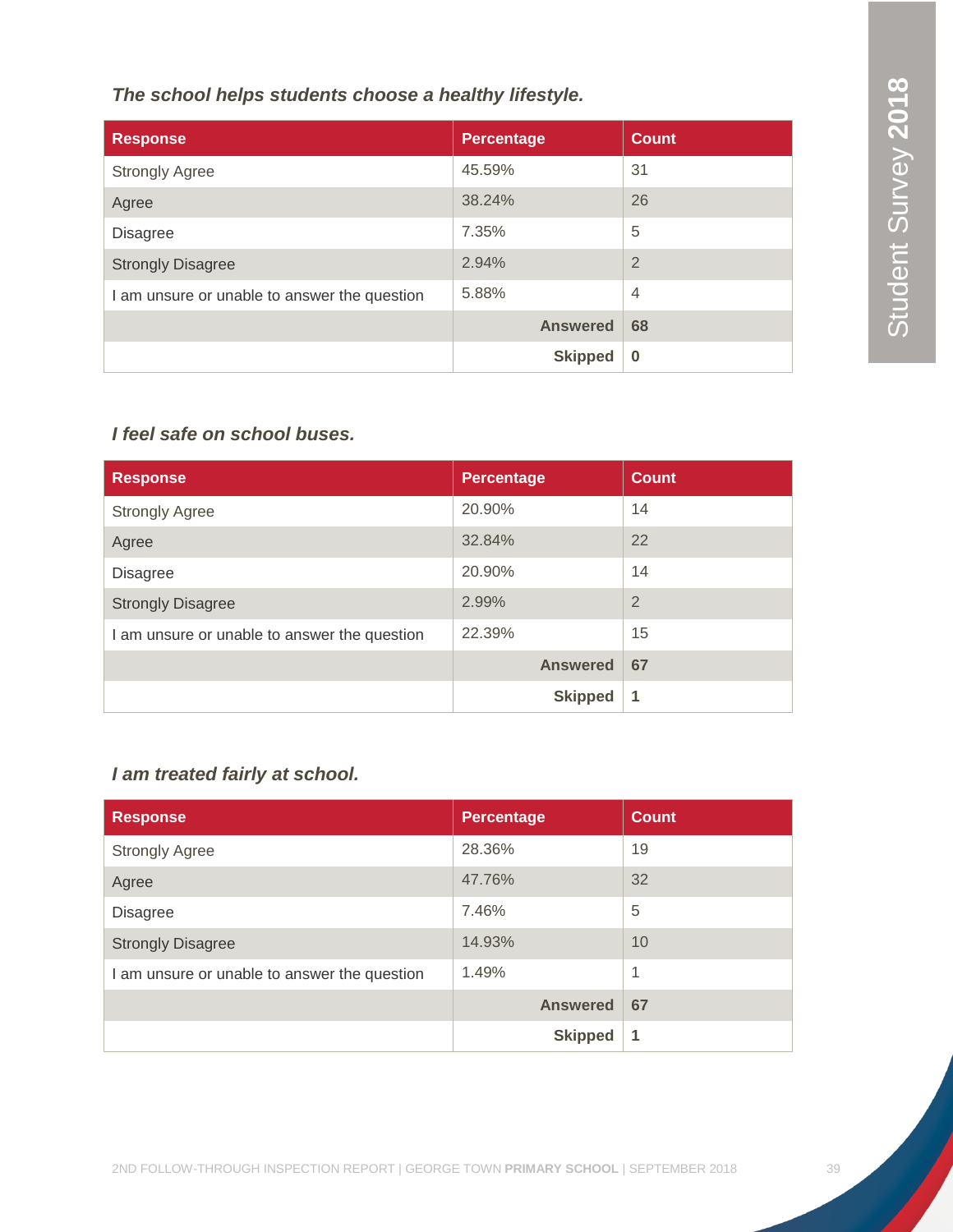*If there is bullying the school will do something to stop it.*

| <b>Response</b>                              | <b>Percentage</b> | <b>Count</b> |
|----------------------------------------------|-------------------|--------------|
| <b>Strongly Agree</b>                        | 38.81%            | 26           |
| Agree                                        | 37.31%            | 25           |
| <b>Disagree</b>                              | 10.45%            | 7            |
| <b>Strongly Disagree</b>                     | 4.48%             | 3            |
| I am unsure or unable to answer the question | 8.96%             | 6            |
|                                              | <b>Answered</b>   | 67           |
|                                              | <b>Skipped</b>    | 1            |

#### *The school helps me make good choices about my future education and career.*

| <b>Response</b>                              | <b>Percentage</b> | <b>Count</b>   |
|----------------------------------------------|-------------------|----------------|
| <b>Strongly Agree</b>                        | 53.03%            | 35             |
| Agree                                        | 33.33%            | 22             |
| <b>Disagree</b>                              | 6.06%             | $\overline{4}$ |
| <b>Strongly Disagree</b>                     | 3.03%             | $\overline{2}$ |
| I am unsure or unable to answer the question | 4.55%             | 3              |
|                                              | <b>Answered</b>   | 66             |
|                                              | <b>Skipped</b>    | $\mathbf{2}$   |

# *If I have special learning needs the school does a good job to help me.*

| <b>Response</b>                              | Percentage      | <b>Count</b>   |
|----------------------------------------------|-----------------|----------------|
| <b>Strongly Agree</b>                        | 41.18%          | 28             |
| Agree                                        | 48.53%          | 33             |
| <b>Disagree</b>                              | 5.88%           | 4              |
| <b>Strongly Disagree</b>                     | 2.94%           | $\overline{2}$ |
| I am unsure or unable to answer the question | 1.47%           | 1              |
|                                              | <b>Answered</b> | 68             |
|                                              | <b>Skipped</b>  | $\bf{0}$       |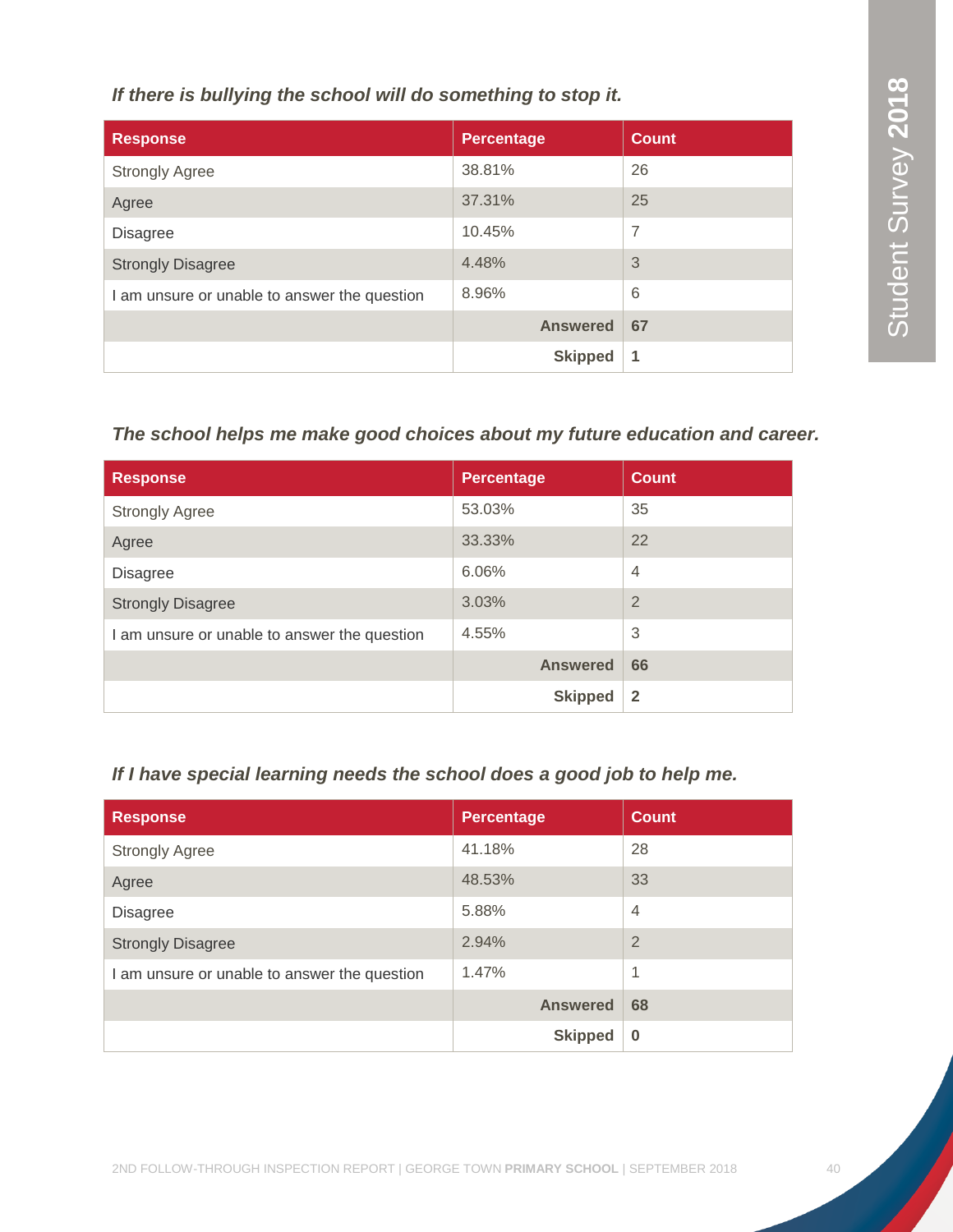#### *The school is well led.*

| <b>Response</b>                              | <b>Percentage</b> | <b>Count</b>   |
|----------------------------------------------|-------------------|----------------|
| <b>Strongly Agree</b>                        | 43.28%            | 29             |
| Agree                                        | 50.75%            | 34             |
| <b>Disagree</b>                              | 1.49%             | 1              |
| <b>Strongly Disagree</b>                     | 4.48%             | 3              |
| I am unsure or unable to answer the question | $0.00\%$          | $\overline{0}$ |
|                                              | <b>Answered</b>   | 67             |
|                                              | <b>Skipped</b>    | 1              |

# *The school has asked me about how it can improve.*

| <b>Response</b>                              | <b>Percentage</b> | <b>Count</b>   |
|----------------------------------------------|-------------------|----------------|
| <b>Strongly Agree</b>                        | 39.71%            | 27             |
| Agree                                        | 35.29%            | 24             |
| <b>Disagree</b>                              | 8.82%             | 6              |
| <b>Strongly Disagree</b>                     | 5.88%             | $\overline{4}$ |
| I am unsure or unable to answer the question | 10.29%            | 7              |
|                                              | <b>Answered</b>   | 68             |
|                                              | <b>Skipped</b>    | $\bf{0}$       |

## *The school responds appropriately to my concerns.*

| <b>Response</b>                              | <b>Percentage</b> | <b>Count</b>   |
|----------------------------------------------|-------------------|----------------|
| <b>Strongly Agree</b>                        | 34.33%            | 23             |
| Agree                                        | 38.81%            | 26             |
| <b>Disagree</b>                              | 8.96%             | 6              |
| <b>Strongly Disagree</b>                     | 2.99%             | $\overline{2}$ |
| I am unsure or unable to answer the question | 14.93%            | 10             |
|                                              | <b>Answered</b>   | 67             |
|                                              | <b>Skipped</b>    | 1              |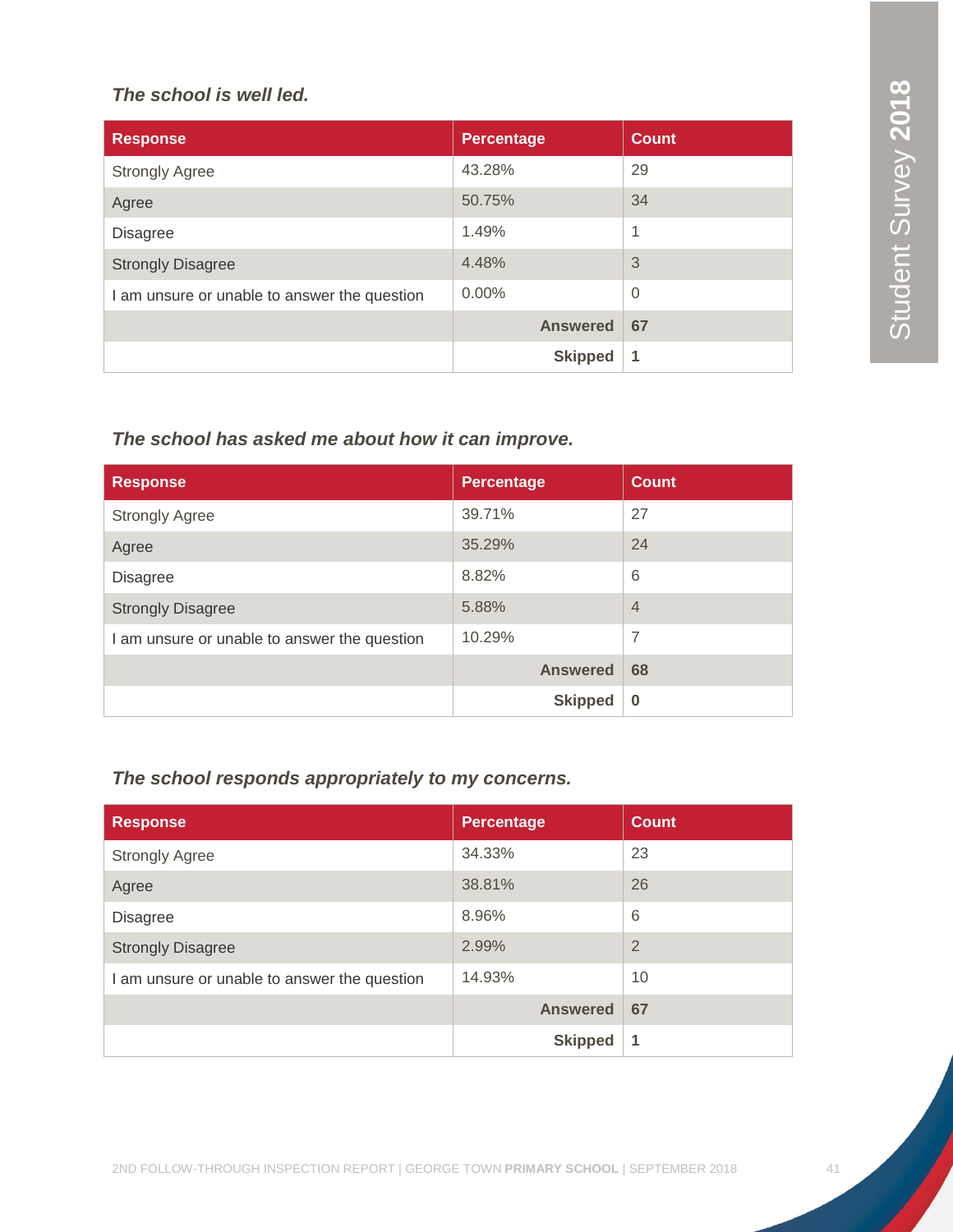*I receive regular reports on my progress, which include the next steps I need to take.*

| <b>Response</b>                              | <b>Percentage</b> | <b>Count</b> |
|----------------------------------------------|-------------------|--------------|
| <b>Strongly Agree</b>                        | 42.65%            | 29           |
| Agree                                        | 45.59%            | 31           |
| <b>Disagree</b>                              | 2.94%             | 2            |
| <b>Strongly Disagree</b>                     | 1.47%             | 1            |
| I am unsure or unable to answer the question | 7.35%             | 5            |
|                                              | <b>Answered</b>   | 68           |
|                                              | <b>Skipped</b>    | $\bf{0}$     |

## *I am given good opportunities to learn in the wider community.*

| <b>Response</b>                              | <b>Percentage</b> | <b>Count</b>   |
|----------------------------------------------|-------------------|----------------|
| <b>Strongly Agree</b>                        | 39.71%            | 27             |
| Agree                                        | 48.53%            | 33             |
| <b>Disagree</b>                              | 1.47%             | 1              |
| <b>Strongly Disagree</b>                     | 4.41%             | 3              |
| I am unsure or unable to answer the question | 5.88%             | $\overline{4}$ |
|                                              | <b>Answered</b>   | 68             |
|                                              | <b>Skipped</b>    | $\bf{0}$       |

#### *The school has appropriately qualified and suitably skilled teachers and staff.*

| <b>Response</b>                              | <b>Percentage</b> | <b>Count</b>   |
|----------------------------------------------|-------------------|----------------|
| <b>Strongly Agree</b>                        | 45.59%            | 31             |
| Agree                                        | 44.12%            | 30             |
| <b>Disagree</b>                              | 2.94%             | $\overline{2}$ |
| <b>Strongly Disagree</b>                     | 1.47%             | $\overline{1}$ |
| I am unsure or unable to answer the question | 5.88%             | $\overline{4}$ |
|                                              | <b>Answered</b>   | 68             |
|                                              | <b>Skipped</b>    | $\bf{0}$       |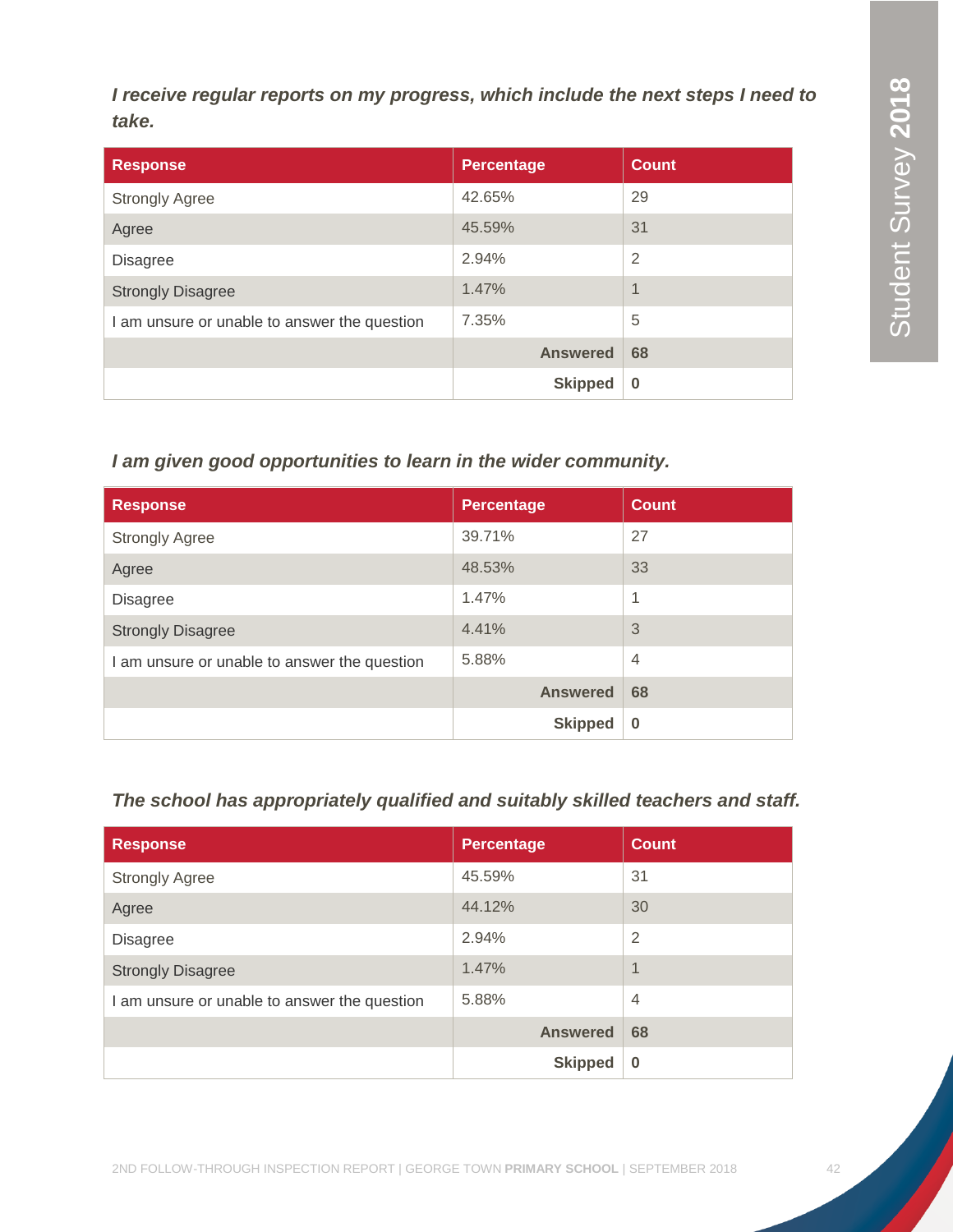*I have access to good quality resources for my learning.*

| <b>Response</b>                              | <b>Percentage</b> | <b>Count</b>   |
|----------------------------------------------|-------------------|----------------|
| <b>Strongly Agree</b>                        | 45.45%            | 30             |
| Agree                                        | 46.97%            | 31             |
| <b>Disagree</b>                              | 1.52%             | 1              |
| <b>Strongly Disagree</b>                     | 1.52%             | 1              |
| I am unsure or unable to answer the question | 4.55%             | 3              |
|                                              | <b>Answered</b>   | 66             |
|                                              | <b>Skipped</b>    | $\overline{2}$ |

*Overall, I am satisfied with the quality of education provided at this school.*

| 44.78%                         | 47.76%                   |  |
|--------------------------------|--------------------------|--|
| <b>Strongly Agree</b>          | Agree                    |  |
| $O\%$                          | 4.48%                    |  |
| <b>Disagree</b>                | <b>Strongly Disagree</b> |  |
| $2$ gg $\%$<br><b>Not Sure</b> |                          |  |

| <b>Response</b> | Count |
|-----------------|-------|
| Answered   67   |       |
| Skipped   1     |       |